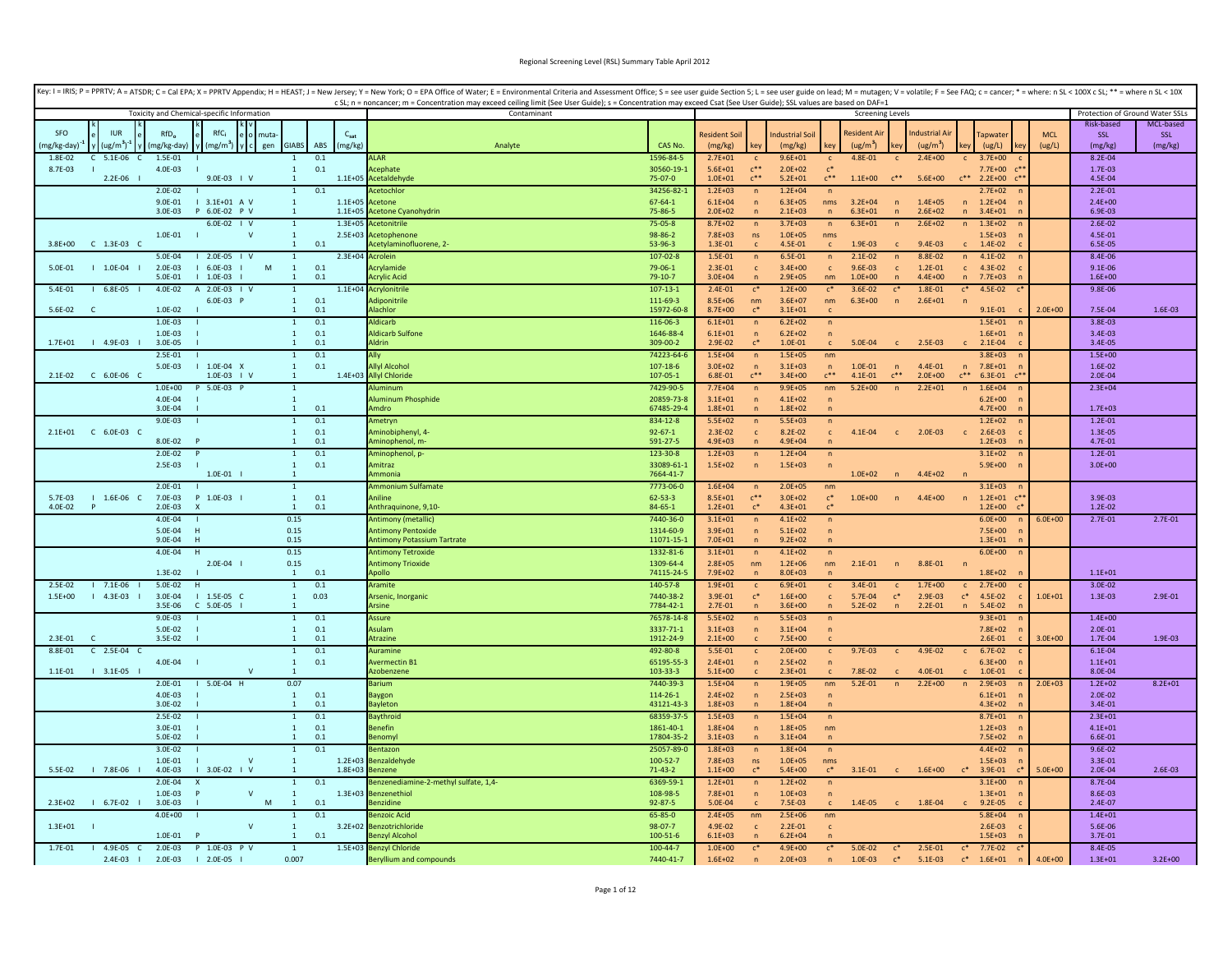| Key: I = IRIS; P = PPRTV; A = ATSDR; C = Cal EPA; X = PPRTV Appendix; H = HEAST; J = New Jersey; Y = New York; O = EPA Office of Water; E = Environmental Criteria and Assessment Office; S = see user guide Section 5; L = se |                                                                                                                                                                                    |                                 |                            |                              |                            |                              |                            |                                  |                            |                              |                             |                |                                 |             |
|--------------------------------------------------------------------------------------------------------------------------------------------------------------------------------------------------------------------------------|------------------------------------------------------------------------------------------------------------------------------------------------------------------------------------|---------------------------------|----------------------------|------------------------------|----------------------------|------------------------------|----------------------------|----------------------------------|----------------------------|------------------------------|-----------------------------|----------------|---------------------------------|-------------|
| Toxicity and Chemical-specific Information                                                                                                                                                                                     | c SL; n = noncancer; m = Concentration may exceed ceiling limit (See User Guide); s = Concentration may exceed Csat (See User Guide); SSL values are based on DAF=1<br>Contaminant |                                 |                            |                              |                            |                              | <b>Screening Levels</b>    |                                  |                            |                              |                             |                | Protection of Ground Water SSLs |             |
|                                                                                                                                                                                                                                |                                                                                                                                                                                    |                                 |                            |                              |                            |                              |                            |                                  |                            |                              |                             |                | Risk-based                      | MCL-based   |
| RfC <sub>i</sub><br>SFO<br><b>IUR</b><br>$RfD_0$<br>$C_{sat}$<br>muta                                                                                                                                                          |                                                                                                                                                                                    |                                 | <b>Resident Soil</b>       |                              | ndustrial Soil             |                              | Resident Ai                |                                  | Industrial Ai              |                              | Tapwater                    | <b>MCL</b>     | SSL                             | SSL         |
| $(ug/m3)-1$<br><b>GIABS</b><br>ABS<br>(mg/kg)<br>(mg/kg-day) <sup>-</sup><br>(mg/kg-day)<br>$(mg/m^3)$<br>gen                                                                                                                  | Analyte                                                                                                                                                                            | CAS No.                         | (mg/kg)                    |                              | (mg/kg)                    | key                          | (ug/m <sup>3</sup> )       | ev                               | (ug/m <sup>3</sup> )       |                              | (ug/L)                      | (ug/L)         | (mg/kg)                         | (mg/kg)     |
| $1.0F - 0A$<br>01                                                                                                                                                                                                              | Ridrin                                                                                                                                                                             | 141-66-2                        | $6.1E + 00$                |                              | $6.2E + 01$                |                              |                            |                                  |                            |                              | $1.6E + 00$                 |                | $3.6E - 04$                     |             |
| $9.0E - 03$<br>0.1<br>$\mathbf{1}$<br>$1.5F - 02$<br>0.1<br>- 1<br>$\overline{1}$                                                                                                                                              | <b>Bifenox</b><br><b>Biphenthrin</b>                                                                                                                                               | 42576-02-3<br>82657-04-3        | $5.5E + 02$<br>$9.2E + 02$ | n                            | $5.5E + 03$<br>$9.2E + 03$ | $\sqrt{n}$                   |                            |                                  |                            |                              | $7.5E + 01$<br>$2.3E + 02$  |                | 5.7E-01<br>$1.1E + 03$          |             |
| I 4.0E-04 X V<br>8.0F-03<br>$5.0F - 02$<br>$2.1F + 02$<br>$\overline{1}$                                                                                                                                                       | Biphenyl, 1,1'                                                                                                                                                                     | $92 - 52 - 4$                   | $5.1E + 01$                | $\sqrt{n}$<br>n              | $2.1E+02$                  | $\sqrt{n}$<br>$\mathbf{n}$   | $4.2F - 01$                | $\mathsf{n}$                     | $1.8F + 00$                |                              | n<br>8.3E-01                |                | 8.7E-03                         |             |
| 7.0E-02<br>H 1.0E-05 H<br>4.0E-02<br>$1.0E + 03$<br>$\mathbf{v}$<br>$\mathbf{1}$                                                                                                                                               | Bis(2-chloro-1-methylethyl) ether                                                                                                                                                  | 108-60-1                        | $4.6E + 00$                | $\mathbf{c}$                 | $2.2E + 01$                | $\mathsf{c}$                 | $2.4E - 01$                |                                  | $1.2E + 00$                |                              | $3.1E - 01$                 |                | $1.1E - 04$                     |             |
| 0.1<br>3.0E-03<br>$\mathbf{1}$                                                                                                                                                                                                 | 3is(2-chloroethoxy)methane                                                                                                                                                         | $111 - 91 - 1$                  | $1.8E + 02$                | $\overline{p}$               | $1.8E + 03$                | $\overline{p}$               |                            |                                  |                            |                              | $4.7E + 01$                 |                | $1.1E - 02$                     |             |
| $1.1E + 00$<br>$3.3E-04$<br>$\mathbf v$<br>$\overline{1}$                                                                                                                                                                      | 5.1E+03 Bis(2-chloroethyl)ether                                                                                                                                                    | 111-44-4                        | $2.1E-01$                  |                              | $1.0E + 00$                |                              | $7.4E-03$                  |                                  | 3.7E-02                    |                              | $1.2E - 02$                 |                | $3.1E-06$                       |             |
| 2.4E-06 C<br>1.4E-02<br>$2.0E-02$<br>$\mathbf 1$<br>0.1                                                                                                                                                                        | Bis(2-ethylhexyl)phthalate                                                                                                                                                         | 117-81-7                        | $3.5E + 01$                | $\mathfrak{c}^*$             | $1.2E + 02$                | $\mathsf{c}$                 | $1.0E + 00$                | $\mathsf{c}$                     | $5.1E + 00$                | $\mathsf{C}^-$               | $7.1E-02$                   | $6.0E + 00$    | 1.7E-02                         | $1.4E + 00$ |
| $2.2E + 02$<br>$1 6.2E-02 1$<br>$\mathsf{V}$<br>$\mathbf{1}$<br>$4.2E + 03$<br>0.1<br>5.0E-02<br>$\mathbf{1}$                                                                                                                  | Bis(chloromethyl)ether<br>isphenol A                                                                                                                                               | 542-88-1<br>$80 - 05 - 7$       | $7.7E-05$<br>$3.1E + 03$   | $\mathbf{c}$<br>$\sqrt{n}$   | 3.9E-04<br>$3.1E + 04$     | $\mathbf{c}$<br>$\sqrt{n}$   | 3.9E-05                    | $\mathbf{c}$                     | 2.0E-04                    |                              | $6.2E-05$<br>$5.8F + 02$    |                | 1.5E-08<br>$4.4E + 01$          |             |
| 2.0E-01<br>$12.0E-02$ H<br>$\overline{1}$                                                                                                                                                                                      | <b>Boron And Borates Only</b>                                                                                                                                                      | 7440-42-8                       | $1.6E + 04$                | $\overline{n}$               | $2.0E + 05$                | nm                           | $2.1E + 01$                | n                                | 8.8E+01                    | n                            | $3.1E + 03$                 |                | $9.9E + 00$                     |             |
| $4.0F - 02$<br>$C$ 1.3E-02 $C$<br>$\overline{1}$                                                                                                                                                                               | <b>Boron Trifluoride</b>                                                                                                                                                           | 7637-07-2                       | $3.1F + 03$                | $\sqrt{n}$                   | $4.1F + 04$                | $\mathsf{n}$                 | $1.4E + 01$                | $\sqrt{n}$                       | $5.7E + 01$                | n                            | $6.2E + 02$                 |                |                                 |             |
| 4.0E-03<br>7.0E-01<br>$\mathbf{1}$                                                                                                                                                                                             | romate                                                                                                                                                                             | 15541-45-4                      | $9.1E - 01$                | $\mathsf{C}$                 | $4.1E + 00$                | $\mathsf{C}$                 |                            |                                  |                            |                              | 9.6E-02                     | $1.0E + 01$    | 7.4E-04                         | 7.7E-02     |
| $2.0E + 00$<br>X 6.0E-04 X<br>$\mathbf{1}$<br>$\mathsf{V}$                                                                                                                                                                     | 2.4E+03 Bromo-2-chloroethane, 1-                                                                                                                                                   | 107-04-0                        | $2.4E - 02$                | $\mathbf{c}$                 | 1.2E-01                    | $\mathbf{c}$                 | 4.1E-03                    | $\mathbf{c}$                     | $2.0E - 02$                | $\mathsf{C}$                 | 6.5E-03                     |                | 1.8E-06                         |             |
| 8.0E-03<br>$16.0E-02$ $1$ V<br>$\mathbf{1}$<br>4.0E-02 X V<br>$\mathbf{1}$                                                                                                                                                     | 6.8E+02 Bromobenzene<br>4.0E+03 Bromochloromethane                                                                                                                                 | 108-86-1<br>74-97-5             | $3.0E + 02$<br>$1.6E + 02$ |                              | $1.8E + 03$<br>$6.8E + 02$ | ns<br>$\overline{p}$         | $6.3E + 01$<br>$4.2E + 01$ | $\overline{p}$                   | $2.6E + 02$<br>$1.8E + 02$ | n<br>n                       | $5.4E + 01$<br>8.3E+01      |                | 3.6E-02<br>$2.1E-02$            |             |
| $3.7E-05$<br>$2.0E-02$<br>$6.2E - 02$<br>$\mathbf{1}$<br>$\epsilon$                                                                                                                                                            | 9.3E+02 Bromodichloromethane                                                                                                                                                       | $75 - 27 - 4$                   | $2.7E-01$                  | $\mathbf{c}$                 | $1.4E + 00$                | $\mathsf{c}$                 | $6.6E-02$                  | $\mathbf{C}$                     | 3.3E-01                    | $\mathbf{c}$                 | 1.2E-01                     | 8.0E+01(F      | $3.2E - 05$                     | $2.2E-02$   |
| $2.0E - 02$<br>7.9E-03<br>$1 1.1E-06$<br>$\mathbf{1}$<br>0.1                                                                                                                                                                   | romoform                                                                                                                                                                           | $75 - 25 - 2$                   | $6.2E + 01$                | $\mathsf{c}^*$               | $2.2E + 02$                | $\mathsf{c}^*$               | $2.2F + 00$                | $\mathbf{c}$                     | $1.1E + 01$                | $\mathsf{c}$                 | 7.9E+00                     | $3.0E + 01(F)$ | $2.1E-03$                       | $2.1E-02$   |
| 1.4E-03<br>$1 5.0E-03 1 V$<br>$\overline{1}$                                                                                                                                                                                   | 3.6E+03 Bromomethane                                                                                                                                                               | 74-83-9                         | $7.3F + 00$                | $\sqrt{n}$                   | $3.2E + 01$                | $\sqrt{n}$                   | $5.2E+00$                  | $\sqrt{n}$                       | $2.2E + 01$                | n                            | $7.0E + 00$                 |                | 1.8E-03                         |             |
| 0.1<br>5.0E-03<br>$\mathbf{1}$<br>H                                                                                                                                                                                            | romophos                                                                                                                                                                           | 2104-96-3                       | $3.1E + 02$                | $\sqrt{n}$                   | $3.1E + 03$                | $\overline{p}$               |                            |                                  |                            |                              | $2.6E + 01$                 |                | $1.1E - 01$                     |             |
| 0.1<br>$2.0F - 02$<br>$\overline{1}$                                                                                                                                                                                           | <b>Bromoxyni</b>                                                                                                                                                                   | 1689-84-5                       | $1.2F + 03$                | $\sqrt{n}$                   | $1.2F + 04$                | $\mathsf{n}$                 |                            |                                  |                            |                              | $3.1E + 02$                 |                | $2.7E - 01$                     |             |
| 2.0E-02<br>0.1<br>$\mathbf{1}$                                                                                                                                                                                                 | romoxynil Octanoate                                                                                                                                                                | 1689-99-2                       | $1.2E + 03$                | $\overline{p}$               | $1.2E + 04$                | $\sqrt{n}$                   |                            |                                  |                            |                              | $1.0E + 02$                 |                | 8.7E-01                         |             |
| $3.4E + 00$<br>$C$ 3.0E-05 $1$<br>2.0E-03   V<br>$6.7E + 02$<br>$\mathbf{1}$<br>1.0E-01<br>$\mathbf{1}$<br>0.1                                                                                                                 | Butadiene, 1,3<br>Butanol, N-                                                                                                                                                      | 106-99-0<br>71-36-3             | 5.4E-02<br>$6.1E + 03$     | $c^*$<br>$\overline{p}$      | 2.6E-01<br>$6.2E + 04$     | $c^*$<br>$\sqrt{n}$          | 8.1E-02                    |                                  | $4.1E - 01$                | $\mathsf{c}^*$               | 1.6E-02<br>$1.5E + 03$      |                | 8.6E-06<br>$3.2E - 01$          |             |
| 1.9E-03<br>$\mathsf{P}$<br>2.0E-01<br>$\mathbf{1}$<br>0.1                                                                                                                                                                      | <b>Butyl Benzyl Phthlate</b>                                                                                                                                                       | 85-68-7                         | $2.6E + 02$                | $c^*$                        | $9.1E + 02$                |                              |                            |                                  |                            |                              | $1.4E + 01$                 |                | $2.0E - 01$                     |             |
| $2.0E + 00$<br>P 3.0E+01 P<br>0.1<br>$\mathbf{1}$                                                                                                                                                                              | Butyl alcohol, sec-                                                                                                                                                                | 78-92-2                         | $1.2E + 05$                | nm                           | $1.2E + 06$                | nm                           | $3.1E + 04$                | n                                | $1.3E + 05$                | n                            | $3.1E + 04$                 |                | $6.3E + 00$                     |             |
| $\mathbf{1}$<br>0.1<br>5.0E-02                                                                                                                                                                                                 | <b>Butvlate</b>                                                                                                                                                                    | 2008-41-5                       | $3.1E + 03$                | n                            | $3.1E + 04$                | $\overline{p}$               |                            |                                  |                            |                              | $3.4E + 02$                 |                | 3.3E-01                         |             |
| 2.0E-04   C   5.7E-08   C<br>0.1<br>$\overline{1}$                                                                                                                                                                             | <b>Butylated hydroxyanisole</b>                                                                                                                                                    | 25013-16-5                      | $2.4E + 03$                | $\epsilon$                   | $8.6E + 03$                | $\epsilon$                   | $4.3F + 01$                | $\mathbf{C}$                     | $2.2E + 02$                | $\epsilon$                   | $3.4E + 02$                 |                | 6.3E-01<br>$2.5E+00$            |             |
| $5.0E - 02$<br>$\mathbf{1}$<br>$1.0E + 00$<br>$\mathbf{1}$<br>0.1                                                                                                                                                              | 1.1E+02 Butylbenzene, n-<br><b>Butylphthalyl Butylglycolate</b>                                                                                                                    | $104 - 51 - 8$<br>$85 - 70 - 1$ | $3.9E + 03$<br>$6.1E + 04$ | ns<br>n                      | $5.1E + 04$<br>$6.2E + 05$ | ns<br>nm                     |                            |                                  |                            |                              | 7.8E+02<br>$1.6E + 04$      |                | $3.5E + 02$                     |             |
| $2.0E-02$<br>0.1<br>$\mathbf{1}$                                                                                                                                                                                               | acodylic Acid                                                                                                                                                                      | 75-60-5                         | $1.2E + 03$                | $\overline{p}$               | $1.2E + 04$                | $\overline{p}$               |                            |                                  |                            |                              | $3.1E + 02$                 |                |                                 |             |
| $0.025$ $0.001$<br>1.8E-03<br>1.0E-03<br>$12.0E-05 C$                                                                                                                                                                          | Cadmium (Diet)                                                                                                                                                                     | 7440-43-9                       | $7.0E + 01$                |                              | $8.0E + 02$                |                              |                            |                                  |                            |                              |                             |                |                                 |             |
| $1.8E-03$  <br>5.0E-04<br>$12.0E-05 C$<br>$0.05$ 0.001                                                                                                                                                                         | Cadmium (Water)                                                                                                                                                                    | 7440-43-9                       |                            |                              |                            |                              | 1.4E-03                    | $c^*$                            | 6.8E-03                    | $c^*$                        | $6.9E + 00$                 | $5.0E + 00$    | $5.2E - 01$                     | 3.8E-01     |
| 5.0E-01<br>$\mathbf{1}$<br>0.1<br>1.5E-01<br>$C = 4.3E - 0.5$<br>2.0E-03<br>0.1<br>$\overline{1}$<br>-C                                                                                                                        | Caprolactam<br>Captafol                                                                                                                                                            | 105-60-2<br>2425-06-1           | $3.1E + 04$<br>$3.2E + 00$ | $\mathfrak{c}^*$             | $3.1E + 05$<br>$1.1E + 01$ | nm                           | $5.7E - 02$                | $\mathbf{C}$                     | 2.9E-01                    |                              | $7.7E + 03$<br>3.5E-01      |                | $1.9E + 00$<br>6.1E-04          |             |
| C 6.6E-07 C<br>0.1<br>2.3F-03<br>$1.3F - 01$<br>$\overline{1}$                                                                                                                                                                 | Cantan                                                                                                                                                                             | 133-06-2                        | $2.1F + 02$                | $\mathfrak{c}^*$             | $7.5E+02$                  | $\mathbf{c}$<br>$\mathsf{C}$ | $3.7E + 00$                | $\mathbf{C}$                     | $1.9E + 01$                | $\mathsf{C}$<br>$\mathsf{C}$ | $2.7E + 01$<br>$\mathbf{r}$ |                | 1.9E-02                         |             |
| 1.0E-01<br>$\mathbf{1}$<br>0.1                                                                                                                                                                                                 | Carbaryl                                                                                                                                                                           | $63 - 25 - 2$                   | $6.1E + 03$                | $\mathbf n$                  | $6.2E + 04$                | n                            |                            |                                  |                            |                              | $1.4E + 03$                 |                | $1.3E + 00$                     |             |
| 5.0E-03<br>0.1<br>$\mathbf{1}$                                                                                                                                                                                                 | Carbofuran                                                                                                                                                                         | 1563-66-2                       | $3.1E + 02$                | $\sqrt{n}$                   | $3.1E + 03$                | $\overline{p}$               |                            |                                  |                            |                              | $7.3E + 01$                 | $4.0E + 01$    | 2.8E-02                         | 1.6E-02     |
| 1.0E-01<br>$1 7.0E-01 1 V$<br>$\mathbf{1}$                                                                                                                                                                                     | 7.4E+02 Carbon Disulfide                                                                                                                                                           | $75 - 15 - 0$                   | $8.2E + 02$                | ns.                          | $3.7E + 03$                | ns                           | $7.3E + 02$                | n                                | $3.1E + 03$                | n                            | $7.2E + 02$                 |                | $2.1E - 01$                     |             |
| 7.0E-02<br>6.0E-06<br>4.0E-03<br>1.0E-01<br>$\pm v$<br>$4.6E + 02$<br>$\mathbf{1}$                                                                                                                                             | Carbon Tetrachloride                                                                                                                                                               | $56 - 23 - 5$                   | $6.1E - 01$                |                              | $3.0E + 00$                | $\mathbf{c}$                 | 4.1E-01                    |                                  | $2.0E + 00$                |                              | 3.9E-01                     | $5.0E + 00$    | 1.5E-04<br>$3.8E + 00$          | 1.9E-03     |
| 1.0E-02<br>0.1<br>$\mathbf{1}$<br>0.1<br>1.0E-01<br>$\mathbf{1}$                                                                                                                                                               | Carbosulfan<br>Carboxin                                                                                                                                                            | 55285-14-8<br>5234-68-4         | $6.1E + 02$<br>$6.1E + 03$ | n<br>$\sqrt{n}$              | $6.2E + 03$<br>$6.2E + 04$ | $\sqrt{n}$<br>$\sqrt{n}$     |                            |                                  |                            |                              | $1.6E + 02$<br>$1.5E + 03$  |                | 8.0E-01                         |             |
| 9.0E-04  <br>$\overline{1}$                                                                                                                                                                                                    | eric oxide                                                                                                                                                                         | 1306-38-3                       | $1.3E + 06$                | nm                           | $5.4F + 06$                | nm                           | $9.4E - 01$                | $\sqrt{n}$                       | $3.9F + 00$                |                              |                             |                |                                 |             |
| 0.1<br>1.0E-01<br>$\mathbf{1}$                                                                                                                                                                                                 | Chloral Hydrate                                                                                                                                                                    | 302-17-0                        | $6.1E + 03$                | $\overline{n}$               | $6.2E + 04$                | $\overline{p}$               |                            |                                  |                            |                              | $1.5E + 03$                 |                | $3.1E - 01$                     |             |
| 1.5E-02<br>0.1<br>$\mathbf{1}$                                                                                                                                                                                                 | Chloramben                                                                                                                                                                         | 133-90-4                        | $9.2E + 02$                | $\overline{p}$               | $9.2E + 03$                | $\sqrt{n}$                   |                            |                                  |                            |                              | $2.3E+02$                   |                | 5.7E-02                         |             |
| 4.0E-01<br>$\overline{1}$<br>0.1                                                                                                                                                                                               | <b>Chloranil</b>                                                                                                                                                                   | 118-75-2                        | $1.2E + 00$                |                              | $4.3E + 00$                |                              |                            |                                  |                            |                              | 1.7E-01                     |                | 1.4E-04                         |             |
| $1 1.0E-04$<br>5.0E-04<br>$17.0E-04$<br>0.04<br>3.5E-01<br>$\mathbf{1}$<br>0.1<br>$1.0E + 01$<br>$14.6E-03C$<br>3.0E-04<br>$\mathbf{1}$                                                                                        | Chlordane<br>Chlordecone (Kepone)                                                                                                                                                  | 12789-03-6<br>143-50-0          | $1.6E + 00$<br>4.9E-02     | $\mathbf{c}$                 | $6.5E + 00$<br>1.7E-01     | $c^*$<br>$\mathbf{c}$        | $2.4E - 02$<br>5.3E-04     | $\mathfrak{c}^*$<br>$\mathbf{c}$ | $1.2E - 01$<br>$2.7E-03$   | $c^*$<br>$\mathbf{c}$        | $2.7E-02$<br>$3.0E-03$      | $2.0E + 00$    | 1.8E-03<br>1.1E-04              | $1.4E - 01$ |
| 7.0E-04<br>0.1<br>-1                                                                                                                                                                                                           | hlorfenvinphos                                                                                                                                                                     | 470-90-6                        | $4.3E + 01$                | $\overline{n}$               | $4.3E + 02$                |                              |                            |                                  |                            |                              | $8.6E + 00$                 |                | $2.3E-02$                       |             |
| $2.0E - 02$<br>0.1<br>$\overline{1}$                                                                                                                                                                                           | Chlorimuron, Ethyl-                                                                                                                                                                | 90982-32-4                      | $1.2E + 03$                | $\sqrt{n}$                   | $1.2E + 04$                | $\sqrt{n}$                   |                            |                                  |                            |                              | $3.0E + 02$                 |                | $1.0E - 01$                     |             |
| 1.0E-01<br>$1.5E-04$ A<br>$\mathbf{1}$                                                                                                                                                                                         | <b>Chlorine</b>                                                                                                                                                                    | 7782-50-5                       | 7.5E+03                    | $\sqrt{n}$                   | $9.1E + 04$                | $\overline{p}$               | 1.5E-01                    | $\overline{n}$                   | $6.4E - 01$                | n                            | $1.6E + 03$                 |                | 7.0E-01                         |             |
| $12.0E-04$<br>3.0E-02<br>$\overline{1}$                                                                                                                                                                                        | <b>Chlorine Dioxide</b>                                                                                                                                                            | 10049-04-4                      | $2.3E + 03$                | $\mathbf n$                  | $3.0E + 04$                | $\sqrt{n}$                   | $2.1E - 01$                | $\mathsf{n}$                     | 8.8E-01                    | n                            | $4.7E + 02$                 |                |                                 |             |
| $3.0E - 02$<br>$\mathbf{1}$<br>5.0E+01   V<br>$\mathbf{1}$                                                                                                                                                                     | Chlorite (Sodium Salt)<br>1.2E+03 Chloro-1,1-difluoroethane, 1-                                                                                                                    | 7758-19-2<br>75-68-3            | $2.3E + 03$<br>$5.8E + 04$ | $\sqrt{n}$<br><b>ns</b>      | $3.1E + 04$<br>$2.4E + 05$ | $\overline{p}$<br>nms        | $5.2E + 04$                |                                  | $2.2E + 05$                |                              | $4.7E + 02$<br>$1.0E + 05$  | $1.0E + 03$    | $5.2E + 01$                     |             |
| 2.0E-02<br>H 2.0E-02   V<br>$3.0E - 04$  <br>$\overline{1}$                                                                                                                                                                    | 7.5E+02 Chloro-1,3-butadiene, 2-                                                                                                                                                   | 126-99-8                        | $9.4E - 03$                |                              | 4.7E-02                    |                              | 8.1E-03                    | n                                | 4.1E-02                    | n                            | 1.6E-02                     |                | 8.5E-06                         |             |
| 0.1<br>4.6E-01<br>H<br>$\mathbf{1}$                                                                                                                                                                                            | hloro-2-methylaniline HCl, 4                                                                                                                                                       | 3165-93-3                       | $1.1E + 00$                | $\mathbf{c}$                 | $3.7E + 00$                | $\mathbf{c}$                 |                            |                                  |                            |                              | 1.3E-01                     |                | $7.4E-05$                       |             |
| 1.0E-01<br>P 7.7E-05 C 3.0E-03 X<br>$\mathbf{1}$<br>0.1                                                                                                                                                                        | hloro-2-methylaniline, 4-                                                                                                                                                          | $95 - 69 - 2$                   | $4.9E + 00$                | $c^*$                        | $1.7E + 01$                | $\mathbf{c}$                 | $3.2E - 02$                | $\mathbf{C}$                     | 1.6E-01                    | $\mathbf{c}$                 | 6.7E-01                     |                | 3.8E-04                         |             |
| 0.1<br>$2.8E + 04$<br>2.7E-01<br>$\mathsf{V}$<br>$\overline{1}$<br>$\boldsymbol{\mathsf{x}}$                                                                                                                                   | Chloroacetaldehyde, 2                                                                                                                                                              | 107-20-0                        | $1.8E + 00$                |                              | $6.4F + 00$                |                              |                            |                                  |                            |                              | 2.5E-01                     |                | 5.0E-05                         |             |
| $2.0E - 03$<br>0.1<br>$\mathbf{1}$<br>H<br>0.1<br>3.0E-05  <br>$\mathbf{1}$                                                                                                                                                    | <b>Chloroacetic Acid</b>                                                                                                                                                           | $79 - 11 - 8$<br>532-27-4       | $1.2E + 02$<br>$4.3E + 04$ | $\sqrt{n}$<br>$\overline{p}$ | $1.2E + 03$<br>$1.8E + 05$ | $\sqrt{n}$<br>nm             | $3.1E - 02$                | $\sqrt{n}$                       | 1.3E-01                    |                              | $3.1E + 01$                 | $6.0E + 01$    | $6.3E-03$                       | $1.2E - 02$ |
| $4.0F - 03$<br>0.1<br>$2.0E - 01$<br>$\overline{1}$                                                                                                                                                                            | Chloroacetophenone, 2-<br>hloroaniline, p-                                                                                                                                         | 106-47-8                        | $2.4F + 00$                |                              | 8.6E+00                    | $\mathbf{c}$                 |                            |                                  |                            |                              | $3.2E - 01$                 |                | 1.3E-04                         |             |
| $2.0E - 02$<br>I 5.0E-02 P V<br>7.6E+02<br>$\mathbf{1}$                                                                                                                                                                        | Chlorobenzene                                                                                                                                                                      | 108-90-7                        | $2.9E + 02$                | $\sqrt{n}$                   | $1.4E + 03$                | ns                           | $5.2E + 01$                | $\sqrt{n}$                       | $2.2E+02$                  | $\sqrt{n}$                   | $7.2E + 01$                 | $1.0E + 02$    | 4.9E-02                         | 6.8E-02     |
| 1.1E-01    C    3.1E-05    C<br>2.0E-02<br>$\mathbf{1}$<br>0.1                                                                                                                                                                 | Chlorobenzilate                                                                                                                                                                    | 510-15-6                        | $4.4E + 00$                | $\mathbf{c}$                 | $1.6E + 01$                | $\mathbf{c}$                 | 7.8E-02                    | $\mathbf{c}$                     | 4.0E-01                    | $\mathsf{C}$                 | 2.7E-01                     |                | 8.8E-04                         |             |
| 3.0E-02<br>$\mathbf{1}$<br>0.1                                                                                                                                                                                                 | Chlorobenzoic Acid, p                                                                                                                                                              | $74 - 11 - 3$                   | $1.8E + 03$                | $\overline{n}$               | $1.8E + 04$                |                              |                            |                                  |                            |                              | $3.9E + 02$                 |                | 9.9E-02                         |             |
| P 3.0E-01 P V<br>3.0E-03                                                                                                                                                                                                       | 1.2E+02 Chlorobenzotrifluoride, 4-                                                                                                                                                 | 98-56-6                         | $2.1E+02$                  | ns                           | $2.3E + 03$                | ns                           | $3.1E + 02$                | n                                | $1.3E + 03$                | n                            | $2.6E + 01$<br>n            |                | $9.3E - 02$                     |             |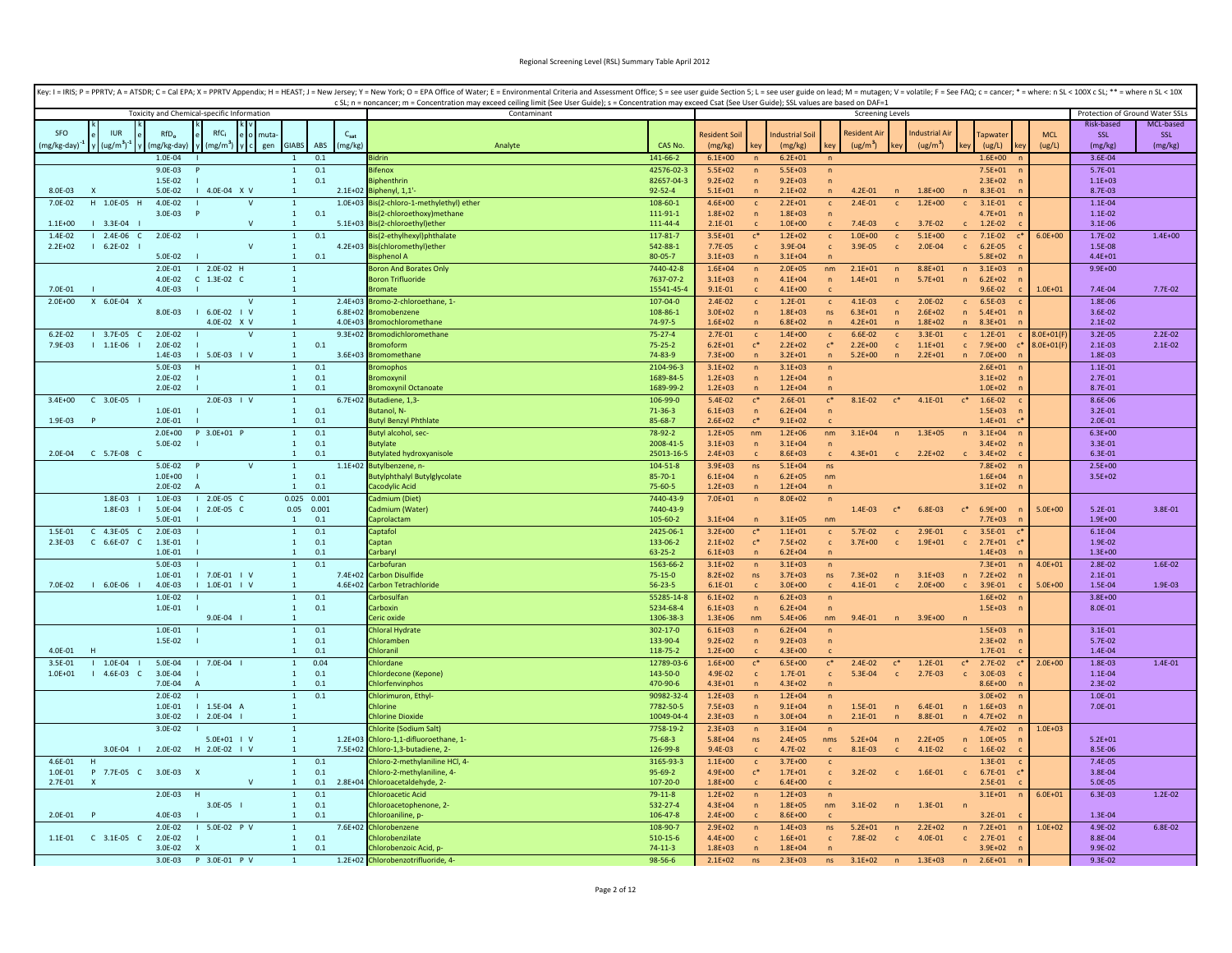|                          |                            |                        |                                            |                              |                                  |             |                      | Key: I = IRIS; P = PPRTV; A = ATSDR; C = Cal EPA; X = PPRTV Appendix; H = HEAST; J = New Jersey; Y = New York; O = EPA Office of Water; E = Environmental Criteria and Assessment Office; S = see user guide Section 5; L = se<br>c SL; n = noncancer; m = Concentration may exceed ceiling limit (See User Guide); s = Concentration may exceed Csat (See User Guide); SSL values are based on DAF=1 |                              |                                 |                                  |                            |                                  |                                    |                            |                            |                   |                               |                      |                                 |             |
|--------------------------|----------------------------|------------------------|--------------------------------------------|------------------------------|----------------------------------|-------------|----------------------|-------------------------------------------------------------------------------------------------------------------------------------------------------------------------------------------------------------------------------------------------------------------------------------------------------------------------------------------------------------------------------------------------------|------------------------------|---------------------------------|----------------------------------|----------------------------|----------------------------------|------------------------------------|----------------------------|----------------------------|-------------------|-------------------------------|----------------------|---------------------------------|-------------|
|                          |                            |                        | Toxicity and Chemical-specific Information |                              |                                  |             |                      | Contaminant                                                                                                                                                                                                                                                                                                                                                                                           |                              |                                 |                                  |                            |                                  | <b>Screening Levels</b>            |                            |                            |                   |                               |                      | Protection of Ground Water SSLs |             |
|                          |                            |                        |                                            |                              |                                  |             |                      |                                                                                                                                                                                                                                                                                                                                                                                                       |                              |                                 |                                  |                            |                                  |                                    |                            |                            |                   |                               |                      | Risk-based                      | MCL-based   |
| SEO                      | <b>ILIR</b><br>$(ug/m3)-1$ | $RfD_{0}$              | $RfC_i$<br>$(mg/m^3)$                      | muta<br>gen                  | <b>GIABS</b>                     | ABS         | $C_{sat}$<br>(mg/kg) | Analyte                                                                                                                                                                                                                                                                                                                                                                                               | CAS No.                      | <b>Resident Soil</b><br>(mg/kg) | kev                              | ndustrial Soil<br>(mg/kg)  | kev                              | Resident A<br>(ug/m <sup>3</sup> ) |                            | <b>Industrial Air</b>      |                   | apwate<br>(ug/L)              | <b>MCL</b><br>(ug/L) | <b>SSL</b><br>(mg/kg)           | SSL         |
| mg/kg-day)               |                            | (mg/kg-day)<br>4.0E-02 |                                            | $\vee$                       | $\mathbf{1}$                     |             | $7.3E + 02$          | Chlorobutane, 1-                                                                                                                                                                                                                                                                                                                                                                                      | 109-69-3                     | $3.1E + 03$                     | ns.                              | $4.1E + 04$                | ns                               |                                    |                            | (ug/m <sup>3</sup> )       |                   | $4.8E + 02$                   |                      | $2.0E - 01$                     | (mg/kg)     |
|                          |                            |                        | 5.0E+01   V                                |                              | $\mathbf{1}$                     |             | $1.7E + 03$          | hlorodifluoromethane                                                                                                                                                                                                                                                                                                                                                                                  | $75 - 45 - 6$                | $5.3E + 04$                     | ns                               | $2.2E + 05$                | nms                              | $5.2E + 04$                        | $\overline{n}$             | $2.2E + 05$                | n                 | $1.0E + 05$                   |                      | $4.3E + 01$                     |             |
| $3.1E - 02$              | $C$ 2.3E-05                | 1.0E-02                | I 9.8E-02 A V                              |                              | $\mathbf{1}$                     |             | $2.5E + 03$          | Chloroform                                                                                                                                                                                                                                                                                                                                                                                            | $67 - 66 - 3$                | 2.9E-01                         | $\mathsf{c}$                     | $1.5E + 00$                | $\mathbf{C}$                     | $1.1E-01$                          | $\mathbf{c}$               | 5.3E-01                    | $\mathbf{c}$      | 1.9E-01<br>$\mathsf{C}$       | 3.0E+01(F            | 5.3E-05                         | $2.2E-02$   |
| $2.4E + 00$              | $C$ 6.9E-04 $C$            |                        | 9.0E-02   V                                | $\mathbf v$                  | $\mathbf{1}$<br>$\mathbf{1}$     |             | $1.3E + 03$          | Chloromethane<br>2.6E+04 Chloromethyl Methyl Ether                                                                                                                                                                                                                                                                                                                                                    | $74 - 87 - 3$<br>107-30-2    | $1.2E + 02$<br>1.9E-02          | $\overline{p}$<br>$\epsilon$     | $5.0E + 02$<br>9.4E-02     | $\overline{ }$<br>$\mathsf{C}$   | $9.4E + 01$<br>3.5E-03             | $\mathsf{n}$<br>$\epsilon$ | $3.9E + 02$<br>1.8E-02     | n<br>$\mathbf{C}$ | $1.9E + 02$<br>5.6E-03        |                      | 4.9E-02<br>$1.2E-06$            |             |
|                          |                            | 8.0E-02                |                                            | $\vee$                       | $\mathbf{1}$                     |             |                      | 1.8E+02 Chloronaphthalene, Beta                                                                                                                                                                                                                                                                                                                                                                       | 91-58-7                      | $6.3E + 03$                     | ns                               | $8.2E + 04$                | ns                               |                                    |                            |                            |                   | $5.5E + 02$                   |                      | $2.9E + 00$                     |             |
| 3.0F-01                  | P                          | $3.0F - 03$            | P 1.0E-05 X                                |                              | 1                                | 0.1         |                      | Chloronitrobenzene, o-                                                                                                                                                                                                                                                                                                                                                                                | $88 - 73 - 3$                | $1.6E + 00$                     | $\mathsf{C}$                     | $5.7E+00$                  | $\mathsf{C}$                     | 1.0E-02                            | n                          | $4.4E - 02$                | n                 | 2.0E-01                       |                      | $1.9F - 04$                     |             |
| 6.3E-03                  | D                          | 1.0E-03                | P 6.0E-04 P                                |                              | $\overline{1}$                   | 0.1         |                      | Chloronitrobenzene, p-                                                                                                                                                                                                                                                                                                                                                                                | 100-00-5                     | $6.1E + 01$                     | $\overline{p}$                   | $2.7E + 02$                | $c***$                           | 6.3E-01                            | $\overline{p}$             | $2.6E + 00$                | $\mathsf{n}$      | $9.4E + 00$<br>$\mathbf{c}^*$ |                      | 8.7E-03                         |             |
|                          |                            | 5.0E-03                | 4.0E-04 C V                                | $\mathsf{V}$                 | $\mathbf{1}$                     |             |                      | 2.2E+04 Chlorophenol, 2-<br>6.2E+02 Chloropicrin                                                                                                                                                                                                                                                                                                                                                      | $95 - 57 - 8$<br>76-06-2     | $3.9E + 02$                     | $\overline{ }$<br>$\sqrt{n}$     | $5.1E + 03$                | $\overline{ }$                   |                                    |                            |                            |                   | $7.1E + 01$                   |                      | 5.7E-02<br>2.5E-04              |             |
| $3.1E - 03$              | C 8.9E-07 C                | 1.5E-02                |                                            |                              | $\mathbf{1}$<br>$\mathbf{1}$     | 0.1         |                      | Chlorothalonil                                                                                                                                                                                                                                                                                                                                                                                        | 1897-45-6                    | $2.1E + 00$<br>$1.6E + 02$      | $e^{**}$                         | 8.8E+00<br>$5.6E + 02$     | $\sqrt{n}$<br>$\mathsf{c}^*$     | $4.2E - 01$<br>$2.7E + 00$         | n<br>$\mathbf{c}$          | $1.8E + 00$<br>$1.4E + 01$ | n                 | 8.3E-01<br>$1.9E + 01$        |                      | 4.3E-02                         |             |
|                          |                            | $2.0E - 02$            |                                            | $\mathbf v$                  | $\overline{1}$                   |             | $9.1E + 02$          | Chlorotoluene, o-                                                                                                                                                                                                                                                                                                                                                                                     | $95 - 49 - 8$                | $1.6E + 03$                     | ns                               | $2.0E + 04$                | ns                               |                                    |                            |                            |                   | $1.8E + 02$                   |                      | $1.7E - 01$                     |             |
|                          |                            | $2.0E-02$              | $\mathsf{x}$                               | $\mathbf{V}$                 | $\mathbf{1}$                     |             |                      | 2.5E+02 Chlorotoluene, p-                                                                                                                                                                                                                                                                                                                                                                             | 106-43-4                     | $1.6E + 03$                     | ns                               | $2.0E + 04$                | ns                               |                                    |                            |                            |                   | $1.9E + 02$                   |                      | 1.8E-01                         |             |
| $2.4E + 02$              | $C$ 6.9E-02 $C$            | $2.0E - 01$            |                                            |                              | $\overline{1}$<br>$\overline{1}$ | 0.1<br>0.1  |                      | hlorozotocin<br>Chlorprophan                                                                                                                                                                                                                                                                                                                                                                          | 54749-90-5<br>$101 - 21 - 3$ | $2.0E-03$<br>$1.2E + 04$        | $\mathsf{C}$<br>$\overline{p}$   | $7.2E-03$<br>$1.2E + 05$   | $\mathsf{C}$<br>nm               | 3.5E-05                            | $\mathsf{C}$               | 1.8E-04                    | $\mathbb{C}$      | 2.8E-04<br>$2.2E + 03$        |                      | $6.2E - 08$<br>$1.9E + 00$      |             |
|                          |                            | 1.0E-03                | $\overline{A}$                             |                              | $\overline{1}$                   | 0.1         |                      | Chlorpyrifos                                                                                                                                                                                                                                                                                                                                                                                          | 2921-88-2                    | $6.1F + 01$                     | $\overline{p}$                   | $6.2E + 02$                | $\sqrt{n}$                       |                                    |                            |                            |                   | $6.2E + 00$                   |                      | $9.2E - 02$                     |             |
|                          |                            | 1.0E-02                | H                                          |                              | $\mathbf{1}$                     | 0.1         |                      | <b>Chlorpyrifos Methyl</b>                                                                                                                                                                                                                                                                                                                                                                            | 5598-13-0                    | $6.1E + 02$                     | $\overline{p}$                   | $6.2E + 03$                | $\overline{p}$                   |                                    |                            |                            |                   | 8.9E+01                       |                      | 4.1E-01                         |             |
|                          |                            | 5.0E-02                |                                            |                              | $\mathbf{1}$                     | 0.1         |                      | Chlorsulfuror                                                                                                                                                                                                                                                                                                                                                                                         | 64902-72-3                   | $3.1E + 03$                     | $\overline{ }$                   | $3.1E + 04$                | $\overline{p}$                   |                                    |                            |                            |                   | $7.7E + 02$                   |                      | $6.5E - 01$                     |             |
|                          |                            | 8.0E-04<br>$1.5E + 00$ |                                            |                              | $\mathbf{1}$<br>0.013            | 0.1         |                      | Chlorthiophos<br>Chromium(III), Insoluble Salts                                                                                                                                                                                                                                                                                                                                                       | 60238-56-4<br>16065-83-1     | 4.9E+01<br>$1.2E + 05$          | $\overline{p}$<br>nm             | $4.9E + 02$<br>$1.5E + 06$ | $\overline{p}$<br>nm             |                                    |                            |                            |                   | $2.0E + 00$<br>$1.6E + 04$    |                      | $5.2E - 02$<br>$2.8E + 07$      |             |
| 5.0E-01                  | $J$ 8.4E-02 S              | 3.0E-03                | $1 1.0E-04$                                | M                            | 0.025                            |             |                      | Chromium(VI)                                                                                                                                                                                                                                                                                                                                                                                          | 18540-29-9                   | 2.9E-01                         | $\mathsf{C}$                     | $5.6E + 00$                | $\mathsf{c}$                     | 1.1E-05                            | $\mathbf{c}$               | 1.5E-04                    | $\mathbf{c}$      | $3.1E-02$                     |                      | 5.9E-04                         |             |
|                          |                            |                        |                                            |                              | 0.013                            |             |                      | Chromium, Total                                                                                                                                                                                                                                                                                                                                                                                       | 7440-47-3                    |                                 |                                  |                            |                                  |                                    |                            |                            |                   |                               | $1.0E + 02$          |                                 | $1.8F + 05$ |
|                          | 9.0E-03 P                  | 3.0E-04                | P 6.0E-06 P                                |                              | -1                               |             |                      | Cobalt                                                                                                                                                                                                                                                                                                                                                                                                | 7440-48-4                    | $2.3E + 01$                     | $\overline{p}$                   | $3.0E + 02$                | $\mathsf{n}$                     | 2.7E-04                            | $\mathfrak{c}^*$           | $1.4E-03$                  |                   | $c^*$ 4.7E+00                 |                      | $2.1E - 01$                     |             |
|                          | $6.2E-04$                  | 4.0E-02                |                                            | M                            | $\overline{1}$<br>$\mathbf{1}$   | 0.1         |                      | <b>Coke Oven Emissions</b><br>Copper                                                                                                                                                                                                                                                                                                                                                                  | 8007-45-2<br>7440-50-8       | $3.1E + 03$                     | $\overline{p}$                   | $4.1E + 04$                | $\overline{p}$                   | 1.5E-03                            |                            | $2.0E-02$                  |                   | $6.2E + 02$                   | $1.3E + 03$          | $2.2E + 01$                     | $4.6E + 01$ |
|                          |                            | 5.0E-02                | $16.0E-01C$                                |                              | $\overline{1}$                   | 0.1         |                      | Cresol, m-                                                                                                                                                                                                                                                                                                                                                                                            | 108-39-4                     | $3.1E + 03$                     | $\overline{ }$                   | $3.1E + 04$                | $\mathsf{n}$                     | $6.3E + 02$                        | $\overline{ }$             | $2.6E + 03$                |                   | $7.2E + 02$                   |                      | 5.7E-01                         |             |
|                          |                            | 5.0E-02                | $16.0E-01C$                                |                              | $\mathbf{1}$                     | 0.1         |                      | Cresol, o-                                                                                                                                                                                                                                                                                                                                                                                            | $95 - 48 - 7$                | $3.1E + 03$                     | $\overline{p}$                   | $3.1E + 04$                | $\mathsf{n}$                     | $6.3E + 02$                        | n                          | $2.6E + 03$                | n                 | $7.2E + 02$                   |                      | 5.8E-01                         |             |
|                          |                            | 1.0E-01                | A 6.0E-01 C<br>$\overline{A}$              |                              | $\mathbf{1}$<br>$\overline{1}$   | 0.1         |                      | Cresol, p-                                                                                                                                                                                                                                                                                                                                                                                            | 106-44-5                     | $6.1E + 03$                     | $\overline{p}$<br>$\overline{p}$ | $6.2E + 04$                | $\mathsf{n}$                     | 6.3E+02                            | $\overline{ }$             | $2.6E + 03$                | n                 | $1.4E + 03$                   |                      | $1.1E + 00$                     |             |
|                          |                            | 1.0E-01<br>1.0E-01     | A 6.0E-01 C                                |                              | $\mathbf{1}$                     | 0.1<br>0.1  |                      | Cresol, p-chloro-m-<br>Cresols                                                                                                                                                                                                                                                                                                                                                                        | 59-50-7<br>1319-77-3         | $6.1E + 03$<br>$6.1E + 03$      | $\overline{n}$                   | $6.2E + 04$<br>$6.2E + 04$ | $\overline{ }$                   | $6.3E + 02$                        | n                          | $2.6E + 03$                | n                 | $1.1E + 03$<br>$1.4E + 03$    |                      | $1.3E + 00$<br>$1.2E + 00$      |             |
| $1.9E + 00$              | H                          | 1.0E-03                |                                            | $\mathbf{v}$                 | $\overline{1}$                   |             |                      | 1.7E+04 Crotonaldehyde, trans-                                                                                                                                                                                                                                                                                                                                                                        | 123-73-9                     | 3.4E-01                         | $\mathbf{c}$                     | $1.5E + 00$                | $\mathbf{C}$                     |                                    |                            |                            |                   | 3.5E-02                       |                      | 7.1E-06                         |             |
|                          |                            | 1.0E-01                | $14.0E-01$ $1 V$                           |                              | $\mathbf{1}$                     |             | 2.7E+02 Cumene       |                                                                                                                                                                                                                                                                                                                                                                                                       | 98-82-8                      | $2.1E + 03$                     | ns                               | $1.1E + 04$                | ns                               | $4.2E + 02$                        | $\mathsf{n}$               | $1.8E + 03$                |                   | n 3.9E+02                     |                      | 6.4E-01                         |             |
| $2.2E - 01$              | $C$ 6.3E-05 $C$            |                        |                                            |                              | $\mathbf{1}$                     | 0.1         |                      | Cupferron                                                                                                                                                                                                                                                                                                                                                                                             | 135-20-6                     | $2.2E+00$                       | $\mathsf{c}$                     | 7.8E+00                    | $\mathsf{c}$                     | 3.9E-02                            |                            | 1.9E-01                    |                   | 3.1E-01                       |                      | 5.3E-04                         |             |
| 8.4E-01                  | H                          | 2.0E-03 H              |                                            |                              | $\mathbf{1}$                     | 0.1         |                      | Cyanazine<br><b>Cyanides</b>                                                                                                                                                                                                                                                                                                                                                                          | 21725-46-2                   | 5.8E-01                         | $\mathbf{c}$                     | $2.1E+00$                  | $\mathsf{c}$                     |                                    |                            |                            |                   | 7.6E-02                       |                      | 3.5E-05                         |             |
|                          |                            | $1.0E - 03$            |                                            |                              | $\overline{1}$                   |             |                      | "Calcium Cyanide                                                                                                                                                                                                                                                                                                                                                                                      | $592 - 01 - 8$               | $7.8E + 01$                     | n                                | $1.0E + 03$                | $\sqrt{n}$                       |                                    |                            |                            |                   | $1.6E + 01$                   |                      |                                 |             |
|                          |                            | 5.0F-03                |                                            |                              | $\mathbf{1}$                     |             |                      | ~Copper Cyanide                                                                                                                                                                                                                                                                                                                                                                                       | 544-92-3                     | $3.9E + 02$                     | $\overline{p}$                   | $5.1E + 03$                | $\overline{p}$                   |                                    |                            |                            |                   | $7.8E + 01$                   |                      |                                 |             |
|                          |                            | 6.0F-04                |                                            | $\mathsf{V}$<br>$\mathsf{V}$ | $\overline{1}$                   |             |                      | 1.0E+07 ~Cyanide (CN-)                                                                                                                                                                                                                                                                                                                                                                                | $57 - 12 - 5$                | $4.7F + 01$                     | $\overline{ }$                   | $6.1F + 02$                | $\overline{ }$                   |                                    |                            |                            |                   | $9.3E + 00$                   | $2.0E + 02$          | $9.4E - 02$                     | $2.0E + 00$ |
|                          |                            | 1.0E-03<br>$9.0E - 02$ |                                            | $\mathsf{V}$                 | $\overline{1}$<br>$\mathbf{1}$   |             |                      | "Cyanogen<br>"Cyanogen Bromide                                                                                                                                                                                                                                                                                                                                                                        | 460-19-5<br>506-68-3         | $7.8E + 01$<br>$7.0E + 03$      | $\sqrt{n}$<br>$\overline{p}$     | $1.0E + 03$<br>$9.2E + 04$ | $\overline{p}$<br>$\overline{p}$ |                                    |                            |                            |                   | $1.6E + 01$<br>$1.4E + 03$    |                      |                                 |             |
|                          |                            | 5.0E-02                |                                            |                              | $\mathbf{1}$                     |             |                      | "Cyanogen Chloride                                                                                                                                                                                                                                                                                                                                                                                    | 506-77-4                     | $3.9E + 03$                     | $\overline{ }$                   | $5.1E + 04$                | $\overline{ }$                   |                                    |                            |                            |                   | 7.8E+02                       |                      |                                 |             |
|                          |                            | 6.0E-04                | $18.0E-04$ $1 V$                           |                              | $\mathbf{1}$                     |             |                      | ~Hydrogen Cyanide                                                                                                                                                                                                                                                                                                                                                                                     | 74-90-8                      | $4.7E + 01$                     | $\mathsf{n}$                     | $6.1E + 02$                | n                                | 8.3E-01                            | n                          | $3.5E+00$                  | n                 | $1.4E + 00$                   |                      |                                 |             |
|                          |                            | 2.0E-03<br>5.0E-03     |                                            |                              | 1<br>0.04                        |             |                      | ~Potassium Cyanide<br>Potassium Silver Cyanide                                                                                                                                                                                                                                                                                                                                                        | 151-50-8<br>$506 - 61 - 6$   | $1.6E + 02$<br>$3.9E + 02$      | $\overline{p}$<br>$\mathbf n$    | $2.0E + 03$<br>$5.1E+03$   | $\overline{ }$<br>$\overline{ }$ |                                    |                            |                            |                   | $3.1E + 01$<br>$5.9E + 01$    |                      |                                 |             |
|                          |                            | 1.0E-01                |                                            |                              | 0.04                             |             |                      | "Silver Cyanide                                                                                                                                                                                                                                                                                                                                                                                       | 506-64-9                     | $7.8E + 03$                     | $\overline{ }$                   | $1.0E + 05$                | nm                               |                                    |                            |                            |                   | $1.3E + 03$                   |                      |                                 |             |
|                          |                            | $1.0F - 03$            |                                            |                              | $\mathbf{1}$                     |             |                      | <b>Sodium Cyanide</b>                                                                                                                                                                                                                                                                                                                                                                                 | 143-33-9                     | $7.8E + 01$                     | $\overline{p}$                   | $1.0E + 03$                | $\overline{ }$                   |                                    |                            |                            |                   | $1.6E + 01$                   | $2.0F + 02$          |                                 |             |
|                          |                            | $2.0F - 04$            |                                            |                              | $\overline{1}$                   |             |                      | 4.6E+03 ~Thiocyanate                                                                                                                                                                                                                                                                                                                                                                                  | 463-56-9                     | $1.6E + 01$                     | $\overline{ }$                   | $2.0E + 02$                | n                                |                                    |                            |                            |                   | $3.1E + 00$                   |                      | 6.6E-04                         |             |
|                          |                            | 5.0E-02                | 6.0E+00   V                                |                              | $\mathbf{1}$<br>$\mathbf{1}$     |             | $1.2E + 02$          | "Zinc Cyanide<br>Cyclohexane                                                                                                                                                                                                                                                                                                                                                                          | $557 - 21 - 1$<br>110-82-7   | $3.9E + 03$<br>$7.0E + 03$      | $\overline{ }$<br>ns             | $5.1E + 04$<br>$2.9E + 04$ | $\overline{ }$<br>ns             | $6.3E + 03$                        | n                          | $2.6E + 04$                | $\sqrt{n}$        | $7.8E + 02$<br>$1.3E + 04$    |                      | $1.3E + 01$                     |             |
| $2.3E-02$                | H                          |                        |                                            |                              |                                  | 0.1         |                      | vclohexane, 1,2,3,4,5-pentabromo-6-chloro-                                                                                                                                                                                                                                                                                                                                                            | 87-84-3                      | $2.1E + 01$                     |                                  | $7.5E + 01$                |                                  |                                    |                            |                            |                   | $2.1E + 00$                   |                      | $1.2E - 02$                     |             |
|                          |                            | $5.0E + 00$            | $17.0E-01 P$                               |                              | $\mathbf{1}$                     | 0.1         |                      | Cyclohexanone                                                                                                                                                                                                                                                                                                                                                                                         | 108-94-1                     | $3.1E + 05$                     | nm                               | $3.1E + 06$                | nm                               | 7.3E+02                            | n                          | $3.1E + 03$                | n                 | 7.7E+04                       |                      | $1.8E + 01$                     |             |
|                          |                            | 2.0E-01                |                                            |                              | $\mathbf{1}$                     | 0.1         |                      | Cyclohexylamine                                                                                                                                                                                                                                                                                                                                                                                       | 108-91-8                     | $1.2E + 04$                     | $\overline{p}$                   | $1.2E + 05$                | nm                               |                                    |                            |                            |                   | $3.0E + 03$                   |                      | 7.9E-01                         |             |
|                          |                            | 5.0E-03<br>$1.0E-02$   |                                            |                              | $\overline{1}$<br>$\overline{1}$ | 0.1<br>0.1  |                      | Cyhalothrin/karate<br>Cypermethri                                                                                                                                                                                                                                                                                                                                                                     | 68085-85-8<br>52315-07-8     | $3.1F + 02$<br>$6.1E + 02$      | n<br>$\overline{p}$              | $3.1E + 03$<br>$6.2E + 03$ | n<br>$\overline{p}$              |                                    |                            |                            |                   | $7.8F + 01$<br>$1.6E + 02$    |                      | $5.3E + 01$<br>$2.5E + 01$      |             |
|                          |                            | 7.5E-03                |                                            |                              | $\overline{1}$                   | 0.1         |                      | Cyromazine                                                                                                                                                                                                                                                                                                                                                                                            | 66215-27-8                   | $4.6E + 02$                     | $\overline{p}$                   | $4.6E + 03$                | $\overline{ }$                   |                                    |                            |                            |                   | $1.2E + 02$                   |                      | 3.0E-02                         |             |
| 2.4E-01                  | $16.9E-05C$                |                        |                                            |                              | $\overline{1}$                   | 0.1         |                      | <b>DDD</b>                                                                                                                                                                                                                                                                                                                                                                                            | $72 - 54 - 8$                | $2.0E + 00$                     |                                  | $7.2E + 00$                | $\mathbf{C}$                     | 3.5F-02                            |                            | 1.8E-01                    |                   | 2.8E-01                       |                      | 6.6E-02                         |             |
| 3.4E-01                  | 9.7E-05 C<br>$\mathbf{L}$  |                        |                                            |                              | $\mathbf{1}$                     | 0.1         |                      | DDE, p,p'                                                                                                                                                                                                                                                                                                                                                                                             | 72-55-9                      | $1.4E + 00$                     | $\mathsf{c}$                     | $5.1E+00$                  | $\mathbf{c}$                     | 2.5E-02                            | $\mathbf{c}$               | 1.3E-01                    | $\mathbf{c}$      | $2.0E - 01$                   |                      | 4.6E-02                         |             |
| 3.4E-01                  | $1$ 9.7E-05                | 5.0E-04<br>1.0E-02     |                                            |                              | $\mathbf{1}$<br>1                | 0.03<br>0.1 |                      | DDT<br>Dacthal                                                                                                                                                                                                                                                                                                                                                                                        | $50-29-3$<br>1861-32-1       | $1.7E + 00$<br>$6.1E + 02$      | $c^*$<br>$\overline{ }$          | 7.0E+00<br>$6.2E + 03$     | $c^*$                            | $2.5E-02$                          | $\mathbf{c}$               | 1.3E-01                    |                   | 2.0E-01<br>$9.3E + 01$        |                      | $6.7E - 02$<br>1.1E-01          |             |
|                          |                            | 3.0E-02                |                                            |                              | -1                               | 0.1         |                      | Dalapon                                                                                                                                                                                                                                                                                                                                                                                               | 75-99-0                      | $1.8E + 03$                     | n                                | $1.8E + 04$                | n                                |                                    |                            |                            |                   | $4.7E + 02$                   | $2.0E + 02$          | $9.7E - 02$                     | 4.1E-02     |
| 7.0E-04                  |                            | 7.0E-03                |                                            |                              | $\mathbf{1}$                     | 0.1         |                      | Decabromodiphenyl ether, 2,2',3,3',4,4',5,5',6,6'- (BDE-209)                                                                                                                                                                                                                                                                                                                                          | 1163-19-5                    | $4.3E + 02$                     | $\overline{p}$                   | $2.5E+03$                  | $\mathsf{c}^{\ast\ast}$          |                                    |                            |                            |                   | $9.6E + 01$<br>$\mathsf{C}^*$ |                      | $5.3E + 01$                     |             |
|                          |                            | 4.0E-05                |                                            |                              | $\mathbf{1}$                     | 0.1         |                      | <b>Demeton</b>                                                                                                                                                                                                                                                                                                                                                                                        | 8065-48-3                    | $2.4E + 00$                     | $\mathsf{n}$                     | $2.5E + 01$                | n                                |                                    |                            |                            |                   | $5.2E - 01$                   |                      |                                 |             |
| $1.2E-03$<br>$6.1E - 02$ | $- H$                      | 6.0E-01                |                                            |                              | $\mathbf{1}$<br>$\overline{1}$   | 0.1<br>0.1  |                      | Di(2-ethylhexyl) adipate<br><b>Diallate</b>                                                                                                                                                                                                                                                                                                                                                           | $103 - 23 - 1$<br>2303-16-4  | $4.1E + 02$<br>$8.0E + 00$      | $c^*$<br>$\mathbf{c}$            | $1.4E + 03$<br>$2.8E + 01$ | $\mathsf{c}$<br>$\mathsf{C}$     |                                    |                            |                            |                   | $5.6E + 01$<br>4.6E-01        | $4.0E + 02$          | $4.0E + 00$<br>6.8E-04          | $2.9E + 01$ |
|                          |                            | 7.0E-04 A              |                                            |                              | 1                                | 0.1         |                      | Diazinon                                                                                                                                                                                                                                                                                                                                                                                              | 333-41-5                     | $4.3E + 01$                     | $\overline{ }$                   | $4.3E + 02$                | $\overline{ }$                   |                                    |                            |                            |                   | 7.9E+00                       |                      | 4.9E-02                         |             |
|                          |                            |                        |                                            |                              |                                  |             |                      |                                                                                                                                                                                                                                                                                                                                                                                                       |                              |                                 |                                  |                            |                                  |                                    |                            |                            |                   |                               |                      |                                 |             |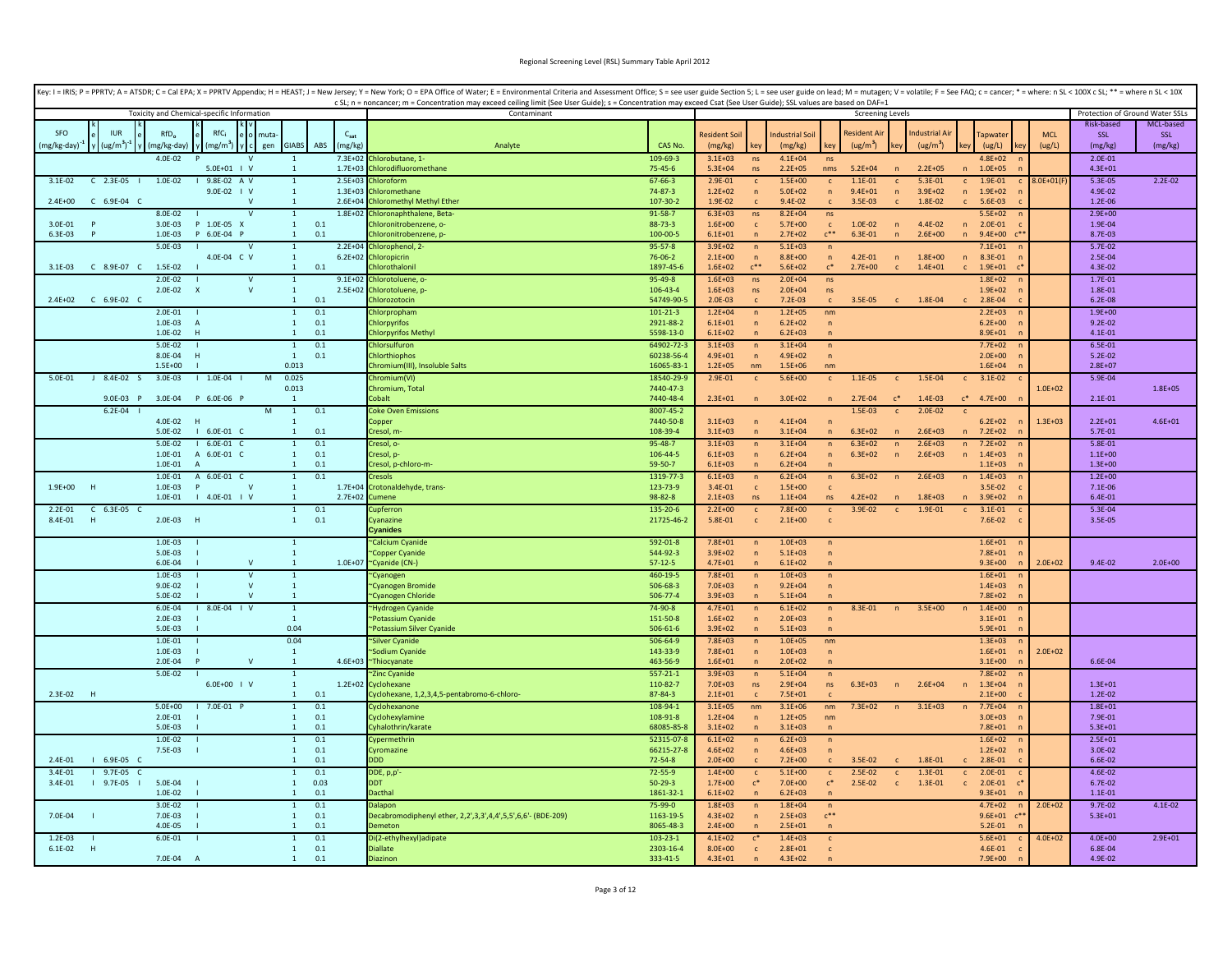|                          |                       |                        |                                            |                |                                  |                |             | Key: I = IRIS; P = PPRTV; A = ATSDR; C = Cal EPA; X = PPRTV Appendix; H = HEAST; J = New Jersey; Y = New York; O = EPA Office of Water; E = Environmental Criteria and Assessment Office; S = see user guide Section 5; L = se |                                |                            |                                |                            |                                  |                        |                  |                        |                                 |                            |                |                        |           |
|--------------------------|-----------------------|------------------------|--------------------------------------------|----------------|----------------------------------|----------------|-------------|--------------------------------------------------------------------------------------------------------------------------------------------------------------------------------------------------------------------------------|--------------------------------|----------------------------|--------------------------------|----------------------------|----------------------------------|------------------------|------------------|------------------------|---------------------------------|----------------------------|----------------|------------------------|-----------|
|                          |                       |                        | Toxicity and Chemical-specific Information |                |                                  |                |             | c SL; n = noncancer; m = Concentration may exceed ceiling limit (See User Guide); s = Concentration may exceed Csat (See User Guide); SSL values are based on DAF=1<br>Contaminant                                             | <b>Screening Levels</b>        |                            |                                |                            |                                  |                        |                  |                        | Protection of Ground Water SSLs |                            |                |                        |           |
|                          |                       |                        |                                            |                |                                  |                |             |                                                                                                                                                                                                                                |                                |                            |                                |                            |                                  |                        |                  |                        |                                 |                            |                | Risk-based             | MCL-based |
| <b>SFO</b>               | <b>IUR</b>            | RfD <sub>o</sub>       | $RfC_i$                                    | muta           |                                  |                | $C_{sat}$   |                                                                                                                                                                                                                                |                                | <b>Resident Soi</b>        |                                | ndustrial Soil             |                                  | <b>Resident Ai</b>     |                  | ndustrial Air          |                                 | <b>Tapwate</b>             | <b>MCL</b>     | SSL                    | SSL       |
| (mg/kg-day) <sup>-</sup> | (ug/m <sup>3</sup> )  | (mg/kg-day)            | $\text{mg/m}^3$                            | gen            | <b>GIABS</b>                     | ABS            | (mg/kg)     | Analyte                                                                                                                                                                                                                        | CAS No.                        | (mg/kg)                    |                                | (mg/kg)                    |                                  | (ug/m <sup>3</sup> )   |                  | (ug/m <sup>3</sup> )   |                                 | (ug/L)                     | (ug/L)         | (mg/kg)                | (mg/kg)   |
| 8.0E-01                  | P 6.0E-03             | 2.0E-04                | 2.0E-04                                    | $\perp$ V<br>M | $\mathbf{1}$                     |                |             | 9.8E+02 Dibromo-3-chloropropane, 1,2-                                                                                                                                                                                          | $96 - 12 - 8$                  | $5.4E-03$                  | $\mathsf{c}$                   | 6.9E-02                    |                                  | 1.6E-04                | $\mathsf{c}$     | $2.0E-03$              | $\mathbf{c}$                    | 3.2E-04                    | $2.0E - 01$    | 1.4E-07                | 8.6E-05   |
| 8.4E-02                  | 2.7E-05<br>$\sqrt{ }$ | 1.0E-02<br>2.0E-02     |                                            | N              | $\mathbf{1}$<br>$\mathbf{1}$     | $0.1\,$<br>0.1 | 8.0E+02     | ibromobenzene, 1,4-<br>Dibromochloromethane                                                                                                                                                                                    | 106-37-6<br>124-48-1           | $6.1E + 02$<br>6.8E-01     | $\mathbf n$                    | $6.2E + 03$<br>$3.3E + 00$ | $\sqrt{n}$                       | $9.0E - 02$            |                  | 4.5E-01                |                                 | $9.8E + 01$<br>1.5E-01     | $3.0E + 01(F)$ | $9.3F - 02$<br>3.9E-05 | 2.1E-02   |
| $2.0E + 00$              | $6.0E - 04$           | $9.0E - 03$            | $19.0E-03$ $1 V$                           |                | $\overline{1}$                   |                | $1.3E + 03$ | Dibromoethane, 1,2-                                                                                                                                                                                                            | 106-93-4                       | $3.4E - 02$                | $\mathsf{C}$                   | $1.7E - 01$                | $\mathsf{C}$                     | $4.1E - 03$            | $\mathsf{C}$     | $2.0E - 02$            | $\mathbf{C}$                    | $6.5E-03$                  | 5.0E-02        | 1.8E-06                | 1.4E-05   |
|                          |                       | 1.0E-02                | H 4.0E-03 X V                              |                | $\mathbf{1}$                     |                |             | 2.8E+03 Dibromomethane (Methylene Bromide)                                                                                                                                                                                     | 74-95-3                        | $2.5E + 01$                | $\overline{p}$                 | $1.1E + 02$                | $\overline{p}$                   | $4.2E + 00$            | $\overline{p}$   | $1.8E + 01$            | $\mathsf{n}$                    | 7.9E+00                    |                | 1.9E-03                |           |
|                          |                       | 1.0E-01                |                                            |                | $\mathbf{1}$                     | 0.1            |             | libutyl Phthalate                                                                                                                                                                                                              | 84-74-2                        | $6.1E + 03$                | $\mathbf n$                    | $6.2E + 04$                | $\sqrt{n}$                       |                        |                  |                        |                                 | $6.7E + 02$                |                | $1.7E + 00$            |           |
|                          |                       | 3.0E-04                |                                            |                | $\overline{1}$                   | 0.1            |             | Dibutyltin Compounds                                                                                                                                                                                                           | <b>NA</b>                      | $1.8E + 01$                | $\sqrt{n}$                     | $1.8E + 02$                | $\overline{p}$                   |                        |                  |                        |                                 | $4.7E + 00$                |                |                        |           |
|                          | 4.2E-03 P             | 3.0E-02                |                                            | $\mathbf v$    | $\mathbf{1}$                     | 0.1            |             | <b>icamba</b>                                                                                                                                                                                                                  | 1918-00-9<br>764-41-0          | $1.8E + 03$                | $\sqrt{n}$                     | $1.8E + 04$                | $\overline{p}$                   |                        |                  |                        |                                 | $4.4E + 02$                |                | $1.1E - 01$            |           |
|                          | $4.2E-03$ P           |                        |                                            | $\mathsf{V}$   | $\overline{1}$<br>$\mathbf{1}$   | 0.1            | $5.2E + 02$ | 5.2E+02 Dichloro-2-butene, 1,4-<br>Dichloro-2-butene, cis-1,4-                                                                                                                                                                 | 1476-11-5                      | 6.9E-03<br>6.9E-03         | $\mathsf{c}$                   | 3.5E-02<br>3.5E-02         | $\mathsf{c}$<br>$\mathsf{c}$     | 5.8E-04<br>5.8E-04     | $\mathsf{c}$     | 2.9E-03<br>$2.9E - 03$ | $\mathbf{c}$                    | $1.2E-03$<br>$1.2E - 03$   |                | 5.4E-07<br>5.4E-07     |           |
|                          | 4.2E-03 P             |                        |                                            | $\mathsf{V}$   | $\mathbf{1}$                     | 0.1            | 7.6E+02     | Dichloro-2-butene, trans-1,4-                                                                                                                                                                                                  | 110-57-6                       | 6.9E-03                    | $\mathsf{c}$                   | 3.5E-02                    | $\mathsf{c}$                     | 5.8E-04                | $\mathbf{c}$     | $2.9E - 03$            | $\mathbf{c}$                    | $1.2E-03$                  |                | 5.4E-07                |           |
| 5.0E-02                  |                       | $4.0F - 03$            |                                            |                | $\overline{1}$                   | 0.1            |             | lichloroacetic Acid                                                                                                                                                                                                            | 79-43-6                        | $9.7E + 00$                |                                | $3.4E + 01$                |                                  |                        |                  |                        |                                 | $1.3E + 00$                | $6.0F + 01$    | 2.7E-04                | 1.2E-02   |
|                          |                       | $9.0E - 02$            | $12.0E-01$ H V                             |                | $\mathbf{1}$                     |                | $3.8E + 02$ | Dichlorobenzene, 1,2-                                                                                                                                                                                                          | $95 - 50 - 1$                  | $1.9E + 03$                | ns                             | $9.8E + 03$                | ns                               | $2.1E + 02$            | $\sqrt{n}$       | $8.8E + 02$            | n                               | $2.8E + 02$                | $6.0E + 02$    | $2.7E-01$              | 5.8E-01   |
| 5.4E-03                  | $C$ 1.1E-05 $C$       | 7.0E-02                | A 8.0E-01   V                              |                | $\mathbf{1}$                     |                |             | Dichlorobenzene, 1,4-                                                                                                                                                                                                          | 106-46-7                       | $2.4F + 00$                | $\mathbf{c}$                   | $1.2F + 01$                | $\mathbf{c}$                     | $2.2E-01$              | $\mathbf{c}$     | $1.1E + 00$            |                                 | $c = 4.2E - 01$            | $7.5E + 01$    | 4.0E-04                | 7.2E-02   |
| 4.5E-01                  | $13.4E-04C$           |                        |                                            |                | $\overline{1}$                   | 0.1            |             | vichlorobenzidine, 3,3'                                                                                                                                                                                                        | 91-94-1                        | $1.1E + 00$                | $\mathsf{C}$                   | $3.8E + 00$                | $\mathbf{C}$                     | $7.2E-03$              | $\mathsf{C}$     | 3.6E-02                | $\mathbb{C}$                    | $1.1E - 01$                |                | $7.1E-04$              |           |
|                          |                       | $9.0E - 03$<br>2.0E-01 | 1.0E-01 X V                                |                | $\overline{1}$<br>$\overline{1}$ | 0.1            |             | Dichlorobenzophenone, 4,4'-<br>8.5E+02 Dichlorodifluoromethane                                                                                                                                                                 | 90-98-2<br>$75 - 71 - 8$       | $5.5E + 02$<br>$9.4E + 01$ | $\sqrt{n}$<br>$\overline{p}$   | $5.5E + 03$<br>$4.0E + 02$ | $\overline{p}$<br>$\sqrt{n}$     | $1.0E + 02$            | $\sqrt{n}$       | $4.4E + 02$            | n                               | $1.4E + 02$<br>$1.9E + 02$ |                | 8.5E-01<br>3.0E-01     |           |
| 5.7E-03                  | $C$ 1.6E-06 $C$       | 2.0E-01                |                                            |                | $\overline{1}$                   |                |             | 1.7E+03 Dichloroethane, 1,1-                                                                                                                                                                                                   | 75-34-3                        | $3.3E + 00$                |                                | $1.7E + 01$                |                                  | $1.5E + 00$            |                  | $7.7E+00$              |                                 | $2.4E + 00$                |                | 6.8E-04                |           |
| $9.1E-02$                | $12.6E-05$            | 6.0E-03                | X 7.0E-03 P V                              |                | $\mathbf{1}$                     |                |             | 3.0E+03 Dichloroethane, 1,2-                                                                                                                                                                                                   | 107-06-2                       | 4.3E-01                    | $c^*$                          | $2.2E+00$                  | $\mathsf{c}^*$                   | $9.4E - 02$            | $c^*$            | 4.7E-01                | $c^*$                           | 1.5E-01                    | $5.0E + 00$    | $4.2E - 05$            | 1.4E-03   |
|                          |                       | 5.0E-02                | $2.0E - 01$   V                            |                | $\mathbf{1}$                     |                | $1.2E + 03$ | Dichloroethylene, 1,1-                                                                                                                                                                                                         | 75-35-4                        | $2.4E + 02$                | $\overline{p}$                 | $1.1E + 03$                | $\mathsf{n}$                     | $2.1E + 02$            | $\sqrt{n}$       | $8.8E + 02$            | $\mathsf{n}$                    | $2.6E + 02$                | $7.0E + 00$    | 9.3E-02                | 2.5E-03   |
|                          |                       | $9.0E - 03$            |                                            |                | $\mathbf{1}$                     |                | $1.3E + 03$ | Dichloroethylene, 1,2- (Mixed Isomers)                                                                                                                                                                                         | 540-59-0                       | $7.0E + 02$                | $\overline{ }$                 | $9.2E + 03$                | ns                               |                        |                  |                        |                                 | $1.3E + 02$                |                | 3.7E-02                |           |
|                          |                       | $2.0E-03$              |                                            |                | $\mathbf{1}$                     |                | $2.4E + 03$ | Dichloroethylene, 1,2-cis-                                                                                                                                                                                                     | 156-59-2                       | $1.6E + 02$                | n                              | $2.0E + 03$                | n                                |                        |                  |                        |                                 | $2.8E + 01$                | $7.0E + 01$    | 8.2E-03                | $2.1E-02$ |
|                          |                       | 2.0E-02<br>$3.0F - 03$ | $16.0E-02$ PV                              |                | $1\,$<br>$\mathbf{1}$            | 0.1            |             | 1.7E+03 Dichloroethylene, 1,2-trans-<br>ichlorophenol, 2,4-                                                                                                                                                                    | 156-60-5<br>120-83-2           | $1.5E + 02$<br>$1.8E + 02$ | $\mathbf{r}$<br>$\overline{ }$ | $6.9E + 02$<br>$1.8E + 03$ | $\sqrt{n}$<br>$\sqrt{n}$         | $6.3E + 01$            | $\sqrt{n}$       | $2.6E + 02$            | n                               | $8.6E + 01$<br>$3.5E + 01$ | $1.0E + 02$    | 2.5E-02<br>4.1E-02     | 2.9E-02   |
|                          |                       | 1.0E-02                |                                            |                | $\mathbf{1}$                     | 0.05           |             | Dichlorophenoxy Acetic Acid, 2,4                                                                                                                                                                                               | 94-75-7                        | $6.9E + 02$                | $\overline{ }$                 | $7.7E + 03$                | $\overline{ }$                   |                        |                  |                        |                                 | $1.3E + 02$                | $7.0E + 01$    | 3.5E-02                | 1.8E-02   |
|                          |                       | 8.0E-03                |                                            |                | $\mathbf{1}$                     | 0.1            |             | Dichlorophenoxy)butyric Acid, 4-(2,4-                                                                                                                                                                                          | $94 - 82 - 6$                  | $4.9E + 02$                | $\overline{p}$                 | $4.9E + 03$                |                                  |                        |                  |                        |                                 | $9.1E + 01$                |                | 3.6E-02                |           |
| $3.6E-02$                | C 1.0E-05 C           | 9.0E-02                | A 4.0E-03   V                              |                |                                  |                |             | 1.4E+03 Dichloropropane, 1,2-                                                                                                                                                                                                  | 78-87-5                        | 9.4E-01                    | $c^*$                          | $4.7E + 00$                | $c^*$                            | $2.4E - 01$            | $c^*$            | $1.2E + 00$            | $\mathsf{c}^*$                  | 3.8E-01                    | $5.0E + 00$    | 1.3E-04                | 1.7E-03   |
|                          |                       | $2.0E - 02$            |                                            |                | $\mathbf{1}$                     |                |             | 1.5E+03 Dichloropropane, 1,3-                                                                                                                                                                                                  | 142-28-9                       | $1.6E + 03$                | ns                             | $2.0E + 04$                | ns                               |                        |                  |                        |                                 | $2.9E + 02$                |                | 9.9E-02                |           |
|                          |                       | 3.0E-03                |                                            |                | $\mathbf{1}$                     | 0.1            |             | ichloropropanol, 2,3-                                                                                                                                                                                                          | 616-23-9                       | $1.8E + 02$                | $\overline{p}$                 | $1.8E + 03$                | $\sqrt{n}$                       |                        |                  |                        |                                 | $4.7E + 01$                |                | 9.9E-03                |           |
| 1.0E-01                  | $14.0E-06$            | 3.0E-02                | $1 2.0E-02 1 V$                            |                | $\mathbf{1}$                     |                |             | 1.6E+03 Dichloropropene, 1,3-                                                                                                                                                                                                  | 542-75-6                       | $1.7F + 00$                | $\mathsf{r}^*$                 | $8.3E + 00$                | $\mathfrak{c}^*$                 | $6.1F - 01$            | $\mathfrak{g}^*$ | $3.1E + 00$            | $\mathfrak{c}^*$                | $4.1E - 01$                |                | 1.5E-04                |           |
| 2.9E-01                  | 8.3E-05<br>C.         | 5.0E-04<br>8.0F-03     | $1 5.0E-04$<br>P 7.0E-03 P V               |                | $\mathbf{1}$<br>$\mathbf{1}$     | 0.1            | $1.3E + 02$ | ichlorvos<br>Dicyclopentadiene                                                                                                                                                                                                 | $62 - 73 - 7$<br>$77 - 73 - 6$ | $1.7E + 00$<br>$3.1E + 01$ | $\sqrt{n}$                     | $5.9E + 00$<br>$1.3E + 02$ | $\mathsf{c}^*$<br>ns             | 2.9E-02<br>$7.3E + 00$ | $\sqrt{n}$       | 1.5E-01<br>$3.1E + 01$ | $c^*$<br>$\mathsf{n}$           | $2.3E - 01$<br>$1.2E + 01$ |                | 7.0E-05<br>4.3E-02     |           |
| $1.6E + 01$              | $14.6E-03$            | 5.0E-05                |                                            |                | $\mathbf{1}$                     | 0.1            |             | ieldrin                                                                                                                                                                                                                        | $60 - 57 - 1$                  | 3.0E-02                    | $\mathsf{C}$                   | $1.1E-01$                  | $\mathbf{c}$                     | 5.3E-04                | $\mathbf{C}$     | $2.7E-03$              | $\mathbf{C}$                    | 1.5E-03                    |                | $6.1E-05$              |           |
|                          | 3.0E-04 C             |                        | $5.0E-03$                                  |                | $\mathbf{1}$                     | 0.1            |             | Diesel Engine Exhaust                                                                                                                                                                                                          | <b>NA</b>                      |                            |                                |                            |                                  | 8.1E-03                | $\mathbf{c}$     | 4.1E-02                | $\mathbf{c}$                    |                            |                |                        |           |
|                          |                       |                        | 3.0E-03 C                                  |                | $\mathbf{1}$                     | 0.1            |             | Diethanolamine                                                                                                                                                                                                                 | 111-42-2                       | $4.3E + 06$                | nm                             | $1.8E + 07$                | nm                               | $3.1E + 00$            | $\overline{ }$   | $1.3E + 01$            | $\sqrt{n}$                      |                            |                |                        |           |
|                          |                       | 8.0E-01                |                                            |                | $\mathbf{1}$                     | 0.1            |             | Diethyl Phthalate                                                                                                                                                                                                              | 84-66-2                        | $4.9E + 04$                |                                | $4.9E + 05$                | nm                               |                        |                  |                        |                                 | $1.1E + 04$                |                | $4.7E + 00$            |           |
|                          |                       | $3.0E - 02$            | P 1.0E-04 P                                |                | $\mathbf{1}$                     | 0.1            |             | Diethylene Glycol Monobutyl Ether                                                                                                                                                                                              | 112-34-5                       | $1.8E + 03$                | $\sqrt{n}$                     | $1.8E + 04$                | $\overline{p}$                   | $1.0E - 01$            | n                | 4.4E-01                | n                               | $4.7E + 02$                |                | $1.0E - 01$            |           |
|                          |                       | 6.0E-02<br>$1.0F - 03$ | P 3.0E-04 P                                |                | $\mathbf{1}$<br>$\overline{1}$   | 0.1<br>0.1     |             | Diethylene Glycol Monoethyl Ether<br>Diethylformamide                                                                                                                                                                          | 111-90-0<br>617-84-5           | $3.6E + 03$<br>$6.1F + 01$ | $\overline{p}$<br>$\mathbf n$  | $3.6E + 04$<br>$6.2F + 02$ | $\overline{p}$<br>$\overline{ }$ | $3.1E - 01$            | $\overline{p}$   | $1.3E + 00$            | n                               | $9.4E + 02$<br>$1.6F + 01$ |                | 1.9E-01<br>$3.2E-03$   |           |
| $3.5E + 02$              | $C$ 1.0E-01 $C$       |                        |                                            |                | $\mathbf{1}$                     | 0.1            |             | Diethylstilbestrol                                                                                                                                                                                                             | $56 - 53 - 1$                  | 1.4E-03                    | $\mathbf{C}$                   | 4.9E-03                    | $\mathbf{C}$                     | $2.4E-05$              | $\mathbf{C}$     | 1.2E-04                |                                 | 4.3E-05                    |                | $2.4E - 05$            |           |
|                          |                       | 8.0E-02                | - 1                                        |                | $\mathbf{1}$                     | 0.1            |             | Difenzoquat                                                                                                                                                                                                                    | 43222-48-6                     | $4.9F + 03$                | $\sqrt{n}$                     | $4.9F + 04$                | $\overline{p}$                   |                        |                  |                        |                                 | $1.2F + 03$                |                |                        |           |
|                          |                       | $2.0E - 02$            |                                            |                | $\mathbf{1}$                     | 0.1            |             | iflubenzuron                                                                                                                                                                                                                   | 35367-38-                      | $1.2E + 03$                | $\overline{n}$                 | $1.2E + 04$                | $\sqrt{n}$                       |                        |                  |                        |                                 | $2.2E + 02$                |                | $2.5E - 01$            |           |
|                          |                       |                        | 4.0E+01   V                                |                | $\overline{1}$                   |                | $1.4E + 03$ | Difluoroethane, 1,1-                                                                                                                                                                                                           | 75-37-6                        | $5.2E + 04$                | ns                             | $2.2E + 05$                | nms                              | $4.2E + 04$            | $\sqrt{n}$       | $1.8E + 05$            | n                               | $8.3E + 04$                |                | $2.8E + 01$            |           |
|                          |                       |                        |                                            |                | $\mathbf{1}$                     | 0.1            | $1.5E + 01$ | Dihydrosafrole                                                                                                                                                                                                                 | 94-58-6                        | $2.4E - 01$                | $\mathbf{c}$                   | $1.2E + 00$                | $\mathbf{c}$                     | 1.9E-01                | $\mathbf{c}$     | $9.4E - 01$            | $\mathsf{C}$                    | 3.0E-01                    |                | 3.7E-04                |           |
|                          |                       |                        | 7.0E-01 P V                                |                | $\mathbf{1}$                     |                | $2.3E + 03$ | Diisopropyl Ether                                                                                                                                                                                                              | 108-20-3                       | $2.4E + 03$                | ns                             | $1.0E + 04$                | ns                               | 7.3E+02                | $\overline{p}$   | $3.1E + 03$            | n                               | $1.5E + 03$                |                | 3.7E-01                |           |
|                          |                       | $8.0E - 02$<br>2.0E-02 |                                            |                | $\mathbf 1$<br>$\mathbf{1}$      | 0.1            | $5.3E + 02$ | Diisopropyl Methylphosphonate<br><b>imethinin</b>                                                                                                                                                                              | 1445-75-6<br>55290-64-7        | $6.3E + 03$<br>$1.2E + 03$ | ns<br>$\overline{p}$           | $8.2E + 04$<br>$1.2F + 04$ | ns                               |                        |                  |                        |                                 | $1.2E + 03$<br>$3.1E + 02$ |                | $3.5E - 01$<br>6.9E-02 |           |
|                          |                       | $2.0F - 04$            |                                            |                | $\overline{1}$                   | 0.1            |             | imethoate                                                                                                                                                                                                                      | 60-51-5                        | $1.2F + 01$                | $\overline{p}$                 | $1.2E + 02$                | $\mathsf{n}$<br>$\overline{p}$   |                        |                  |                        |                                 | $3.1F + 00$                |                | 7.0E-04                |           |
| 1.4E-02                  |                       |                        |                                            |                | $\mathbf{1}$                     | 0.1            |             | imethoxybenzidine, 3,3'-                                                                                                                                                                                                       | 119-90-4                       | $3.5E + 01$                | c                              | $1.2E + 02$                | <sub>c</sub>                     |                        |                  |                        |                                 | $4.7E + 00$                |                | 5.7E-03                |           |
| 1.7E-03                  |                       | 6.0E-02 P              |                                            |                | $\mathbf{1}$                     | 0.1            |             | Dimethyl methylphosphonate                                                                                                                                                                                                     | 756-79-6                       | $2.9E + 02$                | $c^*$                          | $1.0E + 03$                | $c^*$                            |                        |                  |                        |                                 | $3.9E + 01$                |                | 8.3E-03                |           |
| 4.6E+00                  | $C$ 1.3E-03 $C$       |                        |                                            |                | $\mathbf{1}$                     | 0.1            |             | limethylamino azobenzene [p-]                                                                                                                                                                                                  | $60 - 11 - 7$                  | $1.1E - 01$                | $\mathsf{C}$                   | 3.7E-01                    | $\mathsf{C}$                     | 1.9E-03                | $\mathbf{c}$     | $9.4E-03$              | $\mathsf{C}$                    | 4.3E-03                    |                | 1.8E-05                |           |
| 5.8E-01                  | H                     |                        |                                            |                | $\mathbf{1}$                     | 0.1            |             | Dimethylaniline HCl, 2,4-                                                                                                                                                                                                      | 21436-96-4                     | 8.4E-01                    | $\mathbf{c}$                   | $3.0E + 00$                | $\mathsf{C}$                     |                        |                  |                        |                                 | $1.1E - 01$                |                | $6.2E-05$              |           |
| 2.0E-01                  | P                     | 2.0E-03 X<br>$2.0E-03$ | - 11                                       | V              | $\mathbf{1}$<br>$\mathbf{1}$     | 0.1            |             | Dimethylaniline, 2,4-<br>8.3E+02 Dimethylaniline, N,N-                                                                                                                                                                         | $95 - 68 - 1$<br>121-69-7      | $2.4E + 00$<br>$1.6E + 02$ | $c^*$<br>$\overline{n}$        | $8.6E + 00$<br>$2.0E + 03$ | $\mathsf{c}$<br>ns               |                        |                  |                        |                                 | $3.2E - 01$<br>$2.7E + 01$ |                | 1.8E-04<br>$9.8E - 03$ |           |
| $1.1E + 01$              |                       |                        |                                            |                | $\mathbf{1}$                     | 0.1            |             | limethylbenzidine, 3,3'                                                                                                                                                                                                        | 119-93-7                       | 4.4E-02                    | $\mathbf{c}$                   | 1.6E-01                    | $\mathbf{c}$                     |                        |                  |                        |                                 | 5.6E-03                    |                | 3.7E-05                |           |
|                          |                       | 1.0E-01                | P 3.0E-02                                  |                | $\mathbf{1}$                     | 0.1            |             | <b>Dimethylformamide</b>                                                                                                                                                                                                       | 68-12-2                        | $6.1E + 03$                | $\overline{ }$                 | $6.2E + 04$                | $\sqrt{n}$                       | $3.1E + 01$            | $\sqrt{n}$       | $1.3E + 02$            | n                               | $1.6E + 03$                |                | $3.2E - 01$            |           |
|                          |                       | $1.0F - 04$            | X 2.0E-06 X                                |                | $\overline{1}$                   | 0.1            |             | imethylhydrazine, 1,1-                                                                                                                                                                                                         | $57 - 14 - 7$                  | $6.1E + 00$                | $\mathbf{r}$                   | $6.1E + 01$                | $\sqrt{n}$                       | $2.1E-03$              | $\mathsf{n}$     | 8.8E-03                | $\overline{p}$                  | $1.6E + 00$                |                | 3.5E-04                |           |
| $5.5E+02$                | $C$ 1.6E-01 $C$       |                        |                                            |                | $\overline{1}$                   | 0.1            |             | imethylhydrazine, 1,2-                                                                                                                                                                                                         | 540-73-8                       | 8.8E-04                    | $\mathbf{C}$                   | $3.1E-03$                  | $\mathsf{C}$                     | 1.5E-05                | $\mathsf{C}$     | 7.7E-05                | $\mathsf{C}$                    | 1.2E-04                    |                | $2.8E - 0.8$           |           |
|                          |                       | $2.0E - 02$            |                                            |                | $\mathbf{1}$                     | 0.1            |             | Dimethylphenol, 2.4-                                                                                                                                                                                                           | 105-67-9                       | $1.2E + 03$                | $\sqrt{n}$                     | $1.2E + 04$                | $\sqrt{n}$                       |                        |                  |                        |                                 | $2.7E+02$                  |                | $3.2E - 01$            |           |
|                          |                       | 6.0E-04                |                                            |                | $\mathbf{1}$                     | 0.1<br>0.1     |             | imethylphenol, 2,6-                                                                                                                                                                                                            | 576-26-1                       | $3.7E + 01$                | $\overline{n}$                 | $3.7E + 02$                | $\sqrt{n}$                       |                        |                  |                        |                                 | $8.1E + 00$                |                | 9.8E-03                |           |
|                          |                       | 1.0E-03<br>1.0E-01     |                                            | $\mathsf{V}$   | $\mathbf{1}$<br>$\overline{1}$   |                |             | imethylphenol, 3,4-<br>5.5E+00 Dimethylterephthalate                                                                                                                                                                           | $95 - 65 - 8$<br>120-61-6      | $6.1E + 01$<br>$7.8E + 03$ | $\sqrt{n}$<br><b>ns</b>        | $6.2E + 02$<br>$1.0E + 05$ | $\sqrt{n}$<br>nms                |                        |                  |                        |                                 | $1.4E + 01$<br>$1.4E + 03$ |                | 1.6E-02<br>3.8E-01     |           |
|                          |                       |                        |                                            | $\mathsf{v}$   | $\mathbf{1}$                     | 0.1            |             | 1.1E+03 Dimethylvinylchloride                                                                                                                                                                                                  | 513-37-1                       | $2.0E - 01$                |                                | $1.0E + 00$                | $\mathsf{C}$                     | 1.9E-01                |                  | 9.4E-01                |                                 | 3.0E-01                    |                | 1.8E-04                |           |
|                          |                       | 8.0E-05                |                                            |                | $\mathbf{1}$                     | 0.1            |             | Dinitro-o-cresol, 4,6-                                                                                                                                                                                                         | 534-52-1                       | $4.9E + 00$                | $\sqrt{n}$                     | $4.9E + 01$                | $\sqrt{n}$                       |                        |                  |                        |                                 | $1.2F + 00$                |                | $2.0E - 03$            |           |
|                          |                       | $2.0E-03$              |                                            |                | $\overline{1}$                   | 0.1            |             | Dinitro-o-cyclohexyl Phenol, 4,6-                                                                                                                                                                                              | 131-89-5                       | $1.2E + 02$                | $\mathbf n$                    | $1.2E + 03$                | $\sqrt{n}$                       |                        |                  |                        |                                 | $1.7E + 01$<br>n           |                | $5.7E-01$              |           |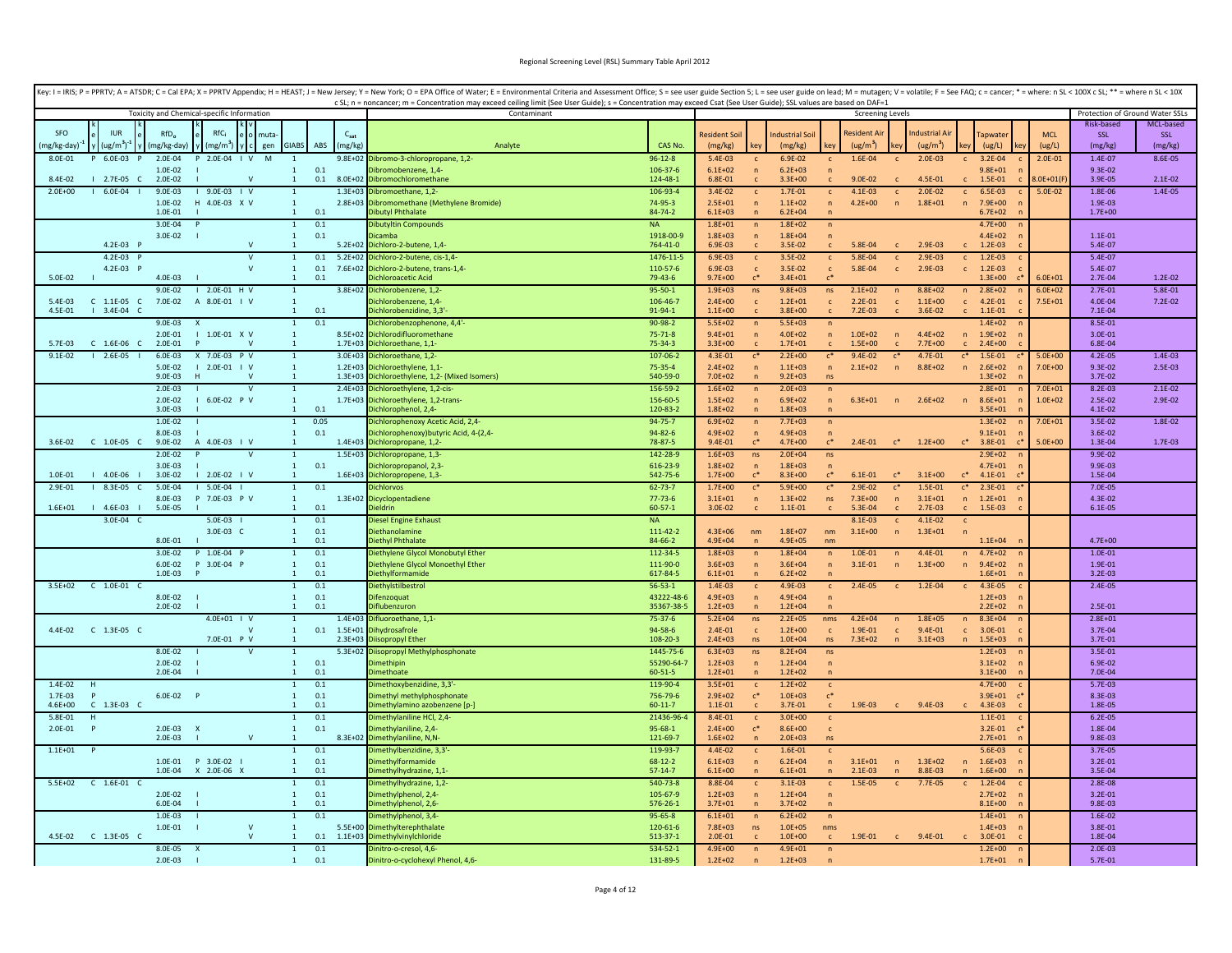|                        |                                    |                        |                                            |              |                                              |             | Key: I = IRIS; P = PPRTV; A = ATSDR; C = Cal EPA; X = PPRTV Appendix; H = HEAST; J = New Jersey; Y = New York; O = EPA Office of Water; E = Environmental Criteria and Assessment Office; S = see user guide Section 5; L = se<br>c SL; n = noncancer; m = Concentration may exceed ceiling limit (See User Guide); s = Concentration may exceed Csat (See User Guide); SSL values are based on DAF=1 |                                |                            |                                |                            |                                |                         |                              |                        |              |                             |             |                                 |             |
|------------------------|------------------------------------|------------------------|--------------------------------------------|--------------|----------------------------------------------|-------------|-------------------------------------------------------------------------------------------------------------------------------------------------------------------------------------------------------------------------------------------------------------------------------------------------------------------------------------------------------------------------------------------------------|--------------------------------|----------------------------|--------------------------------|----------------------------|--------------------------------|-------------------------|------------------------------|------------------------|--------------|-----------------------------|-------------|---------------------------------|-------------|
|                        |                                    |                        | Toxicity and Chemical-specific Information |              |                                              |             | Contaminant                                                                                                                                                                                                                                                                                                                                                                                           |                                |                            |                                |                            |                                | <b>Screening Levels</b> |                              |                        |              |                             |             | Protection of Ground Water SSLs |             |
|                        |                                    |                        |                                            |              |                                              |             |                                                                                                                                                                                                                                                                                                                                                                                                       |                                |                            |                                |                            |                                |                         |                              |                        |              |                             |             | Risk-based                      | MCL-based   |
| SFO                    | <b>ILIR</b>                        | $RfD_0$                | RfC.                                       |              |                                              | $C_{sat}$   |                                                                                                                                                                                                                                                                                                                                                                                                       |                                | Resident Soi               |                                | ndustrial Soil             |                                | <b>Resident Ai</b>      |                              | Industrial Air         |              | apwate                      | <b>MCL</b>  | <b>SSL</b>                      | SSL         |
| mg/kg-day)             | $(ug/m^3)^{-1}$                    | mg/kg-day)<br>1.0E-04  | $(mg/m^3)$                                 | gen          | <b>GIABS</b><br>ABS<br>0.1                   | (mg/kg)     | Analyte<br>initrobenzene, 1,2-                                                                                                                                                                                                                                                                                                                                                                        | CAS No.<br>528-29-0            | (mg/kg)<br>$6.1E + 00$     | key                            | (mg/kg)<br>$6.2E + 01$     | kev                            | (ug/m <sup>3</sup> )    | ev                           | (ug/m <sup>3</sup> )   |              | (ug/L)<br>$1.5E + 00$       | (ug/L)      | (mg/kg)<br>1.4E-03              | (mg/kg)     |
|                        |                                    | $1.0E - 04$            |                                            |              | $\overline{1}$<br>0.1                        |             | Jinitrobenzene, 1,3-                                                                                                                                                                                                                                                                                                                                                                                  | $99 - 65 - 0$                  | $6.1E + 00$                | n                              | $6.2E + 01$                | $\sqrt{n}$                     |                         |                              |                        |              | $1.5E + 00$                 |             | $1.4E - 03$                     |             |
|                        |                                    | 1.0E-04                | P                                          |              | 0.1<br>$\mathbf{1}$                          |             | Dinitrobenzene, 1,4-                                                                                                                                                                                                                                                                                                                                                                                  | 100-25-4                       | $6.1E + 00$                | $\sqrt{n}$                     | $6.2E + 01$                | $\overline{p}$                 |                         |                              |                        |              | $1.5E + 00$                 |             | 1.4E-03                         |             |
|                        |                                    | 2.0E-03                |                                            |              | 0.1<br>$\mathbf{1}$                          |             | linitrophenol, 2,4-                                                                                                                                                                                                                                                                                                                                                                                   | $51 - 28 - 5$                  | $1.2E + 02$                | $\mathbf n$                    | $1.2E + 03$                | n                              |                         |                              |                        |              | $3.0E + 01$                 |             | 3.4E-02                         |             |
| 6.8E-01                |                                    |                        |                                            |              | 0.1<br>$\overline{1}$                        |             | Dinitrotoluene Mixture, 2,4/2,6-                                                                                                                                                                                                                                                                                                                                                                      | 25321-14-                      | $7.2E - 01$                | $\mathbf{c}$                   | $2.5E+00$                  | $\mathsf{C}$                   |                         |                              |                        |              | $9.2E - 02$                 |             | 1.3E-04                         |             |
|                        |                                    | 2.0E-03<br>1.0E-03     | P                                          |              | 0.102<br>$\mathbf{1}$<br>0.099<br>1          |             | Dinitrotoluene, 2,4-<br>Dinitrotoluene, 2,6-                                                                                                                                                                                                                                                                                                                                                          | 121-14-2<br>606-20-2           | $1.6E + 00$<br>$6.1E + 01$ | $c^*$<br>$\overline{n}$        | $5.5E+00$<br>$6.2E + 02$   | $\mathbf{c}$<br>$\overline{ }$ | 2.7E-02                 | C                            | $1.4E - 01$            | $\mathbf{c}$ | 2.0E-01<br>$1.5E + 01$      |             | 2.8E-04<br>2.0E-02              |             |
|                        |                                    | $2.0E-03$              | <sub>S</sub>                               |              | 0.006<br>$\mathbf 1$                         |             | Dinitrotoluene, 2-Amino-4,6-                                                                                                                                                                                                                                                                                                                                                                          | 35572-78-2                     | $1.5E + 02$                | $\overline{ }$                 | $2.0E + 03$                | $\overline{ }$                 |                         |                              |                        |              | $3.0E + 01$                 |             | $2.3E-02$                       |             |
|                        |                                    | $2.0E-03$              | <sub>S</sub>                               |              | 0.009<br>$\mathbf{1}$                        |             | linitrotoluene, 4-Amino-2,6-                                                                                                                                                                                                                                                                                                                                                                          | 19406-51-0                     | $1.5E + 02$                | $\overline{p}$                 | $1.9E + 03$                | $\mathsf{n}$                   |                         |                              |                        |              | $3.0E + 01$                 |             | 2.3E-02                         |             |
|                        |                                    | $1.0F - 03$            |                                            |              | 0.1<br>$\mathbf{1}$                          |             | <b>Dinoseb</b>                                                                                                                                                                                                                                                                                                                                                                                        | 88-85-7                        | $6.1E + 01$                | $\mathsf{n}$                   | $6.2E + 02$                |                                |                         |                              |                        |              | $1.1E + 01$                 | $7.0F + 00$ | 9.8E-02                         | 6.2E-02     |
| $1.0E - 01$            | $1$ 7.7E-06 C                      | $3.0E - 02$            | $13.0E+00C$                                |              | 0.1<br>1                                     |             | Dioxane, 1,4-                                                                                                                                                                                                                                                                                                                                                                                         | 123-91-1                       | $4.9E + 00$                | $\mathbf{C}$                   | $1.7E + 01$                | $\mathsf{c}$                   | $3.2E - 01$             | $\mathbf{C}$                 | $1.6E + 00$            | $\mathbf{C}$ | $6.7E-01$                   |             | $1.4E - 04$                     |             |
| $6.2E + 03$            | $1.3E+00$                          |                        |                                            |              | 0.03<br>$\mathbf{1}$                         |             | <b>Dioxins</b><br>Hexachlorodibenzo-p-dioxin, Mixture                                                                                                                                                                                                                                                                                                                                                 | <b>NA</b>                      | 9.4E-05                    |                                | 3.9E-04                    |                                | 1.9E-06                 | $\mathsf{C}$                 | $9.4E - 06$            | $\mathsf{C}$ | 1.1E-05                     |             | 1.5E-05                         |             |
| $1.3E + 05$            | $C$ 3.8E+01 $C$                    | 7.0E-10                | I 4.0E-08 C                                |              | 0.03<br>$\overline{1}$                       |             | "TCDD, 2,3,7,8-                                                                                                                                                                                                                                                                                                                                                                                       | 1746-01-6                      | 4.5E-06                    | $\mathfrak{c}^*$               | 1.8E-05                    | $\mathsf{c}^*$                 | $6.4E-08$               | $\mathbf{c}$                 | $3.2E - 07$            |              | 5.2E-07                     | 3.0E-05     | 2.6E-07                         | 1.5E-05     |
|                        |                                    | 3.0E-02                |                                            |              | 0.1<br>$\mathbf{1}$                          |             | Diphenamid                                                                                                                                                                                                                                                                                                                                                                                            | 957-51-7                       | $1.8E + 03$                | $\overline{p}$                 | $1.8E + 04$                | $\overline{p}$                 |                         |                              |                        |              | 4.7E+02                     |             | $4.6E + 00$                     |             |
|                        |                                    | 8.0E-04                |                                            |              | $\mathbf{1}$<br>0.1                          |             | Diphenyl Sulfone                                                                                                                                                                                                                                                                                                                                                                                      | 127-63-9                       | $4.9E + 01$                |                                | $4.9E + 02$                | $\overline{p}$                 |                         |                              |                        |              | $1.1E + 01$                 |             | 2.8E-02                         |             |
|                        |                                    | $2.5E-02$              |                                            |              | 0.1<br>$\mathbf{1}$                          |             | Diphenylamine                                                                                                                                                                                                                                                                                                                                                                                         | 122-39-4                       | $1.5E + 03$                | $\mathsf{n}$                   | $1.5E + 04$                | $\overline{p}$                 |                         |                              |                        |              | $2.4E + 02$                 |             | $4.4E - 01$                     |             |
| 8.0E-01                | $12.2E-04$                         | $2.2E-03$              |                                            |              | 0.1<br>$\mathbf{1}$<br>0.1<br>$\overline{1}$ |             | Diphenylhydrazine, 1,2-<br>Diguat                                                                                                                                                                                                                                                                                                                                                                     | 122-66-7<br>85-00-7            | $6.1E - 01$<br>$1.3F + 02$ | $\mathsf{c}$<br>$\sqrt{n}$     | $2.2E+00$<br>$1.4F + 03$   | $\mathsf{c}$<br>n              | $1.1E-02$               | $\mathsf{c}$                 | 5.6E-02                | $\mathsf{C}$ | 6.7E-02<br>$3.4E + 01$      | $2.0E + 01$ | $2.2E - 04$<br>6.5E-01          | 3.7E-01     |
| 7.4E+00                | $C$ 2.1E-03 $C$                    |                        |                                            |              | 0.1<br>$\mathbf{1}$                          |             | Direct Black 38                                                                                                                                                                                                                                                                                                                                                                                       | 1937-37-7                      | $6.6E - 02$                | $\mathbf{C}$                   | 2.3E-01                    | $\mathbf{C}$                   | $1.2E-03$               | C                            | 5.8E-03                | <b>C</b>     | $9.1E - 03$                 |             | $4.4E + 00$                     |             |
| $7.4F + 00$            | $C$ 2.1E-03 $C$                    |                        |                                            |              | 0.1<br>$\overline{1}$                        |             | Direct Blue 6                                                                                                                                                                                                                                                                                                                                                                                         | 2602-46-2                      | 6.6F-02                    | $\mathsf{C}$                   | 2.3F-01                    | $\mathbf{c}$                   | $1.2E-03$               | $\mathbf{C}$                 | 5.8E-03                | $\mathsf{C}$ | $9.1E-03$                   |             | $1.4E + 01$                     |             |
| $6.7E + 00$            | $C$ 1.9E-03                        |                        |                                            |              | $\mathbf{1}$<br>0.1                          |             | Virect Brown 95                                                                                                                                                                                                                                                                                                                                                                                       | 16071-86-6                     | 7.3E-02                    | $\mathsf{C}$                   | 2.6E-01                    | $\mathsf{C}$                   | 1.3E-03                 | $\mathsf{C}$                 | 6.5E-03                |              | 1.0E-02                     |             |                                 |             |
|                        |                                    | 4.0E-05                |                                            |              | 0.1<br>1                                     |             | <b>Disulfoton</b>                                                                                                                                                                                                                                                                                                                                                                                     | 298-04-4                       | $2.4E + 00$                | $\sqrt{n}$                     | $2.5E + 01$                | $\sqrt{n}$                     |                         |                              |                        |              | 3.8E-01                     |             | 7.1E-04                         |             |
|                        |                                    | 1.0E-02                |                                            | $\mathsf{v}$ | 0.1<br>$\mathbf{1}$                          |             | 2.9E+03 Dithiane, 1,4-                                                                                                                                                                                                                                                                                                                                                                                | 505-29-3                       | $6.1E + 02$                | $\overline{p}$                 | $6.2E + 03$                | ns<br>$\sqrt{n}$               |                         |                              |                        |              | $1.5E + 02$                 |             | 7.6E-02                         |             |
|                        |                                    | 2.0E-03<br>4.0E-03     |                                            |              | $\mathbf{1}$<br>0.1<br>0.1<br>$\mathbf{1}$   |             | <b>Diuron</b><br><b>Dodine</b>                                                                                                                                                                                                                                                                                                                                                                        | 330-54-1<br>2439-10-3          | $1.2E + 02$<br>$2.4E + 02$ | $\sqrt{n}$                     | $1.2E + 03$<br>$2.5E + 03$ | $\overline{p}$                 |                         |                              |                        |              | $2.8E + 01$<br>$6.2E + 01$  |             | 1.2E-02<br>3.2E-01              |             |
|                        |                                    | $2.5E-02$              |                                            | $\mathsf{v}$ | $\mathbf{1}$                                 |             | 4.1E+02 EPTC                                                                                                                                                                                                                                                                                                                                                                                          | 759-94-4                       | $2.0E + 03$                | ns                             | $2.6E + 04$                | $\sf{ns}$                      |                         |                              |                        |              | $2.9E + 02$                 |             | 1.5E-01                         |             |
|                        |                                    | 6.0E-03                |                                            |              | 0.1<br>$\overline{1}$                        |             | indosulfan                                                                                                                                                                                                                                                                                                                                                                                            | 115-29-7                       | $3.7E + 02$                | $\overline{p}$                 | $3.7E + 03$                | $\sqrt{2}$                     |                         |                              |                        |              | $7.8E + 01$                 |             | $1.1E + 00$                     |             |
|                        |                                    | $2.0E - 02$            |                                            |              | 0.1<br>$\mathbf{1}$                          |             | ndothall                                                                                                                                                                                                                                                                                                                                                                                              | 145-73-3                       | $1.2E + 03$                | $\sqrt{n}$                     | $1.2E + 04$                | $\overline{p}$                 |                         |                              |                        |              | $3.0E + 02$                 | $1.0E + 02$ | $7.1E-02$                       | $2.4E - 02$ |
| 9.9E-03                |                                    | 3.0E-04                |                                            |              | 0.1<br>$\mathbf{1}$<br>$\mathbf{1}$          | $1.1E + 04$ | ndrin<br>pichlorohydrin                                                                                                                                                                                                                                                                                                                                                                               | $72 - 20 - 8$<br>106-89-8      | $1.8E + 01$<br>$2.0E + 01$ | $\sqrt{n}$<br>$\overline{p}$   | $1.8E + 02$<br>8.8E+01     | $\overline{p}$                 | $1.0E + 00$             | $\overline{p}$               | $4.4E + 00$            | n            | $1.7E + 00$<br>$2.0E + 00$  | $2.0E + 00$ | 6.8E-02<br>4.5E-04              | 8.1E-02     |
|                        | $1 1.2E-06$                        | 6.0E-03                | P 1.0E-03   V<br>$2.0E-02$   V             |              | $\mathbf{1}$                                 | $1.5E + 04$ | Epoxybutane, 1,2-                                                                                                                                                                                                                                                                                                                                                                                     | 106-88-7                       | $1.7E + 02$                |                                | $7.2E + 02$                |                                | $2.1E + 01$             |                              | $8.8E + 01$            | n            | $4.2E + 01$                 |             | $9.2E - 03$                     |             |
|                        |                                    | 5.0E-03                |                                            |              | 1<br>0.1                                     |             | Ethephon                                                                                                                                                                                                                                                                                                                                                                                              | 16672-87-0                     | $3.1E + 02$                | $\sqrt{n}$<br>$\overline{p}$   | $3.1E + 03$                | $\mathsf{n}$<br>$\overline{p}$ |                         |                              |                        |              | $7.8E + 01$                 |             | 1.6E-02                         |             |
|                        |                                    | 5.0E-04                |                                            |              | 0.1<br>$\mathbf{1}$                          |             | thion                                                                                                                                                                                                                                                                                                                                                                                                 | 563-12-2                       | $3.1E + 01$                | $\sqrt{n}$                     | $3.1E + 02$                | $\sqrt{n}$                     |                         |                              |                        |              | $3.2E + 00$                 |             | 6.3E-03                         |             |
|                        |                                    | 1.0E-01                | P 6.0E-02 P                                |              | 0.1<br>$\overline{1}$                        |             | Ethoxyethanol Acetate, 2-                                                                                                                                                                                                                                                                                                                                                                             | 111-15-9                       | $6.1E + 03$                | $\sqrt{n}$                     | $6.2E + 04$                | $\overline{p}$                 | $6.3E + 01$             | $\sqrt{n}$                   | $2.6E + 02$            | n            | $1.5E + 03$                 |             | $3.2E - 01$                     |             |
|                        |                                    | $4.0F - 01$            | H 2.0E-01                                  |              | 0.1<br>$\overline{1}$<br>$\overline{1}$      |             | Fthoxyethanol, 2-                                                                                                                                                                                                                                                                                                                                                                                     | 110-80-5                       | $2.4F + 04$                | $\sqrt{n}$                     | $2.5E + 05$                | nm                             | $2.1E + 02$             | $\sqrt{n}$                   | 8.8E+02                | n            | $6.2E + 03$                 |             | $1.3E + 00$                     |             |
| 4.8E-02                | $- H$                              | 9.0E-01                |                                            |              | $\mathbf{1}$                                 | $2.5E + 03$ | 1.1E+04 Ethyl Acetate<br><b>Ethyl Acrylate</b>                                                                                                                                                                                                                                                                                                                                                        | 141-78-6<br>140-88-5           | $7.0E + 04$<br>$1.3E + 01$ | <b>ns</b><br>$\mathbf c$       | $9.2E + 05$<br>$6.0E + 01$ | nms<br>$\mathbf{c}$            |                         |                              |                        |              | $1.4E + 04$<br>$1.4E + 00$  |             | $2.9E + 00$<br>$3.0E - 04$      |             |
|                        |                                    |                        | 1.0E+01   V                                |              | $\mathbf{1}$                                 | $2.1E + 03$ | thyl Chloride                                                                                                                                                                                                                                                                                                                                                                                         | $75-00-3$                      | $1.5E + 04$                | ns                             | $6.1E + 04$                | ns                             | $1.0E + 04$             | $\sqrt{n}$                   | $4.4E + 04$            | n            | $2.1E + 04$                 |             | $5.9E + 00$                     |             |
|                        |                                    | 2.0E-01                |                                            |              | $\mathbf{1}$                                 | $1.0E + 04$ | thyl Ether                                                                                                                                                                                                                                                                                                                                                                                            | $60 - 29 - 7$                  | $1.6E + 04$                | ns                             | $2.0E + 05$                | nms                            |                         |                              |                        |              | $3.1E + 03$                 |             | 6.8E-01                         |             |
|                        |                                    | $9.0E - 02$            | H 3.0E-01 P V                              |              | $\mathbf{1}$                                 | $1.1E + 03$ | Ethyl Methacrylate                                                                                                                                                                                                                                                                                                                                                                                    | $97 - 63 - 2$                  | $1.5E + 03$                | ns                             | $7.5E + 03$                | ns                             | $3.1E + 02$             | $\mathsf{n}$                 | $1.3E + 03$            | n            | $4.2E + 02$                 |             | $9.9E - 02$                     |             |
|                        |                                    | 1.0E-05                |                                            |              | $\mathbf{1}$<br>0.1                          |             | thyl-p-nitrophenyl Phosphonate                                                                                                                                                                                                                                                                                                                                                                        | 2104-64-5                      | $6.1E - 01$                | $\sqrt{n}$                     | $6.2E + 00$                | $\sqrt{n}$                     |                         |                              |                        |              | $6.6E - 02$                 |             | $2.1E-03$                       |             |
| $1.1E-02$              | $C$ 2.5E-06 $C$                    | 1.0E-01<br>$3.0E - 02$ | $1.0E+00$   V                              |              | $\mathbf{1}$<br>0.1<br>$\mathbf{1}$          |             | 4.8E+02 Ethylbenzene<br>Ethylene Cyanohydrin                                                                                                                                                                                                                                                                                                                                                          | $100 - 41 - 4$<br>109-78-4     | $5.4E + 00$<br>$1.8E + 03$ | $\mathsf{C}$<br>$\sqrt{n}$     | $2.7E + 01$<br>$1.8E + 04$ | $\mathsf{C}$<br>$\sqrt{n}$     | 9.7E-01                 |                              | $4.9E + 00$            |              | $1.3E + 00$<br>$4.7E + 02$  | $7.0E + 02$ | 1.5E-03<br>9.5E-02              | 7.8E-01     |
|                        |                                    | $9.0E - 02$            |                                            |              | $\mathbf{1}$<br>0.1                          |             | Ethylene Diamine                                                                                                                                                                                                                                                                                                                                                                                      | 107-15-3                       | $5.5E + 03$                | $\sqrt{n}$                     | $5.5E + 04$                | $\overline{p}$                 |                         |                              |                        |              | $1.4E + 03$                 |             | 3.2E-01                         |             |
|                        |                                    | $2.0E + 00$            | $14.0E-01 C$                               |              | $\mathbf{1}$<br>0.1                          |             | thylene Glycol                                                                                                                                                                                                                                                                                                                                                                                        | $107 - 21 - 1$                 | $1.2E + 05$                | nm                             | $1.2E + 06$                | nm                             | $4.2E + 02$             |                              | $1.8E + 03$            |              | $3.1E + 04$                 |             | $6.3E + 00$                     |             |
|                        |                                    | 1.0E-01                | $1 1.6E + 00 1$                            |              | 0.1<br>$\mathbf{1}$                          |             | thylene Glycol Monobutyl Ether                                                                                                                                                                                                                                                                                                                                                                        | 111-76-2                       | $6.1E + 03$                | $\mathsf{n}$                   | $6.2E + 04$                | $\overline{p}$                 | $1.7E + 03$             | $\mathsf{n}$                 | $7.0E + 03$            | n            | $1.5E + 03$                 |             | $3.2E - 01$                     |             |
| $3.1E - 01$            | C 8.8E-05 C                        |                        | 3.0E-02 C V                                |              | $\mathbf{1}$<br>0.1<br>$\overline{1}$        | $1.2E + 05$ | Ethylene Oxide                                                                                                                                                                                                                                                                                                                                                                                        | $75 - 21 - 8$<br>$96 - 45 - 7$ | $1.7E - 01$<br>$4.9F + 00$ | $\mathsf{c}$<br>$\overline{p}$ | 8.3E-01                    | $\mathbf{c}$<br>$\mathsf{r}^*$ | 2.8E-02                 | $\mathbf{C}$<br>$\mathbf{C}$ | 1.4E-01                | $\mathsf{C}$ | 4.4E-02                     |             | $9.1E - 06$<br>$2.8F - 04$      |             |
| 4.5E-02<br>$6.5E + 01$ | $C$ 1.3E-05 $C$<br>$C$ 1.9E-02 $C$ | 8.0E-05                |                                            |              | 0.1<br>1                                     | $1.5E + 05$ | thylene Thiourea<br><b>Ethyleneimine</b>                                                                                                                                                                                                                                                                                                                                                              | 151-56-4                       | $2.3E-03$                  | $\mathsf{C}$                   | $3.8E + 01$<br>$1.0E-02$   | $\mathbb{C}$                   | 1.9E-01<br>$1.3F - 04$  | $\mathbf{C}$                 | $9.4E - 01$<br>6.5E-04 | $\mathsf{C}$ | $1.2E + 00$<br>$2.1E-04$    |             | 4.5E-08                         |             |
|                        |                                    | $3.0E + 00$            |                                            |              | 01<br>$\mathbf{1}$                           |             | <b>Ethylphthalyl Ethyl Glycolate</b>                                                                                                                                                                                                                                                                                                                                                                  | $84 - 72 - 0$                  | $1.8E + 05$                | nm                             | $1.8F + 06$                | nm                             |                         |                              |                        |              | $4.5E + 04$                 |             | $1.0F + 02$                     |             |
|                        |                                    | 8.0F-03                |                                            |              | 0.1<br>$\overline{1}$                        |             | xpress                                                                                                                                                                                                                                                                                                                                                                                                | 101200-48-0                    | $4.9E + 02$                | $\mathsf{n}$                   | $4.9E + 03$                | $\sqrt{n}$                     |                         |                              |                        |              | $1.3E + 02$                 |             | 4.9E-02                         |             |
|                        |                                    | 2.5E-04                |                                            |              | 0.1<br>$\overline{1}$                        |             | enamiphos <sup>-</sup>                                                                                                                                                                                                                                                                                                                                                                                | 22224-92-6                     | $1.5E + 01$                | $\overline{ }$                 | $1.5E + 02$                | $\overline{ }$                 |                         |                              |                        |              | $3.4E + 00$                 |             | 3.3E-03                         |             |
|                        |                                    | $2.5E-02$              |                                            |              | 0.1<br>$\mathbf{1}$                          |             | Fenpropathrin                                                                                                                                                                                                                                                                                                                                                                                         | 39515-41-8                     | $1.5E + 03$                | $\sqrt{n}$                     | $1.5E + 04$                | $\overline{p}$                 |                         |                              |                        |              | $4.6E + 01$                 |             | $2.1E + 00$                     |             |
|                        |                                    | 1.3E-02<br>4.0E-02     | C 1.3E-02 C                                |              | 0.1<br>$\mathbf{1}$<br>$\mathbf{1}$          |             | luometuron<br><b>Fluoride</b>                                                                                                                                                                                                                                                                                                                                                                         | 2164-17-2<br>16984-48-8        | $7.9E + 02$<br>$3.1E + 03$ |                                | $8.0E + 03$<br>$4.1E + 04$ | $\overline{p}$                 | $1.4F + 01$             | $\mathsf{n}$                 | $5.7E + 01$            |              | $1.9E + 02$<br>$6.2E + 02$  |             | 1.4E-01<br>$9.3E + 01$          |             |
|                        |                                    | 6.0E-02                | $1.3E-02 C$                                |              | $\mathbf{1}$                                 |             | luorine (Soluble Fluoride)                                                                                                                                                                                                                                                                                                                                                                            | 7782-41-4                      | $4.7E + 03$                | $\mathsf{n}$<br>$\overline{p}$ | $6.1E + 04$                | $\sqrt{n}$                     | $1.4E + 01$             | $\overline{p}$               | $5.7E + 01$            | n<br>n       | $9.3E + 02$                 | $4.0E + 03$ | $1.4E + 02$                     | $6.0E + 02$ |
|                        |                                    | 8.0E-02                |                                            |              | 0.1<br>-1                                    |             | <b>Fluridone</b>                                                                                                                                                                                                                                                                                                                                                                                      | 59756-60-4                     | $4.9F + 03$                | $\mathbf n$                    | $4.9F + 04$                | n                              |                         |                              |                        |              | $1.1E + 03$                 |             | $1.3E + 02$                     |             |
|                        |                                    | $2.0E-02$              |                                            |              | 0.1<br>$\mathbf{1}$                          |             | lurprimidol                                                                                                                                                                                                                                                                                                                                                                                           | 56425-91-3                     | $1.2E + 03$                | n                              | $1.2E + 04$                | $\sqrt{n}$                     |                         |                              |                        |              | $2.6E + 02$                 |             | $1.2E + 00$                     |             |
|                        |                                    | 6.0F-02                |                                            |              | 0.1<br>$\overline{1}$                        |             | <b>Flutolanil</b>                                                                                                                                                                                                                                                                                                                                                                                     | 66332-96-5                     | $3.7E + 03$                | $\sqrt{n}$                     | $3.7E + 04$                | $\mathsf{n}$                   |                         |                              |                        |              | $7.2E + 02$                 |             | $3.9E + 00$                     |             |
|                        |                                    | 1.0E-02                |                                            |              | 0.1<br>$\mathbf{1}$                          |             | luvalinate                                                                                                                                                                                                                                                                                                                                                                                            | 69409-94-5                     | $6.1E + 02$                | n                              | $6.2E + 03$                | $\mathsf{n}$                   |                         |                              |                        |              | $1.6E + 02$                 |             | $2.3E+02$                       |             |
| 3.5E-03<br>1.9E-01     | $\blacksquare$                     | 1.0E-01                |                                            |              | 0.1<br>$\mathbf{1}$<br>0.1<br>$\mathbf{1}$   |             | olpet<br>omesafen                                                                                                                                                                                                                                                                                                                                                                                     | 133-07-3<br>72178-02-0         | $1.4E + 02$<br>$2.6E + 00$ | $c^*$<br>$\mathbf{c}$          | $4.9E + 02$<br>$9.1E + 00$ | $\mathsf{c}$<br>$\mathsf{C}$   |                         |                              |                        |              | $1.7E + 01$<br>3.4E-01      |             | 4.1E-03<br>1.1E-03              |             |
|                        |                                    | 2.0E-03                |                                            |              | 0.1<br>1                                     |             | onofos                                                                                                                                                                                                                                                                                                                                                                                                | 944-22-9                       | $1.2E + 02$                |                                | $1.2E + 03$                |                                |                         |                              |                        |              | $1.8E + 01$                 |             | 3.5E-02                         |             |
|                        | $1.3E-05$                          | 2.0E-01                | 1 9.8E-03 A                                |              | 0.1<br>$\mathbf{1}$                          |             | Formaldehyde                                                                                                                                                                                                                                                                                                                                                                                          | $50 - 00 - 0$                  | $1.2E + 04$                | $\overline{p}$                 | $1.2E + 05$                | nm                             | 1.9E-01                 | $\mathfrak{c}^*$             | 9.4E-01                | $c^*$        | $3.1E + 03$<br>$\mathsf{n}$ |             | $6.2E - 01$                     |             |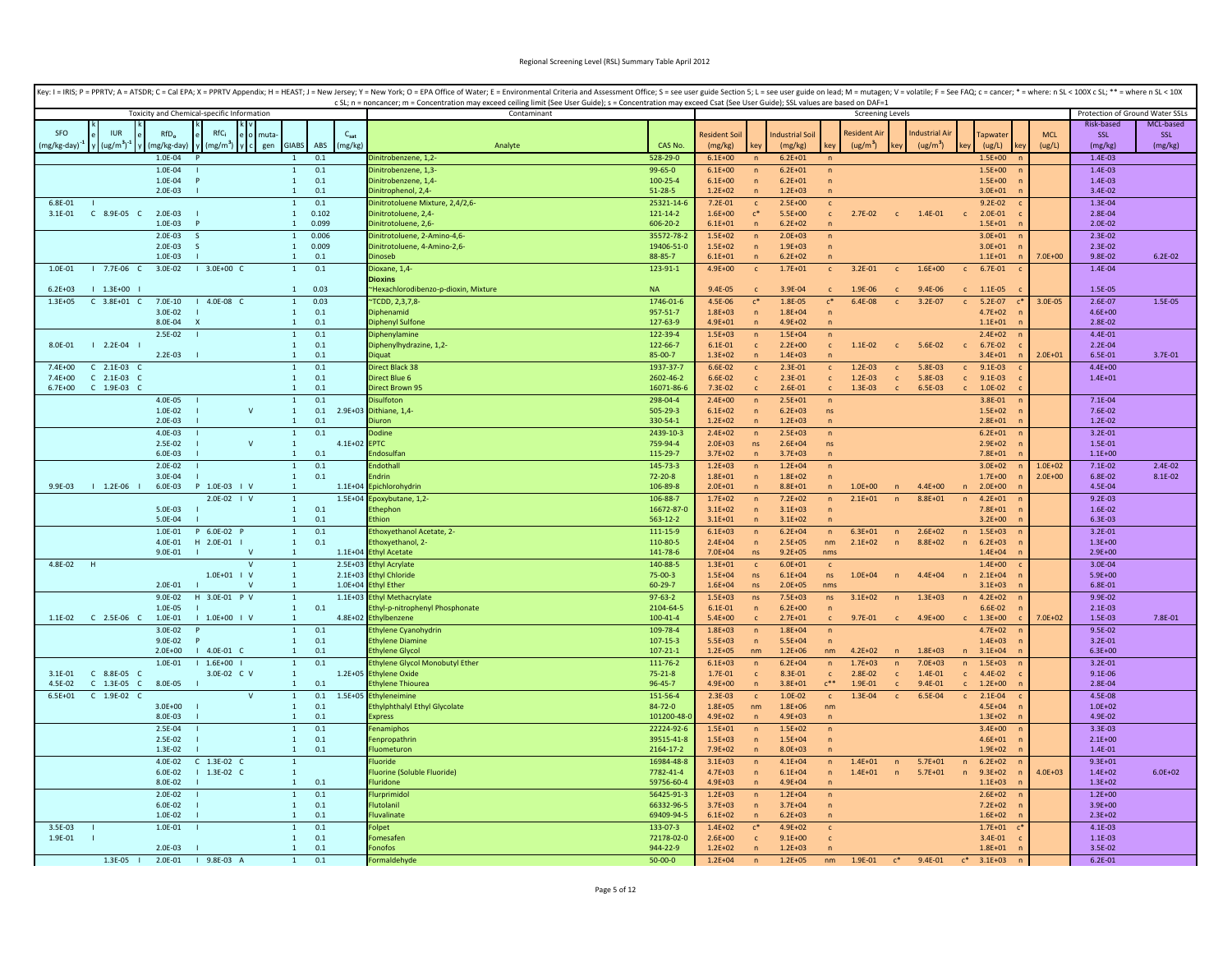|                                                                    |                            |                                            |              |                                  |            |                      | Key: I = IRIS; P = PPRTV; A = ATSDR; C = Cal EPA; X = PPRTV Appendix; H = HEAST; J = New Jersey; Y = New York; O = EPA Office of Water; E = Environmental Criteria and Assessment Office; S = see user guide Section 5; L = se<br>c SL; n = noncancer; m = Concentration may exceed ceiling limit (See User Guide); s = Concentration may exceed Csat (See User Guide); SSL values are based on DAF=1 |                                |                                 |                                  |                            |                                  |                                     |                                  |                                       |                              |                            |                            |                          |                    |
|--------------------------------------------------------------------|----------------------------|--------------------------------------------|--------------|----------------------------------|------------|----------------------|-------------------------------------------------------------------------------------------------------------------------------------------------------------------------------------------------------------------------------------------------------------------------------------------------------------------------------------------------------------------------------------------------------|--------------------------------|---------------------------------|----------------------------------|----------------------------|----------------------------------|-------------------------------------|----------------------------------|---------------------------------------|------------------------------|----------------------------|----------------------------|--------------------------|--------------------|
|                                                                    |                            | Toxicity and Chemical-specific Information |              |                                  |            |                      | Contaminant                                                                                                                                                                                                                                                                                                                                                                                           | <b>Screening Levels</b>        |                                 |                                  |                            |                                  |                                     |                                  | Protection of Ground Water SSLs       |                              |                            |                            |                          |                    |
|                                                                    |                            |                                            |              |                                  |            |                      |                                                                                                                                                                                                                                                                                                                                                                                                       |                                |                                 |                                  |                            |                                  |                                     |                                  |                                       |                              |                            |                            | Risk-based               | MCL-based          |
| <b>SFO</b><br><b>IUR</b><br>$ug/m^3$ ) <sup>-1</sup><br>mg/kg-day) | $RfD_{0}$<br>(mg/kg-day)   | RfC <sub>i</sub><br>$(mg/m^3)$             | nuta<br>gen  | <b>GIABS</b>                     | ABS        | $C_{sat}$<br>(mg/kg) | Analyte                                                                                                                                                                                                                                                                                                                                                                                               | CAS No.                        | <b>Resident Soil</b><br>(mg/kg) |                                  | ndustrial Soil<br>(mg/kg)  |                                  | lesident Ai<br>(ug/m <sup>3</sup> ) |                                  | ndustrial Air<br>(ug/m <sup>3</sup> ) |                              | <b>Tapwater</b><br>(ug/L)  | <b>MCL</b><br>(ug/L)       | SSL<br>(mg/kg)           | SSL<br>(mg/kg)     |
|                                                                    | 9.0E-01<br>$3.0E + 00$     | 3.0E-04 X                                  |              | <sup>1</sup>                     | 0.1<br>0.1 |                      | <b>Formic Acid</b><br>Fosetyl-AL                                                                                                                                                                                                                                                                                                                                                                      | $64 - 18 - 6$<br>39148-24-8    | $4.9E + 04$<br>$1.8E + 05$      | $\mathsf{n}$<br>nm               | $4.2E + 05$<br>$1.8E + 06$ | nm<br>nm                         | $3.1E - 01$                         | $\overline{\phantom{a}}$         | $1.3E + 00$                           | n                            | $1.4E + 04$<br>$4.7E + 04$ |                            | $2.8E + 00$              |                    |
|                                                                    |                            |                                            |              |                                  |            |                      | Furans                                                                                                                                                                                                                                                                                                                                                                                                |                                |                                 |                                  |                            |                                  |                                     |                                  |                                       |                              |                            |                            |                          |                    |
|                                                                    | 1.0E-03                    | X                                          | $\mathsf{V}$ | $\mathbf{1}$                     |            | $1.7E + 02$          | ~Dibenzofuran                                                                                                                                                                                                                                                                                                                                                                                         | 132-64-9                       | $7.8E + 01$                     | $\overline{p}$                   | $1.0E + 03$                | ns                               |                                     |                                  |                                       |                              | $5.8E + 00$                |                            | $1.1E - 01$              |                    |
|                                                                    | $1.0F - 03$<br>$9.0E - 01$ |                                            | $\mathsf{v}$ | $\overline{1}$                   |            | $6.2E + 03$          | <b>Furan</b>                                                                                                                                                                                                                                                                                                                                                                                          | 110-00-9                       | $7.8E + 01$                     | 'n                               | $1.0E + 03$                | $\overline{p}$                   |                                     |                                  |                                       |                              | $1.5E + 01$                |                            | 5.7E-03                  |                    |
| 3.8E+00 H                                                          |                            | $12.0E+00$   V                             |              | $\mathbf{1}$<br>$\mathbf{1}$     | 0.1<br>0.1 | $1.7E + 05$          | "Tetrahydrofuran<br><b>urazolidone</b>                                                                                                                                                                                                                                                                                                                                                                | 109-99-9<br>$67 - 45 - 8$      | $1.8E + 04$<br>1.3E-01          | $\overline{n}$<br>$\mathsf{C}$   | $9.5E + 04$<br>4.5E-01     | n<br>$\mathsf{C}$                | $2.1E + 03$                         |                                  | 8.8E+03                               |                              | $3.2E + 03$<br>1.8E-02     |                            | $7.1E - 01$<br>3.4E-05   |                    |
|                                                                    | 3.0E-03                    | 5.0E-02 H                                  |              | $\mathbf{1}$                     | 0.1        |                      | <b>Furfural</b>                                                                                                                                                                                                                                                                                                                                                                                       | $98 - 01 - 1$                  | $1.8E + 02$                     |                                  | $1.8E + 03$                | $\mathsf{n}$                     | $5.2E + 01$                         | $\overline{ }$                   | $2.2E + 02$                           |                              | $4.6E + 01$                |                            | 9.9E-03                  |                    |
| $C$ 4.3E-04 $C$<br>$1.5F + 00$                                     |                            |                                            |              | $\mathbf{1}$                     | 0.1        |                      | urium                                                                                                                                                                                                                                                                                                                                                                                                 | 531-82-8                       | $3.2E - 01$                     | $\mathsf{c}$                     | $1.1E + 00$                | $\mathsf{c}$                     | $5.7E-03$                           | $\mathbf c$                      | $2.9E - 02$                           | $\mathbf{C}$                 | $4.4E - 02$                |                            | 5.9E-05                  |                    |
| I 8.6E-06 C<br>3.0E-02                                             | 4.0E-04                    |                                            |              | $\overline{1}$<br>$\overline{1}$ | 0.1<br>0.1 |                      | <b>Furmecyclox</b><br>Glufosinate, Ammonium                                                                                                                                                                                                                                                                                                                                                           | 60568-05-0<br>77182-82-2       | $1.6E + 01$<br>$2.4E + 01$      | $\mathsf{c}$<br>$\overline{p}$   | $5.7E + 01$<br>$2.5E + 02$ | $\mathsf{c}$<br>$\overline{ }$   | 2.8E-01                             | $\mathbf{c}$                     | $1.4E + 00$                           | $\epsilon$                   | 9.6E-01<br>$6.3E + 00$     |                            | 1.0E-03<br>1.4E-03       |                    |
|                                                                    |                            | 8.0E-05 C                                  |              |                                  | 0.1        |                      | Glutaraldehyde                                                                                                                                                                                                                                                                                                                                                                                        | 111-30-8                       | $1.1E + 05$                     | nm                               | $4.8E + 05$                | nm                               | 8.3E-02                             | $\mathsf{n}$                     | 3.5E-01                               | n                            |                            |                            |                          |                    |
|                                                                    | 4.0E-04                    | 1.0E-03 H                                  |              | $\mathbf{1}$                     | 0.1        |                      | Glycidyl                                                                                                                                                                                                                                                                                                                                                                                              | 765-34-4                       | $2.4E + 01$                     | $\overline{p}$                   | $2.5E+02$                  | $\sqrt{n}$                       | $1.0E + 00$                         | $\overline{p}$                   | $4.4E + 00$                           | $\mathsf{n}$                 | $6.3E + 00$                |                            | 1.3E-03                  |                    |
|                                                                    | 1.0E-01                    |                                            |              | $\mathbf{1}$                     | 0.1        |                      | Glyphosate                                                                                                                                                                                                                                                                                                                                                                                            | 1071-83-6                      | $6.1E + 03$                     | $\overline{p}$                   | $6.2E + 04$                | $\sqrt{n}$                       |                                     |                                  |                                       |                              | $1.6E + 03$                | $7.0E + 02$                | $3.2E - 01$              | 1.4E-01            |
|                                                                    | 3.0E-03<br>3.0E-03         | A 1.0E-02 A                                |              | $\overline{1}$<br>$\mathbf{1}$   | 0.1<br>0.1 |                      | Goal<br>Guthion                                                                                                                                                                                                                                                                                                                                                                                       | 42874-03-3<br>86-50-0          | $1.8E + 02$<br>$1.8E + 02$      | $\overline{p}$                   | $1.8E + 03$<br>$1.8E + 03$ | $\overline{ }$<br>$\sqrt{n}$     | $1.0E + 01$                         | $\overline{p}$                   | $4.4E + 01$                           | $\mathsf{n}$                 | $2.4E + 01$<br>$4.3E + 01$ |                            | $1.9E + 00$<br>1.3E-02   |                    |
|                                                                    | 5.0E-05                    |                                            |              | $\mathbf{1}$                     | 0.1        |                      | Haloxyfop, Methyl                                                                                                                                                                                                                                                                                                                                                                                     | 69806-40-2                     | $3.1E + 00$                     | $\mathbf{r}$                     | $3.1E + 01$                | $\sqrt{n}$                       |                                     |                                  |                                       |                              | 5.8E-01                    |                            | 6.4E-03                  |                    |
|                                                                    | 1.3E-02                    |                                            |              |                                  | 0.1        |                      | larmony                                                                                                                                                                                                                                                                                                                                                                                               | 79277-27-3                     | $7.9E + 02$                     | $\mathsf{n}$                     | $8.0E + 03$                | $\sqrt{n}$                       |                                     |                                  |                                       |                              | $2.0E + 02$                |                            | $6.1E - 02$              |                    |
| $4.5E + 00$<br>$1 1.3E-03 1$<br>$9.1E + 00$<br>2.6E-03             | 5.0E-04<br>1.3E-05         |                                            |              | $\overline{1}$<br>$\overline{1}$ | 0.1<br>0.1 |                      | Hentachlor<br><b>Heptachlor Epoxide</b>                                                                                                                                                                                                                                                                                                                                                               | $76 - 44 - 8$<br>1024-57-3     | $1.1E - 01$<br>5.3E-02          | $\mathsf{c}$<br>$c^*$            | 3.8F-01<br>1.9E-01         | $\mathsf{C}$<br>$\mathfrak{c}^*$ | 1.9E-03<br>9.4E-04                  | $\mathbf{C}$                     | $9.4E - 03$<br>4.7E-03                | $\mathsf{C}$                 | 1.8E-03<br>3.3E-03         | $4.0F - 01$<br>$2.0E - 01$ | 1.4E-04<br>6.8E-05       | 3.3E-02<br>4.1E-03 |
|                                                                    | 2.0E-03                    |                                            |              |                                  | 0.1        |                      | <b>Hexabromobenzene</b>                                                                                                                                                                                                                                                                                                                                                                               | 87-82-1                        | $1.2E + 02$                     | $\overline{ }$                   | $1.2E + 03$                | $\overline{ }$                   |                                     |                                  |                                       |                              | $3.1E + 01$                |                            | 1.8E-01                  |                    |
|                                                                    | 2.0E-04                    |                                            |              | $\mathbf{1}$                     | 0.1        |                      | Iexabromodiphenyl ether, 2,2',4,4',5,5'- (BDE-153)                                                                                                                                                                                                                                                                                                                                                    | 68631-49-2                     | $1.2E + 01$                     | $\overline{ }$                   | $1.2E + 02$                | $\sqrt{n}$                       |                                     |                                  |                                       |                              | $3.1E + 00$                |                            |                          |                    |
| $1.6E + 00$<br>4.6E-04                                             | 8.0E-04                    |                                            |              |                                  | 0.1        |                      | Hexachlorobenzene                                                                                                                                                                                                                                                                                                                                                                                     | 118-74-1                       | 3.0E-01                         |                                  | $1.1E + 00$                | $\mathsf{c}$                     | 5.3E-03                             |                                  | $2.7E-02$                             |                              | 4.2E-02                    | $1.0E + 00$                | 5.3E-04                  | 1.3E-02            |
| $12.2E-05$<br>7.8E-02                                              | $1.0E-03$                  |                                            |              | $\overline{1}$                   | 0.1<br>0.1 |                      | <b>Hexachlorobutadien</b>                                                                                                                                                                                                                                                                                                                                                                             | $87 - 68 - 3$                  | $6.2E + 00$                     | $C^{\ast\ast}$                   | $2.2E + 01$                | $C^*$                            | $1.1E - 01$                         | $\mathbf{C}$                     | $5.6E - 01$<br>6.8E-03                | $\mathsf{C}$                 | $2.6E - 01$                |                            | 5.0E-04<br>3.6E-05       |                    |
| $6.3E + 00$<br>1.8E-03<br>$1.8E + 00$<br>$1 5.3E - 04$             | 8.0E-03                    | A                                          |              | -1<br>$\overline{1}$             | 0.1        |                      | Hexachlorocyclohexane, Alpha-<br>Hexachlorocyclohexane, Beta-                                                                                                                                                                                                                                                                                                                                         | 319-84-6<br>319-85-7           | $7.7E-02$<br>$2.7E - 01$        | $\mathbf{C}$<br>$\mathsf{C}$     | 2.7E-01<br>9.6E-01         | $\mathsf{c}$<br>$\mathbf{C}$     | 1.4E-03<br>$4.6E - 03$              | $\mathbf c$<br>$\mathbf{C}$      | $2.3E - 02$                           | C.                           | $6.2E-03$<br>2.2E-02       |                            | 1.3E-04                  |                    |
| $C$ 3.1E-04 $C$<br>$1.1F + 00$                                     | 3.0E-04                    |                                            |              | $\overline{1}$                   | 0.04       |                      | Hexachlorocyclohexane, Gamma- (Lindane)                                                                                                                                                                                                                                                                                                                                                               | 58-89-9                        | $5.2E - 01$                     | $c^*$                            | $2.1E+00$                  | $\mathsf{c}$                     | 7.8E-03                             | $\mathbf{C}$                     | $4.0E - 02$                           | $\mathsf{C}$                 | 3.6E-02                    | $2.0E - 01$                | $2.1E-04$                | $1.2E-03$          |
| $1.8E + 00$<br>$1 5.1E-04$                                         |                            |                                            |              | $\overline{1}$                   | 0.1        |                      | Hexachlorocyclohexane, Technical                                                                                                                                                                                                                                                                                                                                                                      | 608-73-1                       | $2.7E - 01$                     | $\epsilon$                       | 9.6E-01                    | $\mathbf{c}$                     | 4.8E-03                             | $\mathbf{c}$                     | $2.4E - 02$                           | $\mathsf{C}$                 | $2.2E-02$                  |                            | 1.3E-04                  |                    |
| $1.1E-05 C$<br>4.0E-02                                             | 6.0E-03<br>7.0E-04         | $12.0E-04$<br>3.0E-02                      |              | $\overline{1}$<br>$\mathbf{1}$   | 0.1<br>0.1 |                      | Hexachlorocyclopentadiene<br><b>Hexachloroethane</b>                                                                                                                                                                                                                                                                                                                                                  | $77 - 47 - 4$<br>$67 - 72 - 1$ | $3.7E + 02$<br>$1.2E + 01$      | $C$ **                           | $3.7E + 03$<br>$4.3E + 01$ | $\overline{p}$<br>$\mathsf{c}^*$ | $2.1E-01$<br>$2.2E-01$              | $\overline{p}$<br>$\mathbf{c}$   | 8.8E-01<br>$1.1E + 00$                | $\mathsf{n}$<br>$\mathbf{C}$ | $2.2E + 01$<br>7.9E-01     | $5.0F + 01$                | 7.0E-02<br>$4.8E - 04$   | 1.6E-01            |
|                                                                    | 3.0E-04                    |                                            |              | $\mathbf{1}$                     | 0.1        |                      | <b>Hexachlorophene</b>                                                                                                                                                                                                                                                                                                                                                                                | $70-30-4$                      | $1.8E + 01$                     | $\overline{p}$                   | $1.8E + 02$                | $\overline{p}$                   |                                     |                                  |                                       |                              | $4.7E + 00$                |                            | $6.3E + 00$              |                    |
| 1.1E-01                                                            | 3.0E-03                    |                                            |              | $\mathbf{1}$                     | 0.015      |                      | Hexahydro-1,3,5-trinitro-1,3,5-triazine (RDX)                                                                                                                                                                                                                                                                                                                                                         | 121-82-4                       | $5.6E + 00$                     | $\mathsf{r}^*$                   | $2.4E + 01$                |                                  |                                     |                                  |                                       |                              | $6.1E - 01$                |                            | 2.3E-04                  |                    |
|                                                                    |                            | $1.0E-05$   V                              |              | $\overline{1}$                   |            |                      | 5.2E+03 Hexamethylene Diisocyanate, 1,6-                                                                                                                                                                                                                                                                                                                                                              | 822-06-0                       | $3.4E + 00$                     | $\mathsf{n}$                     | $1.4E + 01$                | $\mathsf{n}$                     | $1.0E - 02$                         | $\mathsf{n}$                     | 4.4E-02                               | n                            | $2.1E-02$                  |                            | $2.1E - 04$              |                    |
|                                                                    | 4.0E-04<br>6.0E-02         | H 7.0E-01   V                              |              | $\mathbf{1}$<br>$\mathbf{1}$     | 0.1        | $1.4E + 02$          | Hexamethylphosphoramide<br>Hexane, N-                                                                                                                                                                                                                                                                                                                                                                 | 680-31-9<br>110-54-3           | $2.4E + 01$<br>$5.7E + 02$      | $\sqrt{n}$<br>ns                 | $2.5E+02$<br>$2.6E + 03$   | $\overline{p}$<br>ns             | 7.3E+02                             | n                                | $3.1E + 03$                           |                              | $6.2E + 00$<br>n 2.5E+02   |                            | 1.4E-03<br>$1.8E + 00$   |                    |
|                                                                    | $2.0E + 00$                |                                            |              | $\mathbf{1}$                     | 0.1        |                      | lexanedioic Acid                                                                                                                                                                                                                                                                                                                                                                                      | 124-04-9                       | $1.2E + 05$                     | nm                               | $1.2E + 06$                | nm                               |                                     |                                  |                                       |                              | $3.1E + 04$                |                            | $7.7E+00$                |                    |
|                                                                    | 5.0E-03                    | $13.0E-02$ $1 V$                           |              | $\mathbf{1}$                     |            |                      | 3.3E+03 Hexanone, 2-                                                                                                                                                                                                                                                                                                                                                                                  | 591-78-6                       | $2.1E + 02$                     | $\sqrt{n}$                       | $1.4E + 03$                | $\sqrt{n}$                       | $3.1E + 01$                         | n                                | $1.3E + 02$                           | n                            | $3.4E + 01$                |                            | 7.9E-03                  |                    |
|                                                                    | 3.3E-02                    |                                            |              | $\mathbf{1}$                     | 0.1        |                      | Hexazinone                                                                                                                                                                                                                                                                                                                                                                                            | 51235-04-2                     | $2.0E + 03$                     | $\overline{p}$                   | $2.0E + 04$                | $\overline{ }$                   |                                     |                                  |                                       |                              | $5.0E + 02$                |                            | $2.3E - 01$              |                    |
| $14.9E-03$<br>$3.0E + 00$<br>$14.9E-031$<br>$3.0E + 00$            |                            | 3.0E-05 P                                  |              |                                  |            |                      | <b>Hydrazine</b><br><b>Hydrazine Sulfate</b>                                                                                                                                                                                                                                                                                                                                                          | 302-01-2<br>10034-93-2         | $2.1E-01$<br>$2.1E-01$          | $\mathsf{C}$<br>$\mathsf{c}$     | 9.5E-01<br>9.5E-01         | $\mathsf{c}$<br>$\mathsf{c}$     | 5.0E-04<br>5.0E-04                  | $\mathfrak{c}^*$<br>$\mathbf{c}$ | $2.5E-03$<br>$2.5E-03$                | $c^*$<br>$\mathsf{C}$        | $2.2E-02$<br>2.2E-02       |                            |                          |                    |
|                                                                    |                            | 2.0E-02                                    |              | $\mathbf{1}$                     |            |                      | <b>Hydrogen Chloride</b>                                                                                                                                                                                                                                                                                                                                                                              | 7647-01-0                      | $2.8E + 07$                     | nm                               | $1.2E + 08$                | nm                               | $2.1E + 01$                         | $\overline{ }$                   | $8.8E + 01$                           |                              |                            |                            |                          |                    |
|                                                                    | $4.0E - 02$                | $C$ 1.4E-02 $C$                            |              | $\overline{1}$                   |            |                      | Hydrogen Fluoride                                                                                                                                                                                                                                                                                                                                                                                     | 7664-39-3                      | $3.1E + 03$                     | $\sqrt{n}$                       | $4.1E + 04$                | $\sqrt{n}$                       | $1.5E + 01$                         | $\mathsf{n}$                     | $6.1E + 01$                           | n                            | $6.2E + 02$                |                            |                          |                    |
| 6.0E-02<br>$\overline{P}$                                          | 4.0E-02                    | 2.0E-03                                    |              | $\mathbf{1}$<br>$\overline{1}$   | 0.1        |                      | Hydrogen Sulfide<br>Hydroquinone                                                                                                                                                                                                                                                                                                                                                                      | 7783-06-4<br>123-31-9          | $2.8E + 06$<br>$8.1E + 00$      | nm<br>$\mathsf{C}$               | $1.2F + 07$<br>$2.9E + 01$ | nm<br>$\mathbf{c}$               | $2.1E + 00$                         | n                                | 8.8E+00                               |                              | $1.1E + 00$                |                            | 7.5E-04                  |                    |
|                                                                    | 1.3E-02                    |                                            |              | $\mathbf{1}$                     | 0.1        |                      | mazalil                                                                                                                                                                                                                                                                                                                                                                                               | 35554-44-0                     | 7.9E+02                         | $\overline{p}$                   | $8.0E + 03$                | $\overline{ }$                   |                                     |                                  |                                       |                              | $1.4E + 02$                |                            | $2.5E+00$                |                    |
|                                                                    | 2.5E-01                    |                                            |              | $\mathbf{1}$                     | 0.1        |                      | Imazaquin                                                                                                                                                                                                                                                                                                                                                                                             | 81335-37-7                     | $1.5E + 04$                     | $\overline{p}$                   | $1.5E + 05$                | nm                               |                                     |                                  |                                       |                              | $3.8E + 03$                |                            | $1.9E + 01$              |                    |
|                                                                    | 1.0E-02                    | $\overline{A}$                             |              |                                  |            |                      | odine                                                                                                                                                                                                                                                                                                                                                                                                 | 7553-56-2                      | $7.8E + 02$                     |                                  | $1.0E + 04$                | $\overline{ }$                   |                                     |                                  |                                       |                              | $1.6E + 02$                |                            | $9.4E + 00$              |                    |
|                                                                    | $4.0E - 02$<br>7.0E-01     |                                            |              | $\mathbf{1}$                     | 0.1        |                      | Iprodione                                                                                                                                                                                                                                                                                                                                                                                             | 36734-19-7<br>7439-89-6        | $2.4E + 03$<br>$5.5E + 04$      | $\overline{p}$<br>$\overline{p}$ | $2.5E + 04$<br>$7.2E + 05$ | $\overline{ }$<br>nm             |                                     |                                  |                                       |                              | $5.7E+02$<br>$1.1E + 04$   |                            | $1.7E - 01$<br>$2.7E+02$ |                    |
|                                                                    | 3.0F-01                    |                                            |              | $\mathbf{1}$                     | 0.1        |                      | <b>Isobutyl Alcohol</b>                                                                                                                                                                                                                                                                                                                                                                               | 78-83-1                        | $1.8E + 04$                     | $\mathbf{r}$                     | $1.8E + 05$                | nm                               |                                     |                                  |                                       |                              | $4.6E + 03$                |                            | 9.5E-01                  |                    |
| 9.5E-04                                                            | 2.0E-01                    | $12.0E+00C$                                |              |                                  | 0.1        |                      | <b>Isophorone</b>                                                                                                                                                                                                                                                                                                                                                                                     | 78-59-1                        | $5.1E + 02$                     | $\mathfrak{c}^*$                 | $1.8E + 03$                | $c^*$                            | $2.1E + 03$                         | n                                | $8.8E + 03$                           | n                            | $6.7E + 01$                |                            | $2.2E-02$                |                    |
|                                                                    | 1.5E-02                    | 7.0E+00 C                                  |              | $\overline{1}$<br>$\mathbf{1}$   | 0.1<br>0.1 |                      | Isopropalin<br>sopropano                                                                                                                                                                                                                                                                                                                                                                              | 33820-53-0<br>67-63-0          | $9.2E + 02$<br>$9.9E + 09$      | $\overline{p}$<br>nm             | $9.2E + 03$<br>$4.2E + 10$ | n<br>nm                          | $7.3E + 03$                         | n                                | $3.1E + 04$                           | n                            | $2.3E + 02$                |                            | $5.4E + 00$              |                    |
|                                                                    | $1.0E - 01$                |                                            |              | -1                               | 0.1        |                      | <b>Isopropyl Methyl Phosphonic Acid</b>                                                                                                                                                                                                                                                                                                                                                               | 1832-54-8                      | $6.1E + 03$                     |                                  | $6.2E + 04$                |                                  |                                     |                                  |                                       |                              | $1.6E + 03$                |                            | $3.4E - 01$              |                    |
|                                                                    | 5.0E-02                    |                                            |              | $\mathbf{1}$                     | 0.1        |                      | Isoxaben                                                                                                                                                                                                                                                                                                                                                                                              | 82558-50-7                     | $3.1E + 03$                     | $\overline{p}$                   | $3.1E + 04$                | $\overline{p}$                   |                                     |                                  |                                       |                              | $5.6E + 02$                |                            | $1.5E + 00$              |                    |
|                                                                    |                            | 3.0E-01 A V                                |              | -1                               |            |                      | P-7                                                                                                                                                                                                                                                                                                                                                                                                   | <b>NA</b>                      | $4.3E + 08$                     | nm                               | $1.8E + 09$                | nm                               | $3.1E + 02$                         | $\overline{ }$                   | $1.3E + 03$                           | n                            | $6.3E + 02$                |                            |                          |                    |
|                                                                    | 7.5E-02                    |                                            |              | $\overline{1}$<br>$\overline{1}$ | 0.1        |                      | Kerb<br>Lactofen                                                                                                                                                                                                                                                                                                                                                                                      | 23950-58-5                     | $4.6E + 03$                     | $\mathsf{n}$                     | $4.6E + 04$                | n                                |                                     |                                  |                                       |                              | $9.0E + 02$                |                            | $9.1E - 01$              |                    |
|                                                                    | 2.0E-03                    |                                            |              |                                  | 0.1        |                      | ead Compounds                                                                                                                                                                                                                                                                                                                                                                                         | 77501-63-4                     | $1.2E + 02$                     | $\mathsf{n}$                     | $1.2E + 03$                | $\overline{p}$                   |                                     |                                  |                                       |                              | $1.9E + 01$                |                            | 8.7E-01                  |                    |
| C 8.0E-05 C<br>2.8E-01                                             |                            |                                            |              |                                  | 0.1        |                      | Lead acetate                                                                                                                                                                                                                                                                                                                                                                                          | 301-04-2                       | $1.7E + 00$                     | $\mathsf{c}$                     | $6.2E + 00$                | $\mathbf{c}$                     | $3.0E - 02$                         | $\mathbf{C}$                     | 1.5E-01                               | $\mathbf{c}$                 | 2.4E-01                    |                            |                          |                    |
|                                                                    |                            |                                            |              |                                  |            |                      | Lead and Compounds                                                                                                                                                                                                                                                                                                                                                                                    | 7439-92-1                      | $4.0E + 02$                     | L                                | 8.0E+02                    | L                                | 1.5E-01                             | $\mathbf{L}$                     |                                       |                              |                            | $1.5E + 01$                |                          | $1.4E + 01$        |
| 3.8E-02<br>$C$ 1.1E-05 $C$                                         | $1.0E - 07$                |                                            |              | $\overline{1}$                   | 0.1<br>0.1 |                      | Lead subacetate                                                                                                                                                                                                                                                                                                                                                                                       | 1335-32-6<br>$78 - 00 - 2$     | $1.3E + 01$<br>$6.1E-03$        |                                  | $4.5E + 01$<br>$6.2E-02$   | $\mathsf{c}$                     | $2.2E - 01$                         | $\mathsf{c}$                     | $1.1E + 00$                           |                              | $1.8E + 00$                |                            | 3.5E-06                  |                    |
|                                                                    | $2.0E-03$                  |                                            |              | $\mathbf{1}$                     | 0.1        |                      | Tetraethyl Lead<br>Linuron                                                                                                                                                                                                                                                                                                                                                                            | 330-55-2                       | $1.2E + 02$                     | $\sqrt{n}$<br>$\mathsf{n}$       | $1.2E + 03$                | $\sqrt{n}$<br>$\overline{ }$     |                                     |                                  |                                       |                              | 9.9E-04<br>$2.6E + 01$     |                            | $2.3E-02$                |                    |
|                                                                    | 2.0E-03                    |                                            |              | $\overline{1}$                   |            |                      | Lithium                                                                                                                                                                                                                                                                                                                                                                                               | 7439-93-2                      | $1.6E + 02$                     | $\mathbf{r}$                     | $2.0E + 03$                | $\sqrt{n}$                       |                                     |                                  |                                       |                              | $3.1E + 01$                |                            | $9.3E + 00$              |                    |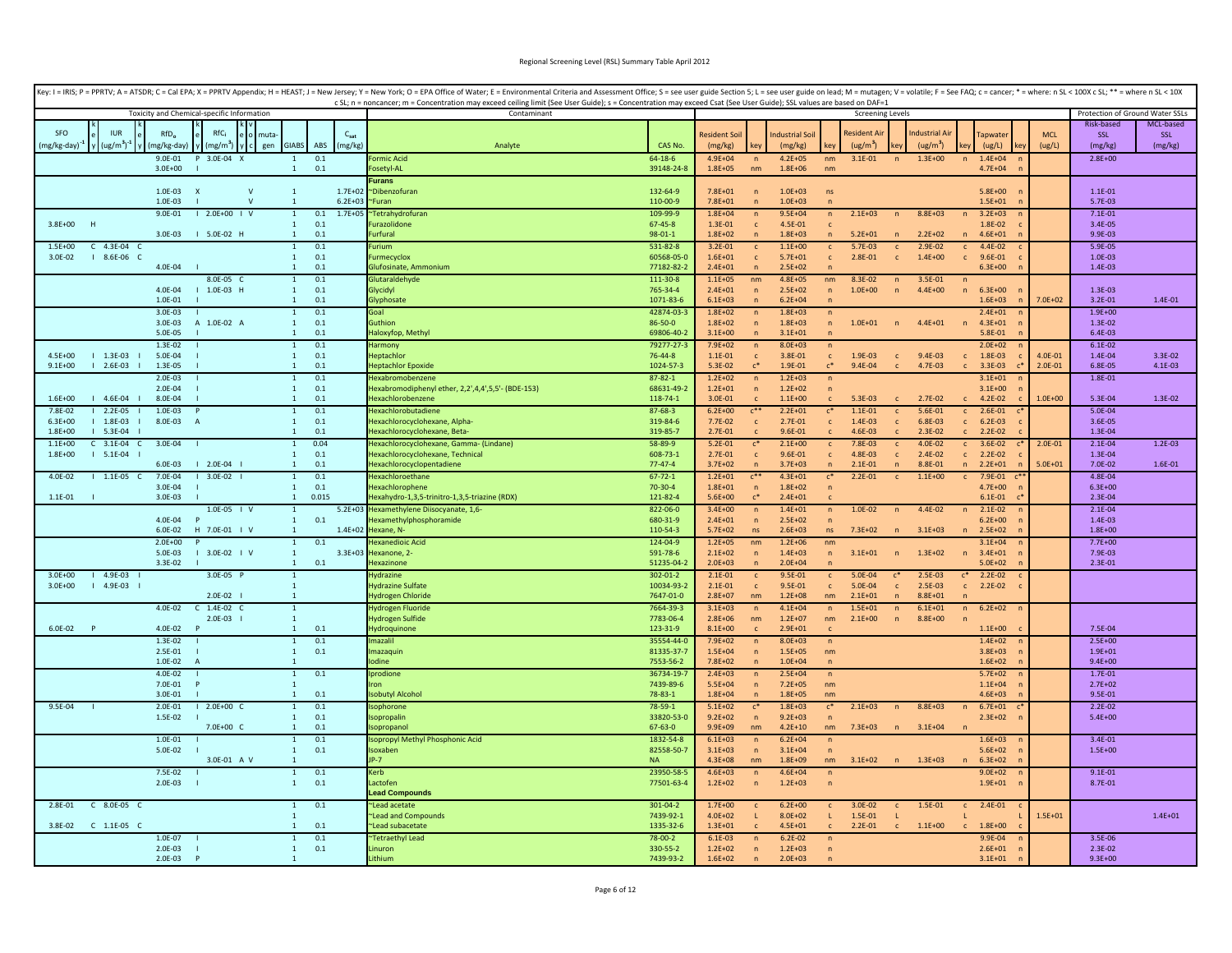|                                                                   |                                            |                                |                      | Key: I = IRIS; P = PPRTV; A = ATSDR; C = Cal EPA; X = PPRTV Appendix; H = HEAST; J = New Jersey; Y = New York; O = EPA Office of Water; E = Environmental Criteria and Assessment Office; S = see user guide Section 5; L = se<br>c SL; n = noncancer; m = Concentration may exceed ceiling limit (See User Guide); s = Concentration may exceed Csat (See User Guide); SSL values are based on DAF=1 |                           |                            |                                |                            |                            |                            |                           |                               |                                             |             |                                 |             |
|-------------------------------------------------------------------|--------------------------------------------|--------------------------------|----------------------|-------------------------------------------------------------------------------------------------------------------------------------------------------------------------------------------------------------------------------------------------------------------------------------------------------------------------------------------------------------------------------------------------------|---------------------------|----------------------------|--------------------------------|----------------------------|----------------------------|----------------------------|---------------------------|-------------------------------|---------------------------------------------|-------------|---------------------------------|-------------|
|                                                                   | Toxicity and Chemical-specific Information |                                |                      | Contaminant                                                                                                                                                                                                                                                                                                                                                                                           |                           |                            |                                |                            |                            | <b>Screening Levels</b>    |                           |                               |                                             |             | Protection of Ground Water SSLs |             |
|                                                                   | RfC.                                       |                                |                      |                                                                                                                                                                                                                                                                                                                                                                                                       |                           |                            |                                |                            |                            |                            |                           |                               |                                             |             | Risk-based                      | MCL-based   |
| <b>SEO</b><br><b>ILIR</b><br>$RfD_0$                              | muta                                       | <b>GIABS</b>                   | $C_{sat}$<br>(mg/kg) |                                                                                                                                                                                                                                                                                                                                                                                                       | CAS No.                   | Resident Soil              |                                | <b>Industrial Soil</b>     |                            | Resident A                 |                           | ndustrial Air                 | apwater                                     | <b>MCL</b>  | SSL                             | SSL         |
| $(ug/m3)-1$<br>(mg/kg-day) <sup>*</sup><br>(mg/kg-day)<br>2.0E-01 | mg/m )<br>gen                              | $\mathbf{1}$                   | ABS<br>0.1           | Analyte<br>ondax                                                                                                                                                                                                                                                                                                                                                                                      | 83055-99-                 | (mg/kg)<br>$1.2E + 04$     |                                | (mg/kg)<br>$1.2E + 05$     | ke'<br>nm                  | (ug/m <sup>3</sup> )       |                           | (ug/m <sup>3</sup> )          | (ug/L)<br>$3.1E + 03$                       | (ug/L)      | (mg/kg)<br>7.9E-01              | (mg/kg)     |
| 5.0E-04                                                           |                                            | $\mathbf{1}$                   | 0.1                  | <b>MCPA</b>                                                                                                                                                                                                                                                                                                                                                                                           | $94 - 74 - 6$             | $3.1E + 01$                | $\sqrt{n}$<br>$\mathsf{n}$     | $3.1E + 02$                | $\overline{ }$             |                            |                           |                               | $5.7E+00$                                   |             | 1.5E-03                         |             |
| 1.0E-02                                                           |                                            | 1                              | 0.1                  | <b>ACPB</b>                                                                                                                                                                                                                                                                                                                                                                                           | $94 - 81 - 5$             | $6.1E + 02$                | $\mathsf{n}$                   | $6.2E + 03$                | $\sqrt{n}$                 |                            |                           |                               | $1.6E + 02$                                 |             | $6.2E - 02$                     |             |
| 1.0E-03                                                           |                                            | $\mathbf{1}$                   | 0.1                  | <b>MCPP</b>                                                                                                                                                                                                                                                                                                                                                                                           | 93-65-2                   | $6.1E + 01$                | $\overline{p}$                 | $6.2E + 02$                | $\mathsf{n}$               |                            |                           |                               | $1.2E + 01$                                 |             | 3.5E-03                         |             |
| $2.0E-02$                                                         |                                            | $\mathbf{1}$                   | 0.1                  | Malathion                                                                                                                                                                                                                                                                                                                                                                                             | 121-75-5                  | $1.2E + 03$                | $\overline{p}$                 | $1.2E + 04$                | n                          |                            |                           |                               | $3.0E + 02$                                 |             | 7.9E-02                         |             |
| 1.0E-01<br>$5.0E - 01$                                            | I 7.0E-04 C                                | $\overline{1}$<br>$\,$ 1 $\,$  | 0.1<br>0.1           | Maleic Anhydride<br>Maleic Hydrazide                                                                                                                                                                                                                                                                                                                                                                  | 108-31-6<br>123-33-1      | $6.1E + 03$<br>$3.1E + 04$ |                                | $6.1E + 04$<br>$3.1E + 05$ | $\overline{p}$<br>nm       | 7.3E-01                    | n                         | $3.1E+00$<br>$\sqrt{n}$       | $1.5E + 03$<br>$7.8E + 03$                  |             | 3.0E-01<br>$1.6E + 00$          |             |
| 1.0E-04                                                           | P                                          | $\mathbf{1}$                   | 0.1                  | Malononitrile                                                                                                                                                                                                                                                                                                                                                                                         | 109-77-3                  | $6.1E + 00$                | $\sqrt{n}$<br>$\overline{p}$   | $6.2E + 01$                | $\mathsf{n}$               |                            |                           |                               | $1.6E + 00$                                 |             | 3.2E-04                         |             |
| 3.0E-02                                                           | H                                          | $\overline{1}$                 | 0.1                  | Mancozeb                                                                                                                                                                                                                                                                                                                                                                                              | 8018-01-7                 | $1.8E + 03$                | $\overline{ }$                 | $1.8E + 04$                | $\overline{p}$             |                            |                           |                               | $4.7E + 02$                                 |             | 6.6E-01                         |             |
| $5.0E - 03$                                                       |                                            | $\mathbf{1}$                   | 0.1                  | Maneh                                                                                                                                                                                                                                                                                                                                                                                                 | 12427-38-2                | $3.1E + 02$                |                                | $3.1E + 03$                | n                          |                            |                           |                               | $7.8E + 01$                                 |             | $1.1E - 01$                     |             |
| $1.4F - 01$                                                       | I 5.0E-05                                  | $\overline{1}$                 |                      | Manganese (Diet)                                                                                                                                                                                                                                                                                                                                                                                      | 7439-96-5                 |                            |                                |                            |                            |                            |                           |                               |                                             |             |                                 |             |
| 2.4E-02<br>$9.0E - 05$                                            | S 5.0E-05<br>H                             | 0.04<br>$\mathbf{1}$           | 0.1                  | <b>Manganese (Non-diet)</b><br>Mephosfolan                                                                                                                                                                                                                                                                                                                                                            | 7439-96-5<br>950-10-7     | $1.8E + 03$<br>$5.5E+00$   | $\overline{p}$                 | $2.3E + 04$<br>$5.5E + 01$ | n<br>$\sqrt{n}$            | $5.2E-02$                  | n                         | 2.2E-01                       | $3.2E + 02$<br>n<br>$1.4E + 00$             |             | $2.1E + 01$<br>$2.1E-03$        |             |
| 3.0E-02                                                           |                                            | 1                              | 0.1                  | Mepiquat Chloride                                                                                                                                                                                                                                                                                                                                                                                     | 24307-26-4                | $1.8E + 03$                | $\sqrt{n}$                     | $1.8E + 04$                | $\sqrt{n}$                 |                            |                           |                               | $4.7E + 02$                                 |             | 1.6E-01                         |             |
|                                                                   |                                            |                                |                      | <b>Mercury Compounds</b>                                                                                                                                                                                                                                                                                                                                                                              |                           |                            |                                |                            |                            |                            |                           |                               |                                             |             |                                 |             |
| 3.0E-04                                                           | I 3.0E-05 C                                | 0.07                           |                      | Mercuric Chloride (and other Mercury salts)                                                                                                                                                                                                                                                                                                                                                           | 7487-94-7                 | $2.3E + 01$                | n                              | $3.1E + 02$                | $\sqrt{n}$                 | $3.1E - 02$                | $\overline{\phantom{a}}$  | 1.3E-01                       | $4.3E + 00$<br>n                            | $2.0E + 00$ |                                 |             |
|                                                                   | 3.0E-04   V                                | $\mathbf{1}$                   |                      | 3.1E+00 Mercury (elemental)                                                                                                                                                                                                                                                                                                                                                                           | 7439-97-6                 | $1.0E + 01$<br>$7.8F + 00$ | ns                             | $4.3E + 01$<br>$1.0F + 02$ | ns                         | $3.1E - 01$                | $\mathsf{n}$              | $1.3E + 00$                   | $\sqrt{n}$<br>6.3E-01<br>$16F + 00$         | $2.0E + 00$ | 3.3E-02                         | 1.0E-01     |
| 1.0E-04<br>8.0E-05                                                |                                            | $\overline{1}$<br>$\mathbf{1}$ | 0.1                  | Methyl Mercury<br>'Phenylmercuric Acetate                                                                                                                                                                                                                                                                                                                                                             | 22967-92-6<br>62-38-4     | $4.9E + 00$                |                                | $4.9E + 01$                |                            |                            |                           |                               | $1.2E + 00$                                 |             | 3.9E-04                         |             |
| 3.0E-05                                                           |                                            | $\mathbf{1}$                   | 0.1                  | <b>Merphos</b>                                                                                                                                                                                                                                                                                                                                                                                        | 150-50-5                  | $1.8E + 00$                | n<br>$\overline{p}$            | $1.8E + 01$                | $\sqrt{n}$<br>n            |                            |                           |                               | 4.7E-01                                     |             | 4.6E-02                         |             |
| 3.0E-05                                                           |                                            | $\mathbf{1}$                   | 0.1                  | <b>Merphos Oxide</b>                                                                                                                                                                                                                                                                                                                                                                                  | 78-48-8                   | $1.8E + 00$                | $\mathbf{r}$                   | $1.8E + 01$                | $\sqrt{n}$                 |                            |                           |                               | $6.1E - 02$                                 |             | 3.0E-04                         |             |
| 6.0E-02                                                           |                                            | $\mathbf{1}$                   | 0.1                  | Metalaxyl                                                                                                                                                                                                                                                                                                                                                                                             | 57837-19-1                | $3.7E + 03$                | $\sqrt{n}$                     | $3.7E + 04$                | $\mathsf{n}$               |                            |                           |                               | $9.2E + 02$                                 |             | 2.5E-01                         |             |
| 1.0E-04                                                           | 1 7.0E-04 H V                              | $\overline{1}$                 |                      | 4.6E+03 Methacrylonitrile                                                                                                                                                                                                                                                                                                                                                                             | 126-98-7                  | $3.2E + 00$                | $\overline{p}$                 | $1.8E + 01$                | $\sqrt{n}$                 | 7.3E-01                    | $\sqrt{n}$                | $3.1E + 00$<br>$\sqrt{n}$     | 7.5E-01                                     |             | $1.7E - 04$                     |             |
| 5.0E-05                                                           |                                            | $\mathbf{1}$                   | 0.1                  | <b>Methamidophos</b><br>Methanol                                                                                                                                                                                                                                                                                                                                                                      | 10265-92-                 | $3.1E + 00$                |                                | $3.1E + 01$                |                            |                            |                           |                               | 7.8E-01                                     |             | 1.6E-04<br>$1.6E + 00$          |             |
| 5.0E-01<br>1.0E-03                                                | $14.0E+00 C$                               | $\mathbf{1}$<br>$\mathbf{1}$   | 0.1<br>0.1           | Methidathion                                                                                                                                                                                                                                                                                                                                                                                          | 67-56-1<br>950-37-8       | $3.1E + 04$<br>$6.1E + 01$ | $\mathsf{n}$<br>$\overline{p}$ | $3.1E + 05$<br>$6.2E + 02$ | nm<br>$\overline{ }$       | $4.2E + 03$                | n                         | $1.8E + 04$                   | $7.8E + 03$<br>n<br>$1.5E + 01$             |             | 3.7E-03                         |             |
| $2.5E-02$                                                         |                                            | $\overline{1}$                 | 0.1                  | <b>Aethomyl</b>                                                                                                                                                                                                                                                                                                                                                                                       | 16752-77-                 | $1.5E + 03$                | $\mathsf{n}$                   | $1.5E + 04$                |                            |                            |                           |                               | $3.9F + 02$                                 |             | 8.5E-02                         |             |
| 4.9E-02<br>C 1.4E-05 C                                            |                                            | $\mathbf{1}$                   | 0.1                  | Methoxy-5-nitroaniline, 2-                                                                                                                                                                                                                                                                                                                                                                            | 99-59-2                   | $9.9E + 00$                | $\mathsf{c}$                   | $3.5E + 01$                | $\mathsf{C}$               | $1.7E - 01$                | $\mathbf{c}$              | 8.8E-01                       | $1.3E + 00$<br>$\mathbf{C}$                 |             | 4.6E-04                         |             |
| $5.0E-03$                                                         |                                            | $\mathbf{1}$                   | 0.1                  | Methoxychlor                                                                                                                                                                                                                                                                                                                                                                                          | $72 - 43 - 5$             | $3.1E + 02$                | n                              | $3.1E + 03$                | n                          |                            |                           |                               | $2.7E + 01$                                 | $4.0E + 01$ | $1.5E + 00$                     | $2.2E + 00$ |
| 8.0E-03                                                           | P 1.0E-03 P                                | $\mathbf{1}$                   | 0.1                  | <b>Methoxyethanol Acetate, 2-</b>                                                                                                                                                                                                                                                                                                                                                                     | 110-49-6                  | 4.9E+02                    | $\mathbf{r}$                   | $4.9E + 03$                | $\sqrt{n}$                 | $1.0E + 00$                | $\mathsf{n}$              | $4.4E + 00$                   | $1.3E + 02$<br>n                            |             | $2.6E - 02$                     |             |
| 5.0E-03<br>$1.0E + 00$                                            | P 2.0E-02                                  | 1<br>$\mathbf{1}$              | 0.1                  | Methoxyethanol, 2-<br>2.9E+04 Methyl Acetate                                                                                                                                                                                                                                                                                                                                                          | 109-86-4<br>79-20-9       | $3.1E + 02$<br>$7.8E + 04$ | $\overline{ }$<br>ns           | $3.1E + 03$<br>$1.0E + 06$ | $\mathsf{n}$<br>nms        | $2.1E + 01$                | $\mathsf{n}$              | $8.8E + 01$                   | $7.8E + 01$<br>n<br>$1.6E + 04$             |             | 1.6E-02<br>$3.2E + 00$          |             |
| 3.0E-02                                                           | H                                          | $\overline{1}$                 |                      | 6.8E+03 Methyl Acrylate                                                                                                                                                                                                                                                                                                                                                                               | $96 - 33 - 3$             | $2.3E + 03$                |                                | $3.1E + 04$                | ns                         |                            |                           |                               | $4.6E + 02$                                 |             | 9.8E-02                         |             |
| $6.0E - 01$                                                       | $1 5.0E+00 1 V$                            | $\mathbf{1}$                   |                      | 2.8E+04 Methyl Ethyl Ketone (2-Butanone)                                                                                                                                                                                                                                                                                                                                                              | 78-93-3                   | $2.8E + 04$                | n                              | $2.0E + 05$                | nms                        | $5.2E + 03$                | n                         | $2.2E + 04$                   | $4.9E + 03$<br>n                            |             | $1.0E + 00$                     |             |
| 1.0E-03 X<br>1.0E-03                                              | P 2.0E-05 X                                | $\mathbf{1}$                   | 0.1                  | <b>Methyl Hydrazine</b>                                                                                                                                                                                                                                                                                                                                                                               | 60-34-4                   | $6.1E + 01$                | $\overline{p}$                 | $6.1E + 02$                | $\sqrt{n}$                 | $2.4E-03$                  | $c**$                     | $1.2E-02$                     | $1.6E + 01$<br>$C^{\ast\,*}$                |             | 3.5F-03                         |             |
| 8.0E-02                                                           | H 3.0E+00   V                              | $\overline{1}$                 |                      | 3.4E+03 Methyl Isobutyl Ketone (4-methyl-2-pentanone)                                                                                                                                                                                                                                                                                                                                                 | $108 - 10 - 1$            | $5.3F + 03$                | ns                             | $5.3F + 04$                | ns                         | $3.1F + 03$                | $\overline{ }$            | $1.3E + 04$                   | $1.0F + 03$<br>$\sqrt{n}$                   |             | $2.3E-01$                       |             |
| $1.4F + 00$                                                       | 1.0E-03 C V<br>$7.0F - 01$   V             | $\mathbf{1}$<br>$\mathbf{1}$   | 0.1<br>$1.7E + 04$   | Methyl Isocyanate<br>2.4E+03 Methyl Methacrylate                                                                                                                                                                                                                                                                                                                                                      | 624-83-9<br>$80 - 62 - 6$ | $5.0E + 00$<br>$4.8F + 03$ | $\sqrt{n}$<br>ns               | $2.1E + 01$<br>$2.1F + 04$ | $\sqrt{n}$<br>ns           | $1.0E + 00$<br>$7.3E + 02$ | n<br>n                    | $4.4E + 00$<br>$3.1E + 03$    | $2.1E+00$<br>n<br>$1.4E + 03$<br>$\sqrt{n}$ |             | 5.9E-04<br>3.0E-01              |             |
| 2.5E-04                                                           |                                            | 1                              | 0.1                  | <b>Methyl Parathion</b>                                                                                                                                                                                                                                                                                                                                                                               | 298-00-0                  | $1.5E + 01$                | $\mathsf{n}$                   | $1.5E + 02$                | $\sqrt{n}$                 |                            |                           |                               | $3.4E + 00$                                 |             | 5.7E-03                         |             |
| 6.0E-02                                                           |                                            | $\mathbf{1}$                   | 0.1                  | <b>Methyl Phosphonic Acid</b>                                                                                                                                                                                                                                                                                                                                                                         | 993-13-5                  | $3.7E + 03$                | $\mathsf{n}$                   | $3.7E + 04$                | $\mathsf{n}$               |                            |                           |                               | $9.4E + 02$                                 |             | 1.9E-01                         |             |
| 6.0E-03                                                           | H 4.0E-02 H V                              | $\overline{1}$                 |                      | 3.8E+02 Methyl Styrene (Mixed Isomers)                                                                                                                                                                                                                                                                                                                                                                | 25013-15-4                | $2.5E + 02$                |                                | $1.6E + 03$                | ns                         | $4.2E + 01$                |                           | $1.8E + 02$                   | $3.1E + 01$<br>$\mathsf{n}$                 |             | 5.0E-02                         |             |
| $C$ 2.8E-05 $C$<br>$9.9E - 02$                                    |                                            | $\mathbf{1}$                   | 0.1                  | Aethyl methanesulfonate                                                                                                                                                                                                                                                                                                                                                                               | $66 - 27 - 3$             | $4.9E + 00$                |                                | $1.7E + 01$                | $\mathbf{r}$               | 8.7E-02                    |                           | 4.4E-01                       | 6.8E-01                                     |             | 1.4E-04                         |             |
| C 2.6E-07 C<br>1.8E-03<br>2.0E-04                                 | 3.0E+00   V<br>$\mathsf{x}$                | $\mathbf{1}$<br>$\mathbf{1}$   | 0.1                  | 8.9E+03 Methyl tert-Butyl Ether (MTBE)<br>Methyl-1,4-benzenediamine dihydrochloride, 2-                                                                                                                                                                                                                                                                                                               | 1634-04-4<br>615-45-2     | $4.3E + 01$<br>$1.2E + 01$ | $\mathsf{c}$<br>n              | $2.2E+02$<br>$1.2E + 02$   | $\mathsf{c}$<br>$\sqrt{n}$ | $9.4E + 00$                | $\mathsf{C}$              | $4.7E + 01$                   | $1.2E + 01$<br>$\mathbf{C}$<br>$3.1E + 00$  |             | $2.8E-03$<br>1.9E-03            |             |
| $2.0E - 02$<br>$9.0F - 03$                                        | $\mathbf{x}$                               | $\overline{1}$                 | 0.1                  | Methyl-5-Nitroaniline, 2-                                                                                                                                                                                                                                                                                                                                                                             | 99-55-8                   | $5.4E + 01$                |                                | $1.9E + 02$                | $\mathfrak{g}^*$           |                            |                           |                               | $7.0E + 00$                                 |             | 3.9E-03                         |             |
| $C$ 2.4E-03 $C$<br>$8.3E + 00$                                    |                                            | $\mathbf{1}$                   | 0.1                  | Methyl-N-nitro-N-nitrosoguanidine, N-                                                                                                                                                                                                                                                                                                                                                                 | $70 - 25 - 7$             | 5.9E-02                    | $\mathbf{c}$                   | $2.1E-01$                  | $\mathsf{c}$               | $1.0E-03$                  | $\mathbf{c}$              | $5.1E-03$                     | 8.1E-03<br>$\mathbf{C}$                     |             | 2.8E-06                         |             |
| C 3.7E-05 C<br>1.3E-01                                            |                                            | $\overline{1}$                 | $0.1\,$              | Aethylaniline Hydrochloride, 2-                                                                                                                                                                                                                                                                                                                                                                       | 636-21-5                  | $3.7E + 00$                | $\mathsf{c}$                   | $1.3E + 01$                | $\mathbf{c}$               | 6.6E-02                    | $\mathbf{c}$              | 3.3E-01                       | $\mathbf{c}$<br>5.0E-01                     |             | $2.1E-04$                       |             |
| 1.0E-02                                                           |                                            | $\mathbf{1}$                   | 0.1                  | Methylarsonic acid                                                                                                                                                                                                                                                                                                                                                                                    | 124-58-3                  | $6.1E + 02$                | $\mathsf{n}$                   | $6.2E + 03$                | $\sqrt{n}$                 |                            |                           |                               | $1.6E + 02$                                 |             |                                 |             |
| $2.0E - 04$<br>2.0E-04                                            | $\mathbf{x}$                               | $\mathbf{1}$<br>$\overline{1}$ | 0.1<br>0.1           | Methylbenzene,1-4-diamine monohydrochloride, 2-<br>Methylbenzene-1,4-diamine sulfate, 2-                                                                                                                                                                                                                                                                                                              | 74612-12-1<br>615-50-9    | $1.2E + 01$<br>$1.2E + 01$ | $\overline{n}$                 | $1.2E + 02$<br>$1.2E + 02$ | $\mathsf{n}$<br>$\sqrt{n}$ |                            |                           |                               | $3.1E + 00$<br>$3.1E + 00$                  |             |                                 |             |
| $2.2E + 01$<br>$C$ 6.3E-03 $C$                                    |                                            | M<br>$\overline{1}$            | 0.1                  | Aethylcholanthrene, 3-                                                                                                                                                                                                                                                                                                                                                                                | 56-49-5                   | $5.2E-03$                  |                                | 7.8E-02                    | $\mathbf{C}$               | $1.5F - 04$                |                           | $1.9F - 03$                   | 9.8E-04                                     |             | 1.9E-03                         |             |
| 2.0E-03<br>1.0E-08<br>6.0E-03                                     | $16.0E-01$ $1 V$                           | M<br>$\overline{1}$            |                      | 3.3E+03 Methylene Chloride                                                                                                                                                                                                                                                                                                                                                                            | 75-09-2                   | $5.6E + 01$                | $c**$                          | $9.6E + 02$                | $c***$                     | $9.6E + 01$                | $c^{\ast\ast}$            | $1.2E + 03$                   | $C***$<br>$9.9E + 00$                       | $5.0E + 00$ | $2.5E-03$                       | $1.3E-03$   |
| P 4.3E-04<br>$1.0F - 01$<br>2.0E-03<br>C.                         |                                            | M<br>$\mathbf{1}$              | 0.1                  | Methylene-bis(2-chloroaniline), 4,4'-                                                                                                                                                                                                                                                                                                                                                                 | $101 - 14 - 4$            | $1.2E + 00$                | $\mathsf{C}$                   | $1.7E + 01$                | $c^*$                      | $2.2E-03$                  | $\mathbf{C}$              | 2.9E-02                       | 1.4E-01<br>$\mathbb{C}$                     |             | 1.6E-03                         |             |
| 4.6E-02<br>$1.3E-05 C$                                            |                                            | $\mathbf{1}$                   | 0.1                  | /4.4 Aethylene-bis(N,N-dimethyl) Aniline, 4,4                                                                                                                                                                                                                                                                                                                                                         | $101 - 61 - 1$            | $1.1E + 01$                |                                | $3.7E + 01$                |                            | 1.9E-01                    |                           | 9.4E-01                       | 6.0E-01                                     |             | 3.3E-03                         |             |
| $1.6E + 00$<br>$C$ 4.6E-04 $C$                                    | 2.0E-02 C<br>6.0E-04                       | $\mathbf{1}$<br>$\mathbf{1}$   | 0.1<br>0.1           | Methylenebisbenzenamine, 4,4'<br>Methylenediphenyl Diisocyanate                                                                                                                                                                                                                                                                                                                                       | 101-77-9<br>101-68-8      | $3.0E - 01$<br>$8.5E + 05$ | $\mathbf{C}$<br>nm             | $1.1E + 00$<br>$3.6E + 06$ | $\mathbf{C}$<br>nm         | 5.3E-03<br>6.3E-01         | $\mathbf c$<br>$\sqrt{n}$ | $2.7E-02$<br>$2.6E + 00$<br>n | 4.1E-02<br>$\mathbf{C}$                     |             | 1.8E-04                         |             |
| 7.0E-02                                                           |                                            | $\mathbf{1}$                   |                      | 5.0E+02 Methylstyrene, Alpha                                                                                                                                                                                                                                                                                                                                                                          | 98-83-9                   | $5.5E + 03$                | ns                             | $7.2E + 04$                | ns                         |                            |                           |                               | $5.8E + 02$                                 |             | 9.3E-01                         |             |
| 1.5E-01                                                           |                                            | $\mathbf{1}$                   | 0.1                  | <i><b>Aetolachlo</b></i>                                                                                                                                                                                                                                                                                                                                                                              | 51218-45-2                | $9.2E + 03$                | n                              | $9.2E + 04$                | n                          |                            |                           |                               | $2.1E + 03$                                 |             | $2.5E + 00$                     |             |
| 2.5E-02                                                           |                                            | $\mathbf{1}$                   | 0.1                  | <b>Metribuzin</b>                                                                                                                                                                                                                                                                                                                                                                                     | 21087-64-9                | $1.5E + 03$                | $\sqrt{n}$                     | $1.5E + 04$                | $\sqrt{n}$                 |                            |                           |                               | $3.8E + 02$                                 |             | $1.2E - 01$                     |             |
| $3.0F + 00$                                                       | $\mathsf{v}$                               | $\mathbf{1}$                   | 0.1                  | 3.4E-01 Mineral oils                                                                                                                                                                                                                                                                                                                                                                                  | 8012-95-1                 | $1.8E + 05$                | nms                            | $1.8F + 06$                | nms                        |                            |                           |                               | $4.7F + 04$                                 |             | $1.9E + 03$                     |             |
| $C$ 5.1E-03 $C$<br>$1.8E + 01$<br>2.0E-04<br>$2.0F - 03$          |                                            | $\mathbf{1}$<br>$\overline{1}$ | 0.1<br>0.1           | <b>Airex</b><br>Molinate                                                                                                                                                                                                                                                                                                                                                                              | 2385-85-5<br>2212-67-1    | $2.7E-02$<br>$1.2E + 02$   | $\sqrt{n}$                     | $9.6E - 02$<br>$1.2E + 03$ | $\mathsf{C}$<br>$\sqrt{n}$ | 4.8E-04                    | $\mathbf{C}$              | 2.4E-03                       | 3.7E-03<br>$\mathbf{c}$<br>$2.3F + 01$      |             | $2.7E-03$<br>1.3E-02            |             |
| 5.0E-03                                                           |                                            | $\mathbf{1}$                   |                      | <b>Molybdenum</b>                                                                                                                                                                                                                                                                                                                                                                                     | 7439-98-7                 | $3.9E + 02$                | $\overline{p}$                 | $5.1E + 03$                | $\overline{p}$             |                            |                           |                               | $7.8E + 01$                                 |             | $1.6E + 00$                     |             |
| 1.0E-01                                                           |                                            | $\mathbf{1}$                   |                      | Monochloramine                                                                                                                                                                                                                                                                                                                                                                                        | 10599-90-3                | $7.8E + 03$                | $\sqrt{n}$                     | $1.0E + 05$                | nm                         |                            |                           |                               | $1.6E + 03$                                 |             |                                 |             |
| $2.0E-03$                                                         |                                            | $\mathbf{1}$                   | 0.1                  | Monomethylaniline                                                                                                                                                                                                                                                                                                                                                                                     | $100 - 61 - 8$            | $1.2E + 02$                | $\overline{p}$                 | $1.2E + 03$                | $\overline{p}$             |                            |                           |                               | $3.0E + 01$                                 |             | 1.1E-02                         |             |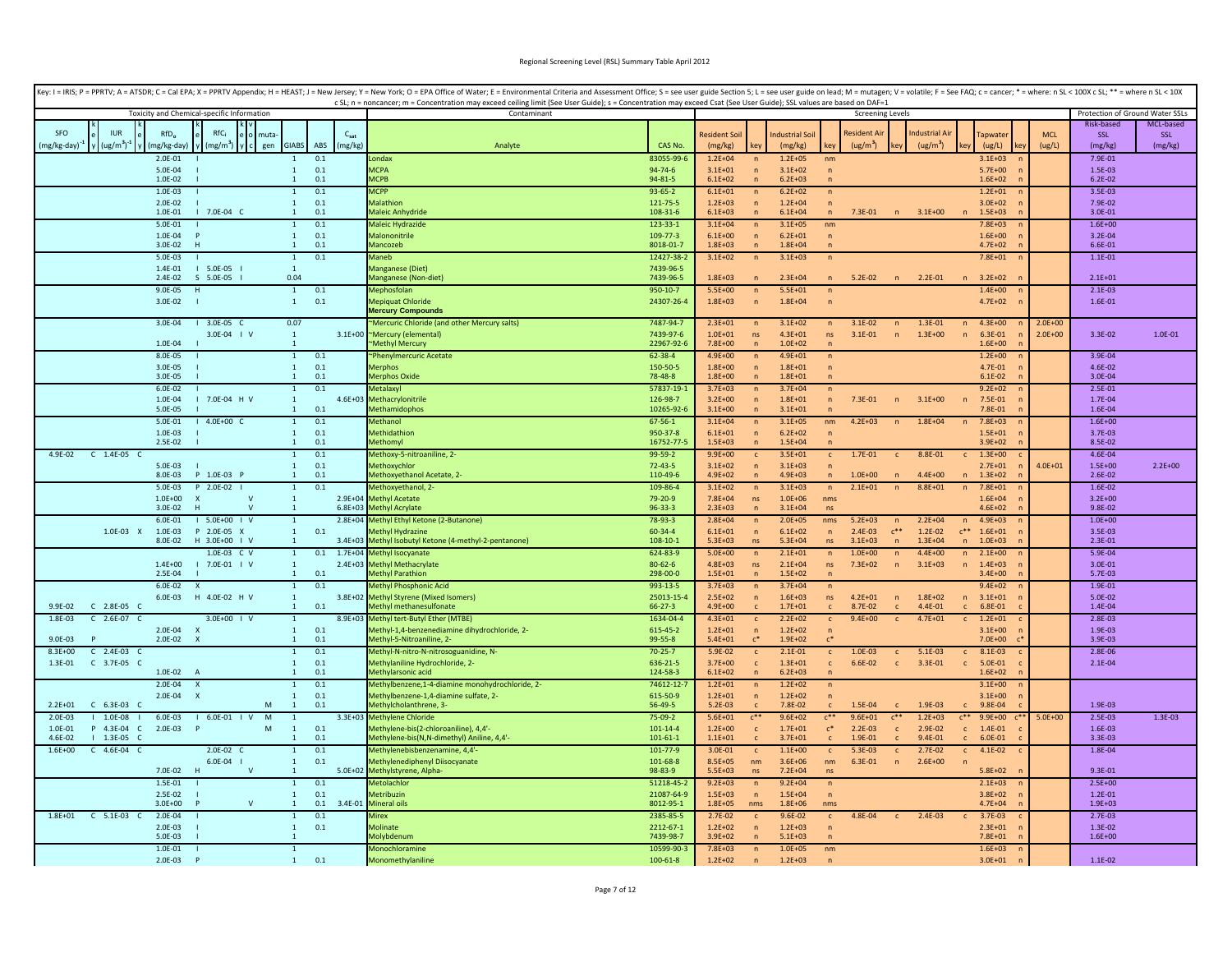| Key: I = IRIS; P = PPRTV; A = ATSDR; C = Cal EPA; X = PPRTV Appendix; H = HEAST; J = New Jersey; Y = New York; O = EPA Office of Water; E = Environmental Criteria and Assessment Office; S = see user guide Section 5; L = se | c SL; n = noncancer; m = Concentration may exceed ceiling limit (See User Guide); s = Concentration may exceed Csat (See User Guide); SSL values are based on DAF=1 |                            |                            |                                |                            |                                |                            |                              |                            |                              |                               |              |                                 |            |
|--------------------------------------------------------------------------------------------------------------------------------------------------------------------------------------------------------------------------------|---------------------------------------------------------------------------------------------------------------------------------------------------------------------|----------------------------|----------------------------|--------------------------------|----------------------------|--------------------------------|----------------------------|------------------------------|----------------------------|------------------------------|-------------------------------|--------------|---------------------------------|------------|
| Toxicity and Chemical-specific Information                                                                                                                                                                                     | Contaminant                                                                                                                                                         |                            |                            |                                |                            |                                | <b>Screening Levels</b>    |                              |                            |                              |                               |              | Protection of Ground Water SSLs |            |
|                                                                                                                                                                                                                                |                                                                                                                                                                     |                            |                            |                                |                            |                                |                            |                              |                            |                              |                               |              | Risk-based                      | MCL-based  |
| RfC<br>SFO<br><b>IUR</b><br>C <sub>cat</sub><br>RfD <sub>c</sub><br>muta                                                                                                                                                       |                                                                                                                                                                     |                            | <b>Resident Soil</b>       |                                | <b>Industrial Soil</b>     |                                | <b>Resident Ai</b>         |                              | <b>Industrial Air</b>      |                              | Tapwater                      | <b>MCL</b>   | SSL                             | <b>SSL</b> |
| $y \left( \frac{u g}{m^3} \right)^{-1}$<br><b>GIABS</b><br>(mg/kg)<br>(mg/kg-day)<br>gen<br>ABS<br>mg/kg-day) <sup>-1</sup><br>(mg/m <sup>3</sup> )   y   c                                                                    | Analyte                                                                                                                                                             | CAS No.                    | (mg/kg)                    |                                | (mg/kg)                    | ke۱                            | (ug/m <sup>3</sup> )       |                              | (ug/m <sup>3</sup> )       |                              | (ug/L)                        | (ug/L)       | (mg/kg)                         | (mg/kg)    |
| $3.0E - 04$<br>0.1                                                                                                                                                                                                             | V,N'-Diphenyl-1,4-benzenediamine                                                                                                                                    | $74 - 31 - 7$              | $1.8E + 01$                |                                | $1.8E + 02$                |                                |                            |                              |                            |                              | $2.7E + 00$                   |              | $2.8E - 01$                     |            |
| 0.1<br>$2.0E-03$<br>$\overline{1}$                                                                                                                                                                                             |                                                                                                                                                                     | 300-76-5                   | $1.2E + 02$                | $\mathsf{n}$                   | $1.2E + 03$                |                                |                            |                              |                            |                              | $3.1E + 01$                   |              | $1.4E-02$                       |            |
| 3.0E-02<br>X 1.0E-01 P V<br>$\mathbf{1}$<br>$1.8E + 00$<br>$C$ 0.0E+00 $C$<br>0.1<br>$\mathbf{1}$                                                                                                                              | Vaphtha, High Flash Aromatic (HFAN)<br>laphthylamine, 2-                                                                                                            | 64724-95-6<br>91-59-8      | $2.3E + 03$<br>$2.7E - 01$ | $\mathsf{n}$                   | $3.1E + 04$<br>9.6E-01     | $\mathsf{n}$                   | $1.0E + 02$                | $\sqrt{n}$                   | $4.4E + 02$                | $\sqrt{n}$                   | $1.4E + 02$<br>$3.3E - 02$    |              | 1.7E-04                         |            |
| 0.1<br>$1.0E - 01$<br>$\mathbf{1}$                                                                                                                                                                                             | Napropamide                                                                                                                                                         | 15299-99-7                 | $6.1E + 03$                | $\sqrt{n}$                     | $6.2E + 04$                | $\mathsf{n}$                   |                            |                              |                            |                              | $1.3F + 03$                   |              | $8.3E + 00$                     |            |
| 0.04                                                                                                                                                                                                                           | Nickel Carbonyl                                                                                                                                                     | 13463-39-3                 | $3.7E + 03$                | $\overline{n}$                 | $4.4E + 04$                | $\sqrt{n}$                     | $5.2E - 02$                | $\overline{p}$               | $2.2E - 01$                | n                            | $6.7E + 02$                   |              |                                 |            |
| 5.0E-02<br>C 1.0E-04 C<br>$\overline{1}$                                                                                                                                                                                       | <b>Nickel Oxide</b>                                                                                                                                                 | 1313-99-1                  | $3.8E + 03$                | $\mathsf{n}$                   | $4.7E + 04$                | n                              | $1.0E - 01$                | n                            | 4.4E-01                    | n                            | $7.8E + 02$                   |              |                                 |            |
| 2.4E-04<br>5.0E-02<br>C 5.0E-05 C<br>0.04                                                                                                                                                                                      | Nickel Refinery Dust                                                                                                                                                | <b>NA</b>                  | $3.7E + 03$                | $\mathsf{n}$                   | $4.4E + 04$                | $\overline{p}$                 | $1.0E - 02$                | $c^{\ast\ast}$               | $5.1E-02$                  |                              | $c^{**}$ 7.6E+02              |              | $1.1E + 02$                     |            |
| 2.6E-04 C<br>2.0E-02<br>0.04<br>$1.9.0F-05A$                                                                                                                                                                                   | Nickel Soluble Salts                                                                                                                                                | 7440-02-0                  | $1.5E + 03$                | $\sqrt{n}$                     | $2.0E + 04$                | n                              | $9.4F - 03$                | $\mathfrak{c}^*$             | 4.7E-02                    | $C***$                       | $3.0F + 02$                   |              | $2.0E + 01$                     |            |
| $C$ 4.8E-04<br>C 5.0E-05 C<br>0.04<br>$1.7E + 00$<br>5.0E-02                                                                                                                                                                   | Nickel Subsulfide                                                                                                                                                   | 12035-72-2                 | 3.8E-01                    |                                | $1.7E + 00$                |                                | 5.1E-03                    | $c^*$                        | $2.6E-02$                  |                              | $c^{**}$ 3.9E-02              |              |                                 |            |
| $1.6E + 00$<br>$\mathbf{1}$                                                                                                                                                                                                    | Nitrate                                                                                                                                                             | 14797-55-8                 | $1.3E + 05$                | nm                             | $1.6E + 06$                | nm                             |                            |                              |                            |                              | $2.5E + 04$                   | $1.0E + 04$  |                                 |            |
| 1.0E-01<br>$\mathbf{1}$<br>X 5.0E-05 X<br>0.1<br>1.0E-02<br>$\overline{1}$                                                                                                                                                     | <b>Nitrite</b><br>Nitroaniline, 2                                                                                                                                   | 14797-65-0<br>88-74-4      | 7.8E+03<br>$6.1E + 02$     | $\mathsf{n}$<br>n              | $1.0E + 05$<br>$6.0E + 03$ | nm<br>n                        | $5.2E - 02$                | $\sqrt{n}$                   | $2.2E - 01$                | n                            | $1.6E + 03$<br>$1.5E + 02$    | $1.0E + 03$  | $6.2E - 02$                     |            |
| $4.0E - 03$<br>P 6.0E-03 P<br>0.1<br>$2.0E-02$<br>1                                                                                                                                                                            | Vitroaniline, 4-                                                                                                                                                    | $100 - 01 - 6$             | $2.4E + 01$                | $c^*$                          | $8.6E + 01$                | $c^*$                          | $6.3E + 00$                | $\overline{n}$               | $2.6E + 01$                | n                            | $3.3E + 00$                   |              | $1.4E - 03$                     |            |
| 4.0E-05  <br>2.0E-03<br>$1$ 9.0E-03 $1$ V<br>$\mathbf{1}$                                                                                                                                                                      | 3.1E+03 Nitrobenzene                                                                                                                                                | 98-95-3                    | $4.8E + 00$                | $\mathsf{c}^*$                 | $2.4E + 01$                | $c^*$                          | $6.1E-02$                  | $\mathsf{C}$                 | $3.1E - 01$                | $\mathsf{C}$                 | $1.2E - 01$<br>$\sqrt{ }$     |              | 7.9E-05                         |            |
| $3.0E + 03$<br>0.1<br>P<br>$\overline{1}$                                                                                                                                                                                      | litrocellulose                                                                                                                                                      | 9004-70-0                  | $1.8E + 08$                | nm                             | $1.8E + 09$                | nm                             |                            |                              |                            |                              | $4.7E + 07$                   |              | $1.0E + 04$                     |            |
| 7.0E-02<br>0.1<br>$\overline{1}$                                                                                                                                                                                               | <b>Nitrofurantoin</b>                                                                                                                                               | 67-20-9                    | $4.3E + 03$                | $\overline{p}$                 | $4.3E + 04$                | $\overline{p}$                 |                            |                              |                            |                              | $1.1E + 03$                   |              | 4.7E-01                         |            |
| $1.3E + 00$<br>C 3.7E-04 C<br>$\mathbf{1}$<br>0.1                                                                                                                                                                              | Nitrofurazone                                                                                                                                                       | 59-87-0                    | 3.7E-01                    | $\mathsf{c}$                   | $1.3E + 00$                | $\mathbf{c}$                   | 6.6E-03                    | $\mathbf{c}$                 | 3.3E-02                    | $\mathbf{C}$                 | $5.2E - 02$                   |              | 4.6E-05                         |            |
| 1.7E-02<br>0.1<br>P<br>1.0E-04<br>$\mathbf{1}$                                                                                                                                                                                 | Nitroglycerin                                                                                                                                                       | 55-63-0                    | $6.1E + 00$                | $\overline{p}$                 | $6.2E + 01$                | $\overline{p}$                 |                            |                              |                            |                              | $1.5E + 00$                   |              | 6.6E-04                         |            |
| $1.0E - 01$<br>0.1<br>$\overline{1}$                                                                                                                                                                                           | Nitroguanidine                                                                                                                                                      | 556-88-7                   | $6.1E + 03$                | $\sqrt{n}$                     | $6.2E + 04$                | $\overline{p}$                 |                            |                              |                            |                              | $1.6E + 03$                   |              | $3.8E - 01$                     |            |
| 9.0E-06<br>2.0E-02 P V<br>$\mathbf{1}$<br>2.7F-03 H<br>$2.0F - 02$   V<br>$4.9E + 03$<br>$\overline{1}$                                                                                                                        | 1.8E+04 Nitromethane<br>Nitropropane, 2-                                                                                                                            | $75 - 52 - 5$<br>79-46-9   | 4.9E+00<br>$1.3F - 02$     | $c^*$                          | $2.5E + 01$<br>$6.4F-02$   | $\mathsf{c}^*$                 | $2.7E - 01$<br>$9.0F - 04$ | $\mathsf{c}^*$               | $1.4E + 00$<br>$4.5F - 03$ | $c^*$                        | 5.4E-01<br>1.8E-03            |              | 1.2E-04<br>4.7E-07              |            |
| $2.7E + 01$<br>$C$ 7.7E-03<br>${\sf M}$<br>0.1<br>$\mathbf{1}$                                                                                                                                                                 | Vitroso-N-ethylurea, N-                                                                                                                                             | 759-73-9                   | 4.3E-03                    | $\mathbf{C}$                   | $6.4F - 02$                | $\mathsf{C}$                   | $1.2E - 04$                | $\mathsf{C}$                 | 1.6E-03                    | $\mathbf{c}$                 | 7.9E-04                       |              | 1.9E-07                         |            |
| M<br>0.1<br>$1.2F + 02$<br>$C = 3.4F - 0.2$<br>$\overline{1}$                                                                                                                                                                  | Nitroso-N-methylurea, N-                                                                                                                                            | 684-93-5                   | 9.6E-04                    | $\mathsf{C}$                   | $1.4F - 02$                | $\mathbf{C}$                   | 2.8E-05                    | $\mathsf{C}$                 | 3.6E-04                    | $\mathsf{C}$                 | 1.8E-04                       |              | 4.0E-08                         |            |
| $5.4E + 00$<br>$1 1.6E-03$<br>$\mathsf{V}$<br>-1                                                                                                                                                                               | 7.1E+03 Nitroso-di-N-butylamine, N-                                                                                                                                 | 924-16-3                   | 8.7E-02                    | $\mathsf{C}$                   | 4.0E-01                    | $\mathbf{C}$                   | 1.5E-03                    | $\mathbf{C}$                 | $7.7E-03$                  | $\epsilon$                   | 2.4E-03                       |              | 4.8E-06                         |            |
| 7.0E+00<br>$12.0E-03$<br>0.1<br>$\mathbf{1}$                                                                                                                                                                                   | Nitroso-di-N-propylamine, N                                                                                                                                         | 621-64-7                   | 6.9E-02                    | $\mathsf{c}$                   | 2.5E-01                    | $\mathsf{c}$                   | $1.2E-03$                  | $\mathbf c$                  | $6.1E-03$                  | $\mathbf{c}$                 | $9.3E-03$                     |              | 7.0E-06                         |            |
| I 8.0E-04 C<br>0.1<br>$2.8E + 00$<br>$\mathbf{1}$                                                                                                                                                                              | Nitrosodiethanolamine, N-                                                                                                                                           | 1116-54-7                  | $1.7E - 01$                | $\mathsf{C}$                   | 6.2E-01                    | $\mathsf{c}$                   | 3.0E-03                    | $\mathbf{c}$                 | 1.5E-02                    | $\mathbf{c}$                 | 2.4E-02                       |              | 4.8E-06                         |            |
| $1.5E + 02$<br>$14.3E-02$<br>M<br>$\mathbf{1}$<br>0.1                                                                                                                                                                          | Nitrosodiethylamine, N-                                                                                                                                             | $55 - 18 - 5$              | $7.7E - 04$                |                                | 1.1E-02                    | $\mathbf{c}$                   | $2.2E-05$                  |                              | 2.9E-04                    | $\mathbf{c}$                 | 1.4E-04                       |              | 5.2E-08                         |            |
| 8.0E-06  P  4.0E-05  X<br>M<br>$5.1E + 01$<br>$1.4E-02$<br>0.1<br>$\overline{1}$                                                                                                                                               | Nitrosodimethylamine, N-                                                                                                                                            | $62 - 75 - 9$              | $2.3E-03$                  | $\mathsf{c}$                   | 3.4E-02                    | $\mathbf{c}$                   | 6.9E-05                    | $\mathsf{c}$                 | 8.8E-04                    | $\mathbf{c}$                 | $4.2E - 04$                   |              | $1.0E - 07$                     |            |
| 0.1<br>4.9E-03<br>$12.6E-06C$<br>$\mathbf{1}$<br>$2.2F + 01$<br>$16.3E-03C$<br>$\overline{1}$<br>0.1                                                                                                                           | Nitrosodiphenylamine, N-<br>Nitrosomethylethylamine, N-                                                                                                             | 86-30-6<br>10595-95-6      | $9.9E + 01$<br>$2.2F - 02$ | $\mathsf{c}$<br>$\mathsf{C}$   | $3.5E + 02$<br>7.8F-02     | $\mathbf{c}$<br>$\mathsf{C}$   | $9.4E - 01$<br>$3.9F - 04$ | $\mathbf{c}$<br>$\mathsf{C}$ | $4.7E + 00$<br>$1.9F - 03$ | $\mathbf{c}$<br>$\mathsf{C}$ | $1.0E + 01$<br>3.0E-03        |              | 5.7E-02<br>8.7E-07              |            |
| $6.7E + 00$<br>$C = 1.9E-03$<br>0.1<br>$\mathbf{1}$                                                                                                                                                                            | Vitrosomorpholine [N-]                                                                                                                                              | 59-89-2                    | $7.3E - 02$                |                                | $2.6F - 01$                |                                | $1.3E-03$                  |                              | 6.5E-03                    |                              | 1.0E-02                       |              | 2.5E-06                         |            |
| C 2.7E-03 C<br>0.1<br>$9.4F + 00$<br>1                                                                                                                                                                                         | Nitrosopiperidine [N-]                                                                                                                                              | 100-75-4                   | $5.2E - 02$                | c<br>$\mathsf{c}$              | 1.8F-01                    | $\mathbf{c}$<br>$\mathbf{c}$   | 9.0E-04                    | $\mathbf{C}$                 | 4.5E-03                    | C.                           | $c = 7.1E-03$                 |              | 3.8E-06                         |            |
| $2.1E + 00$<br>$1 6.1E-04$<br>0.1<br>$\mathbf{1}$                                                                                                                                                                              | Vitrosopyrrolidine, N-                                                                                                                                              | 930-55-2                   | $2.3E-01$                  | $\mathsf{C}$                   | 8.2E-01                    | $\mathsf{C}$                   | 4.0E-03                    | $\mathbf{C}$                 | 2.0E-02                    | $\mathbb{C}$                 | $3.2E-02$                     |              | 1.2E-05                         |            |
| 1.0E-04<br>$\mathbf{1}$<br>0.1                                                                                                                                                                                                 | Nitrotoluene, m-                                                                                                                                                    | 99-08-1                    | $6.1E + 00$                | $\mathsf{n}$                   | $6.2E + 01$                | $\mathsf{n}$                   |                            |                              |                            |                              | $1.3E + 00$                   |              | $1.2E-03$                       |            |
| 9.0E-04<br>$\mathsf{V}$<br>$2.2E - 01$<br>P<br>P<br>$\mathbf{1}$                                                                                                                                                               | 1.5E+03 Nitrotoluene, o-                                                                                                                                            | $88 - 72 - 2$              | $2.9E + 00$                | $c^*$                          | $1.3E + 01$                | $c^*$                          |                            |                              |                            |                              | $2.7E - 01$                   |              | 2.5E-04                         |            |
| 1.6E-02<br>4.0E-03<br>$\mathbf{1}$<br>0.1<br>D<br>D                                                                                                                                                                            | Nitrotoluene, p-                                                                                                                                                    | 99-99-0                    | $3.0E + 01$                | $e^{**}$                       | $1.1E + 02$                | $c^*$                          |                            |                              |                            |                              | $3.7E + 00$<br>$\mathsf{C}^3$ |              | 3.4E-03                         |            |
| 3.0E-04<br>X 2.0E-01 P V<br>$\mathbf{1}$                                                                                                                                                                                       | 6.9E+00 Nonane, n-                                                                                                                                                  | 111-84-2                   | $2.1E + 01$                | ns                             | $2.3E + 02$                | ns                             | $2.1E+02$                  | n                            | 8.8E+02                    | n                            | $4.6E + 00$                   |              | $6.6E - 02$                     |            |
| 0.1<br>4.0E-02<br>$\mathbf{1}$<br>$7.0F - 04$<br>0.1<br>$\overline{1}$                                                                                                                                                         | Vorflurazon<br>Nustar                                                                                                                                               | 27314-13-2<br>85509-19-9   | $2.4E + 03$<br>$4.3E + 01$ | $\sqrt{n}$<br>$\sqrt{n}$       | $2.5E + 04$<br>$4.3E + 02$ | $\mathsf{n}$<br>$\overline{ }$ |                            |                              |                            |                              | $6.0E + 02$<br>$8.3E + 00$    |              | $3.9E + 00$<br>$1.4E + 00$      |            |
| $3.0E - 03$<br>0.1<br>$\mathbf{1}$                                                                                                                                                                                             | Octabromodiphenyl Ether                                                                                                                                             | 32536-52-0                 | $1.8E + 02$                | $\mathsf{n}$                   | $1.8E + 03$                | $\mathsf{n}$                   |                            |                              |                            |                              | $4.7E + 01$                   |              | $9.3E + 00$                     |            |
| 5.0E-02<br>0.006<br>$\mathbf{1}$                                                                                                                                                                                               | Octahydro-1,3,5,7-tetranitro-1,3,5,7-tetra (HMX)                                                                                                                    | 2691-41-0                  | $3.8F + 03$                | $\mathsf{n}$                   | $4.9E + 04$                | $\mathsf{n}$                   |                            |                              |                            |                              | $7.8F + 02$                   |              | 9.9E-01                         |            |
| 2.0E-03<br>0.1<br>н<br>$\overline{1}$                                                                                                                                                                                          | <b>Octamethylpyrophosphoramide</b>                                                                                                                                  | 152-16-9                   | $1.2E + 02$                | $\mathsf{n}$                   | $1.2E + 03$                | $\mathbf{n}$                   |                            |                              |                            |                              | $3.1E + 01$                   |              | 7.5E-03                         |            |
| 5.0E-02<br>0.1<br>$\mathbf{1}$                                                                                                                                                                                                 | Oryzalin                                                                                                                                                            | 19044-88-3                 | $3.1E + 03$                | $\overline{p}$                 | $3.1E + 04$                | $\mathsf{n}$                   |                            |                              |                            |                              | $6.2E + 02$                   |              | $1.1E + 00$                     |            |
| 5.0E-03<br>$\mathbf{1}$<br>0.1                                                                                                                                                                                                 | Oxadiazon                                                                                                                                                           | 19666-30-9                 | $3.1E + 02$                |                                | $3.1E + 03$                | $\overline{p}$                 |                            |                              |                            |                              | $3.5E + 01$                   |              | 3.6E-01                         |            |
| 2.5E-02<br>$\mathbf{1}$<br>0.1                                                                                                                                                                                                 | <b>Oxamyl</b>                                                                                                                                                       | 23135-22-0                 | $1.5E + 03$                |                                | $1.5E + 04$                | $\mathsf{n}$                   |                            |                              |                            |                              | $3.9E + 02$                   | $2.0E + 02$  | 8.6E-02                         | 4.4E-02    |
| $1.3E-02$<br>0.1<br>$\overline{1}$                                                                                                                                                                                             | Paclobutrazol                                                                                                                                                       | 76738-62-0                 | $7.9E + 02$                | $\mathsf{n}$                   | $8.0E + 03$                | $\mathsf{n}$                   |                            |                              |                            |                              | $1.7E + 02$                   |              | $3.6E - 01$                     |            |
| 4.5E-03<br>0.1<br>$\mathbf{1}$<br>6.0E-03<br>0.1<br><b>H</b><br>$\mathbf{1}$                                                                                                                                                   | Paraquat Dichloride<br>Parathion                                                                                                                                    | 1910-42-5<br>$56 - 38 - 2$ | $2.7E + 02$<br>$3.7E + 02$ | $\overline{p}$<br>$\mathsf{n}$ | $2.8E + 03$<br>$3.7E + 03$ | $\mathsf{n}$<br>$\mathsf{n}$   |                            |                              |                            |                              | $7.0E + 01$<br>$6.5E + 01$    |              | $9.7E - 01$<br>3.3E-01          |            |
| 5.0E-02<br>0.1<br>H<br>$\mathbf{1}$                                                                                                                                                                                            | 'ebulate                                                                                                                                                            | 1114-71-2                  | $3.1E + 03$                | $\overline{p}$                 | $3.1E + 04$                | $\overline{p}$                 |                            |                              |                            |                              | $4.2E + 02$                   |              | 3.3E-01                         |            |
| 4.0E-02<br>0.1<br>$\mathbf{1}$                                                                                                                                                                                                 | Pendimethalin                                                                                                                                                       | 40487-42-1                 | $2.4E + 03$                | $\mathsf{n}$                   | $2.5E + 04$                | $\sqrt{n}$                     |                            |                              |                            |                              | $1.3E + 02$                   |              | $1.5E + 00$                     |            |
| $2.0E-03$<br>0.1<br>$\mathbf{1}$                                                                                                                                                                                               | entabromodiphenyl Ether                                                                                                                                             | 32534-81-9                 | $1.2E + 02$                | $\mathsf{n}$                   | $1.2E + 03$                | $\mathsf{n}$                   |                            |                              |                            |                              | $3.1E + 01$                   |              | $1.4E + 00$                     |            |
| 0.1<br>1.0E-04<br>$\mathbf{1}$                                                                                                                                                                                                 | entabromodiphenyl ether, 2,2',4,4',5- (BDE-99)                                                                                                                      | 60348-60-9                 | $6.1E + 00$                |                                | $6.2E + 01$                | $\mathsf{n}$                   |                            |                              |                            |                              | $1.6E + 00$                   |              | 6.8E-02                         |            |
| 8.0E-04<br>$\mathbf{1}$<br>0.1                                                                                                                                                                                                 | Pentachlorobenzene                                                                                                                                                  | 608-93-5                   | $4.9E + 01$                |                                | $4.9E + 02$                | $\mathsf{n}$                   |                            |                              |                            |                              | $2.3E + 00$                   |              | 1.7E-02                         |            |
| $9.0E - 02$<br>0.1<br>$\overline{D}$<br>$\mathbf{1}$                                                                                                                                                                           | entachloroethane                                                                                                                                                    | $76 - 01 - 7$              | $5.4E + 00$                |                                | $1.9E + 01$                | $\mathsf{C}$                   |                            |                              |                            |                              | 5.6E-01                       |              | 2.7E-04                         |            |
| $3.0E - 03$<br>0.1<br>2.6E-01<br>H<br>$\overline{1}$                                                                                                                                                                           | entachloronitrobenzene                                                                                                                                              | 82-68-8                    | $1.9E + 00$                | $c^*$                          | $6.6E + 00$                | $\mathbf{c}$                   |                            |                              |                            |                              | 1.0E-01                       |              | 1.3E-03                         |            |
| 0.25<br>4.0F-01<br>$1 5.1E-06 C$<br>5.0E-03<br>$\overline{1}$<br>$4.0E - 03$<br>$2.0E-03$<br>$\overline{1}$<br>0.1<br>$\mathbf{x}$                                                                                             | entachlorophenol<br>entaerythritol tetranitrate (PETN)                                                                                                              | 87-86-5<br>$78 - 11 - 5$   | 8.9E-01<br>$1.2E + 02$     | $r^{\ast\ast}$                 | $2.7E+00$<br>$4.3E + 02$   | $\mathbf{c}$<br>$C^{\ast\ast}$ | 4.8E-01                    | $\mathbf{c}$                 | $2.4E + 00$                | $\mathbf{C}$                 | 1.7E-01<br>$1.6E + 01$        | $1.0E + 00$  | 1.7E-03<br>2.4E-02              | 1.0E-02    |
| 1.0E+00 P V<br>$\mathbf{1}$                                                                                                                                                                                                    | 3.9E+02 Pentane, n-                                                                                                                                                 | 109-66-0                   | 8.7E+02                    | ns                             | $3.7E + 03$                | ns                             | $1.0E + 03$                | n                            | $4.4E + 03$                | n                            | $2.1E + 03$                   |              | $1.0E + 01$                     |            |
|                                                                                                                                                                                                                                | erchlorates                                                                                                                                                         |                            |                            |                                |                            |                                |                            |                              |                            |                              |                               |              |                                 |            |
| 7.0E-04                                                                                                                                                                                                                        | <b>Ammonium Perchlorate</b>                                                                                                                                         | 7790-98-9                  | $5.5E + 01$                |                                | $7.2E + 02$                |                                |                            |                              |                            |                              | $1.1E + 01$                   |              |                                 |            |
| $7.0E - 04$<br>$\mathbf{1}$                                                                                                                                                                                                    | "Lithium Perchlorate                                                                                                                                                | 7791-03-9                  | $5.5E + 01$                | $\sqrt{n}$                     | $7.2E + 02$                | $\mathsf{n}$                   |                            |                              |                            |                              | $1.1E + 01$                   |              |                                 |            |
| 7.0E-04<br>$\mathbf{1}$                                                                                                                                                                                                        | Perchlorate and Perchlorate Salts                                                                                                                                   | 14797-73-0                 | $5.5E + 01$                | $\overline{n}$                 | $7.2E + 02$                | $\overline{ }$                 |                            |                              |                            |                              | $1.1E + 01$                   | $L.5E+O1(F)$ |                                 |            |
| 7.0E-04<br>$\overline{1}$                                                                                                                                                                                                      | "Potassium Perchlorate                                                                                                                                              | 7778-74-7                  | $5.5E + 01$                | n                              | $7.2E + 02$                | $\mathsf{n}$                   |                            |                              |                            |                              | $1.1E + 01$                   |              |                                 |            |
| 7.0E-04<br>$\overline{1}$                                                                                                                                                                                                      | ~Sodium Perchlorate                                                                                                                                                 | 7601-89-0                  | $5.5E + 01$                | $\overline{p}$                 | $7.2E + 02$                | $\overline{p}$                 |                            |                              |                            |                              | $1.1E + 01$                   |              |                                 |            |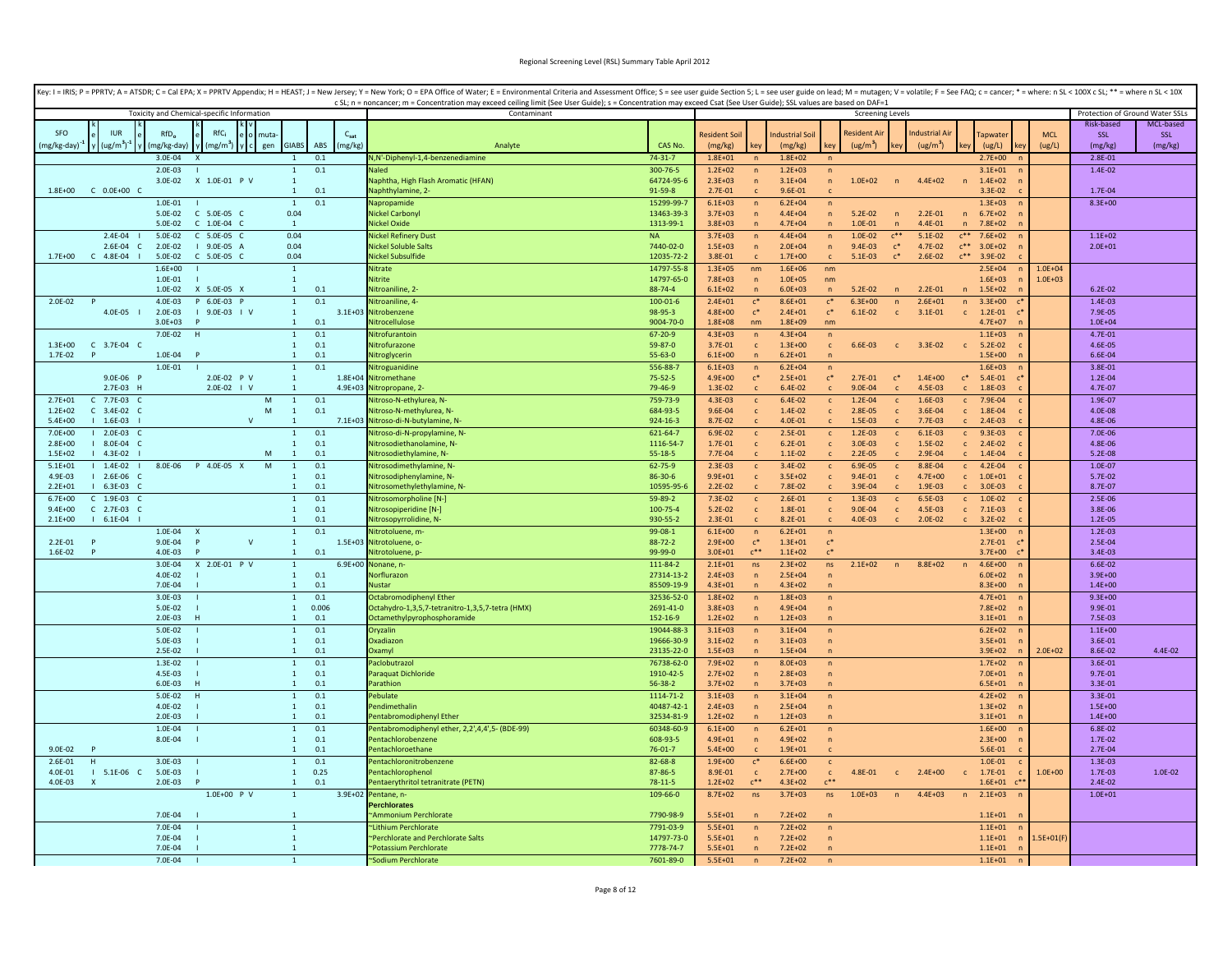|                                         |                            |                                            |                                |            |                  | Key: I = IRIS; P = PPRTV; A = ATSDR; C = Cal EPA; X = PPRTV Appendix; H = HEAST; J = New Jersey; Y = New York; O = EPA Office of Water; E = Environmental Criteria and Assessment Office; S = see user guide Section 5; L = se<br>c SL; n = noncancer; m = Concentration may exceed ceiling limit (See User Guide); s = Concentration may exceed Csat (See User Guide); SSL values are based on DAF=1 |                        |                            |                                  |                            |                                |                         |              |                      |                 |                            |             |                                 |            |
|-----------------------------------------|----------------------------|--------------------------------------------|--------------------------------|------------|------------------|-------------------------------------------------------------------------------------------------------------------------------------------------------------------------------------------------------------------------------------------------------------------------------------------------------------------------------------------------------------------------------------------------------|------------------------|----------------------------|----------------------------------|----------------------------|--------------------------------|-------------------------|--------------|----------------------|-----------------|----------------------------|-------------|---------------------------------|------------|
|                                         |                            | Toxicity and Chemical-specific Information |                                |            |                  | Contaminant                                                                                                                                                                                                                                                                                                                                                                                           |                        |                            |                                  |                            |                                | <b>Screening Levels</b> |              |                      |                 |                            |             | Protection of Ground Water SSLs |            |
|                                         |                            |                                            |                                |            |                  |                                                                                                                                                                                                                                                                                                                                                                                                       |                        |                            |                                  |                            |                                |                         |              |                      |                 |                            |             | <b>Risk-based</b>               | MCL-based  |
| <b>SFO</b><br><b>IUR</b>                | $RfD_n$                    | RfC <sub>i</sub>                           | muta                           |            | C <sub>sat</sub> |                                                                                                                                                                                                                                                                                                                                                                                                       |                        | <b>Resident Soil</b>       |                                  | ndustrial Soil             |                                | lesident A              |              | ndustrial Ai         |                 | <b>Tapwate</b>             | <b>MCL</b>  | SSL                             | <b>SSL</b> |
| (ug/m <sup>3</sup> )<br>mg/kg-day)      | mg/kg-day)                 | mg/m <sup>3</sup> )                        | <b>GIABS</b><br>gen            | ABS        | (mg/kg)          | Analyte                                                                                                                                                                                                                                                                                                                                                                                               | CAS No.                | (mg/kg)                    |                                  | (mg/kg)                    |                                | (ug/m <sup>3</sup> )    |              | (ug/m <sup>3</sup> ) |                 | (ug/L)                     | (ug/L)      | (mg/kg)                         | (mg/kg)    |
|                                         | 5.0E-02                    |                                            | $\overline{1}$                 | 0.1        |                  | ermethrin                                                                                                                                                                                                                                                                                                                                                                                             | 52645-53-              | $3.1F + 03$                | n                                | $3.1E + 04$                | n                              |                         |              |                      |                 | $7.8F + 02$                |             | $1.9E + 02$                     |            |
| C 6.3E-07 C<br>$2.2E-03$                |                            |                                            | $\mathbf{1}$                   | 0.1        |                  | henacetin                                                                                                                                                                                                                                                                                                                                                                                             | $62 - 44 - 2$          | $2.2E + 02$                | $\mathsf{C}$                     | 7.8E+02                    | $\mathsf{C}$                   | $3.9E + 00$             | $\mathsf{C}$ | $1.9E + 01$          |                 | $3.0E + 01$                |             | 8.3E-03                         |            |
|                                         | 2.5E-01                    |                                            | $\mathbf{1}$                   | 0.1        |                  | henmediphan                                                                                                                                                                                                                                                                                                                                                                                           | 13684-63-              | $1.5E + 04$                | $\overline{p}$                   | $1.5E + 05$                | nm                             |                         |              |                      |                 | $3.0E + 03$                |             | $1.6E + 01$                     |            |
|                                         | 3.0E-01<br>5.0E-04         | $12.0E-01 C$<br>$\mathbf{x}$               | $\mathbf{1}$<br>$\mathbf{1}$   | 0.1<br>0.1 |                  | henol<br>henothiazine                                                                                                                                                                                                                                                                                                                                                                                 | 108-95-2<br>92-84-2    | $1.8E + 04$<br>$3.1E + 01$ | $\overline{p}$<br>$\overline{ }$ | $1.8E + 05$<br>$3.1E + 02$ | nm<br>$\sqrt{n}$               | $2.1E + 02$             | n            | 8.8E+02              |                 | $4.5E + 03$<br>$3.2E + 00$ |             | $2.6E + 00$<br>1.0E-02          |            |
|                                         | $6.0E-03$                  |                                            | $\mathbf{1}$                   | 0.1        |                  | Phenylenediamine, m                                                                                                                                                                                                                                                                                                                                                                                   | 108-45-2               | $3.7E + 02$                | $\overline{p}$                   | $3.7E + 03$                | $\overline{p}$                 |                         |              |                      |                 | $9.4E + 01$                |             | $2.5E - 02$                     |            |
| 4.7E-02 H                               |                            |                                            | $\mathbf{1}$                   | 0.1        |                  | henvlenediamine, o-                                                                                                                                                                                                                                                                                                                                                                                   | 95-54-5                | $1.0E + 01$                | $\mathbf{c}$                     | $3.7E + 01$                | $\mathsf{c}$                   |                         |              |                      |                 | $1.4E + 00$                |             | 3.8F-04                         |            |
|                                         | 1.9E-01                    |                                            | $\overline{1}$                 | 0.1        |                  | henylenediamine, p-                                                                                                                                                                                                                                                                                                                                                                                   | 106-50-3               | $1.2E + 04$                | $\overline{p}$                   | $1.2E + 05$                | nm                             |                         |              |                      |                 | $3.0E + 03$                |             | 7.9E-01                         |            |
| 1.9E-03<br>H                            |                            |                                            | $\mathbf{1}$                   | 0.1        |                  | henylphenol, 2-                                                                                                                                                                                                                                                                                                                                                                                       | $90 - 43 - 7$          | $2.5E + 02$                | $\mathsf{C}$                     | 8.9E+02                    | $\mathsf{C}$                   |                         |              |                      |                 | $2.6E + 01$                |             | 3.5E-01                         |            |
|                                         | 2.0E-04 H                  |                                            | $\mathbf{1}$                   | 0.1        |                  | horate                                                                                                                                                                                                                                                                                                                                                                                                | 298-02-2               | $1.2E + 01$                | $\overline{p}$                   | $1.2E + 02$                | $\overline{p}$                 |                         |              |                      |                 | $2.3E+00$                  |             | $2.6E-03$                       |            |
|                                         |                            | 3.0E-04   V                                | $\mathbf{1}$                   |            | $1.6E + 03$      | hosgene                                                                                                                                                                                                                                                                                                                                                                                               | 75-44-5                | 3.3E-01                    | $\overline{p}$                   | $1.4E + 00$                | $\overline{p}$                 | $3.1E - 01$             | n            | $1.3E + 00$          |                 |                            |             |                                 |            |
|                                         | 2.0E-02                    |                                            | 1                              | 0.1        |                  | hosmet                                                                                                                                                                                                                                                                                                                                                                                                | 732-11-6               | $1.2E + 03$                | $\overline{ }$                   | $1.2E + 04$                | $\overline{p}$                 |                         |              |                      |                 | $2.9E + 02$                |             | $6.4E - 02$                     |            |
|                                         |                            |                                            |                                |            |                  | hosphates, Inorganic                                                                                                                                                                                                                                                                                                                                                                                  |                        |                            |                                  |                            |                                |                         |              |                      |                 |                            |             |                                 |            |
|                                         | $4.9E + 01$                | $\mathsf{P}$                               | $\mathbf{1}$                   |            |                  | 'Aluminum metaphosphate                                                                                                                                                                                                                                                                                                                                                                               | 13776-88-0             | $3.8E + 06$                | nm                               | $5.0E+07$                  | nm                             |                         |              |                      |                 | $7.6E + 05$                |             |                                 |            |
|                                         | 4.9E+01                    |                                            | $\mathbf{1}$                   |            |                  | 'Ammonium polyphosphat                                                                                                                                                                                                                                                                                                                                                                                | 68333-79-9             | $3.8E + 06$                | nm                               | $5.0E + 07$                | nm                             |                         |              |                      |                 | $7.6E + 05$                |             |                                 |            |
|                                         | $4.9F + 01$<br>$4.9E + 01$ |                                            | $\overline{1}$<br>$\mathbf{1}$ |            |                  | "Calcium pyrophosphate<br>Diammonium phosphate                                                                                                                                                                                                                                                                                                                                                        | 7790-76-3<br>7783-28-0 | $3.8E + 06$<br>$3.8E + 06$ | nm<br>nm                         | $5.0F + 07$<br>$5.0E + 07$ | nm<br>nm                       |                         |              |                      |                 | $7.6E + 05$<br>$7.6E + 05$ |             |                                 |            |
|                                         | $4.9E + 01$                |                                            | $\mathbf{1}$                   |            |                  | "Dicalcium phosphate                                                                                                                                                                                                                                                                                                                                                                                  | 7757-93-9              | $3.8E + 06$                | nm                               | $5.0E + 07$                | nm                             |                         |              |                      |                 | $7.6E + 05$                |             |                                 |            |
|                                         | 4.9E+01                    |                                            | $\mathbf{1}$                   |            |                  | Dimagnesium phosphate                                                                                                                                                                                                                                                                                                                                                                                 | 7782-75-4              | $3.8E + 06$                | nm                               | $5.0E + 07$                | nm                             |                         |              |                      |                 | $7.6E + 05$                |             |                                 |            |
|                                         | 4.9E+01                    | D                                          | $\mathbf{1}$                   |            |                  | Dipotassium phosphate                                                                                                                                                                                                                                                                                                                                                                                 | 7758-11-4              | $3.8E + 06$                | nm                               | $5.0E + 07$                | nm                             |                         |              |                      |                 | $7.6E + 05$                |             |                                 |            |
|                                         | 4.9E+01                    |                                            | $\mathbf{1}$                   |            |                  | "Disodium phosphate                                                                                                                                                                                                                                                                                                                                                                                   | 7558-79-4              | $3.8E + 06$                | nm                               | $5.0E + 07$                | nm                             |                         |              |                      |                 | $7.6E + 05$                |             |                                 |            |
|                                         | $4.9E + 01$                | $\mathsf{P}$                               | $\mathbf{1}$                   |            |                  | Monoaluminum phosphate                                                                                                                                                                                                                                                                                                                                                                                | 13530-50-2             | $3.8E + 06$                | nm                               | $5.0E+07$                  | nm                             |                         |              |                      |                 | $7.6E + 05$                |             |                                 |            |
|                                         | $4.9F + 01$                |                                            | $\overline{1}$                 |            |                  | Monoammonium phosphate                                                                                                                                                                                                                                                                                                                                                                                | 7722-76-1              | $3.8E + 06$                | nm                               | $5.0E + 07$                | nm                             |                         |              |                      |                 | $7.6E + 05$                |             |                                 |            |
|                                         | 4.9E+01                    |                                            | $\overline{1}$                 |            |                  | Monocalcium phosphate                                                                                                                                                                                                                                                                                                                                                                                 | 7758-23-8              | $3.8E + 06$                | nm                               | $5.0E + 07$                | nm                             |                         |              |                      |                 | $7.6E + 05$                |             |                                 |            |
|                                         | 4.9E+01                    |                                            | $\mathbf{1}$                   |            |                  | "Monomagnesium phosphate                                                                                                                                                                                                                                                                                                                                                                              | 7757-86-0              | $3.8E + 06$                | nm                               | $5.0E + 07$                | nm                             |                         |              |                      |                 | $7.6E + 05$                |             |                                 |            |
|                                         | $4.9E + 01$                | D                                          | $\overline{1}$                 |            |                  | "Monopotassium phosphate                                                                                                                                                                                                                                                                                                                                                                              | 7778-77-0              | $3.8E + 06$                | nm                               | $5.0E + 07$                | nm                             |                         |              |                      |                 | $7.6E + 05$                |             |                                 |            |
|                                         | $4.9E + 01$                |                                            | $\overline{1}$                 |            |                  | ~Monosodium phosphate                                                                                                                                                                                                                                                                                                                                                                                 | 7558-80-7              | $3.8E + 06$                | nm                               | $5.0E + 07$                | nm                             |                         |              |                      |                 | $7.6E + 05$                |             |                                 |            |
|                                         | 4.9E+01                    | P<br>D                                     | $\mathbf{1}$                   |            |                  | Polyphosphoric acid                                                                                                                                                                                                                                                                                                                                                                                   | 8017-16-1              | $3.8E + 06$                | nm                               | $5.0E + 07$<br>$5.0F + 07$ | nm<br>nm                       |                         |              |                      |                 | $7.6E + 05$<br>$7.6F + 05$ |             |                                 |            |
|                                         | $4.9E + 01$                |                                            | $\overline{1}$                 |            |                  | Potassium tripolyphosphate                                                                                                                                                                                                                                                                                                                                                                            | 13845-36-8             | $3.8E + 06$                | nm                               |                            |                                |                         |              |                      |                 |                            |             |                                 |            |
|                                         | $4.9E + 01$<br>4.9E+01     | <b>p</b>                                   | $\mathbf{1}$<br>$\overline{1}$ |            |                  | Sodium acid pyrophosphate<br>"Sodium aluminum phosphate (acidic)                                                                                                                                                                                                                                                                                                                                      | 7758-16-9<br>7785-88-8 | $3.8E + 06$<br>$3.8F + 06$ | nm<br>nm                         | $5.0E + 07$<br>$5.0F + 07$ | nm<br>nm                       |                         |              |                      |                 | $7.6E + 05$<br>$7.6E + 05$ |             |                                 |            |
|                                         | 4.9E+01                    |                                            | $\overline{1}$                 |            |                  | 'Sodium aluminum phosphate (anhydrous)                                                                                                                                                                                                                                                                                                                                                                | 10279-59-1             | $3.8E + 06$                | nm                               | $5.0E + 07$                | nm                             |                         |              |                      |                 | $7.6E + 05$                |             |                                 |            |
|                                         | $4.9E + 01$                |                                            | $\mathbf{1}$                   |            |                  | "Sodium aluminum phosphate (tetrahydrate)                                                                                                                                                                                                                                                                                                                                                             | 10305-76-7             | $3.8E + 06$                | nm                               | $5.0E + 07$                | nm                             |                         |              |                      |                 | $7.6E + 05$                |             |                                 |            |
|                                         | $4.9E + 01$                |                                            | $\mathbf{1}$                   |            |                  | "Sodium hexametaphosphate                                                                                                                                                                                                                                                                                                                                                                             | 10124-56-8             | $3.8E + 06$                | nm                               | $5.0E + 07$                | nm                             |                         |              |                      |                 | $7.6E + 05$                |             |                                 |            |
|                                         | $4.9E + 01$                | D                                          | $\overline{1}$                 |            |                  | Sodium polyphosphate                                                                                                                                                                                                                                                                                                                                                                                  | 68915-31-1             | $3.8E + 06$                | nm                               | $5.0E+07$                  | nm                             |                         |              |                      |                 | $7.6E + 05$                |             |                                 |            |
|                                         | $4.9E + 01$                |                                            | $\overline{1}$                 |            |                  | "Sodium trimetaphosphate                                                                                                                                                                                                                                                                                                                                                                              | 7785-84-4              | $3.8E + 06$                | nm                               | $5.0E + 07$                | nm                             |                         |              |                      |                 | $7.6E + 05$                |             |                                 |            |
|                                         | $4.9F + 01$                |                                            | $\mathbf{1}$                   |            |                  | Sodium tripolyphosphate                                                                                                                                                                                                                                                                                                                                                                               | 7758-29-4              | $3.8E + 06$                | nm                               | $5.0F + 07$                | nm                             |                         |              |                      |                 | $7.6E + 05$                |             |                                 |            |
|                                         | $4.9F + 01$                |                                            | $\overline{1}$                 |            |                  | Tetrapotassium phosphate                                                                                                                                                                                                                                                                                                                                                                              | 7320-34-5              | $3.8F + 06$                | nm                               | $5.0E + 07$                | nm                             |                         |              |                      |                 | $7.6F + 05$                |             |                                 |            |
|                                         | $4.9E + 01$                |                                            | $\mathbf{1}$                   |            |                  | Tetrasodium pyrophosphate                                                                                                                                                                                                                                                                                                                                                                             | 7722-88-5              | $3.8E + 06$                | nm                               | $5.0E + 07$                | nm                             |                         |              |                      |                 | 7.6E+05                    |             |                                 |            |
|                                         | 4.9E+01                    | P<br>P                                     | $\mathbf{1}$                   |            |                  | Trialuminum sodium tetra decahydrogenoctaorthophosphate (dihydrate)                                                                                                                                                                                                                                                                                                                                   | 15136-87-5             | $3.8E + 06$                | nm                               | $5.0E + 07$                | nm                             |                         |              |                      |                 | $7.6E + 05$                |             |                                 |            |
|                                         | 4.9E+01                    |                                            |                                |            |                  | Tricalcium phosphate                                                                                                                                                                                                                                                                                                                                                                                  | 7758-87-4              | $3.8E + 06$                | nm                               | $5.0E + 07$                | nm                             |                         |              |                      |                 | $7.6E + 05$                |             |                                 |            |
|                                         | $4.9E + 01$<br>4.9E+01     |                                            | $\mathbf{1}$<br>$\mathbf{1}$   |            |                  | "Trimagnesium phosphate                                                                                                                                                                                                                                                                                                                                                                               | 7757-87-1<br>7778-53-2 | $3.8E + 06$<br>$3.8E + 06$ | nm<br>nm                         | $5.0E + 07$<br>$5.0E + 07$ | nm<br>nm                       |                         |              |                      |                 | $7.6E + 05$<br>$7.6E + 05$ |             |                                 |            |
|                                         | $4.9F + 01$                | P                                          | $\overline{1}$                 |            |                  | "Tripotassium phosphate<br>Trisodium phosphate                                                                                                                                                                                                                                                                                                                                                        | 7601-54-9              | $3.8E + 06$                | nm                               | $5.0E + 07$                | nm                             |                         |              |                      |                 | $7.6F + 05$                |             |                                 |            |
|                                         | 3.0E-04                    | $13.0E-04$                                 | $\mathbf{1}$                   |            |                  | hosphine                                                                                                                                                                                                                                                                                                                                                                                              | 7803-51-2              | $2.3E + 01$                | $\overline{p}$                   | $3.1E + 02$                | $\overline{p}$                 | $3.1E - 01$             | $\mathsf{n}$ | $1.3E + 00$          |                 | $4.7E + 00$                |             |                                 |            |
|                                         |                            | 4.9E+01 P 1.0E-02 I                        | $\overline{1}$                 |            |                  | Phosphoric Acid                                                                                                                                                                                                                                                                                                                                                                                       | 7664-38-2              | $3.0F + 06$                | nm                               | $2.7F + 07$                | nm                             | $1.0F + 01$             | $\sqrt{n}$   | $4.4E + 01$          | n               | $7.6F + 05$                |             |                                 |            |
|                                         | 2.0E-05                    |                                            | $\overline{1}$                 |            |                  | hosphorus, White                                                                                                                                                                                                                                                                                                                                                                                      | 7723-14-0              | $1.6E + 00$                | $\overline{p}$                   | $2.0E + 01$                | $\overline{ }$                 |                         |              |                      |                 | 3.1E-01                    |             | 1.1E-03                         |            |
|                                         | $1.0E + 00$                | H                                          | 1                              | 0.1        |                  | Phthalic Acid, P-                                                                                                                                                                                                                                                                                                                                                                                     | $100 - 21 - 0$         | $6.1E + 04$                | $\overline{p}$                   | $6.2E + 05$                | nm                             |                         |              |                      |                 | $1.5E + 04$                |             | $5.3E + 00$                     |            |
|                                         | $2.0E + 00$                | $12.0E-02 C$                               | $\mathbf{1}$                   | 0.1        |                  | hthalic Anhydride                                                                                                                                                                                                                                                                                                                                                                                     | 85-44-9                | $1.2E + 05$                | nm                               | $1.2E + 06$                | nm                             | $2.1E + 01$             | n            | 8.8E+01              |                 | $3.0E + 04$                |             | $6.6E + 00$                     |            |
|                                         | 7.0E-02                    |                                            | $\mathbf{1}$                   | 0.1        |                  | icloram                                                                                                                                                                                                                                                                                                                                                                                               | 1918-02-1              | $4.3E + 03$                | $\overline{p}$                   | $4.3E + 04$                |                                |                         |              |                      |                 | $1.1E + 03$                | $5.0E + 02$ | 2.9E-01                         | 1.4E-01    |
|                                         | 1.0E-04                    | X                                          | $\mathbf{1}$                   | 0.1        |                  | Picramic Acid (2-Amino-4,6-dinitrophenol)                                                                                                                                                                                                                                                                                                                                                             | $96 - 91 - 3$          | $6.1E + 00$                | $\overline{n}$                   | $6.2E + 01$                | n                              |                         |              |                      |                 | $1.5E + 00$                |             | 1.0E-03                         |            |
|                                         | 1.0E-02                    |                                            | $\mathbf{1}$                   | 0.1        |                  | Pirimiphos, Methyl                                                                                                                                                                                                                                                                                                                                                                                    | 29232-93-7             | $6.1E + 02$                | $\overline{ }$                   | $6.2E + 03$                | $\sqrt{n}$<br>$\mathfrak{c}^*$ |                         |              |                      |                 | $9.1E + 01$                |             | 8.7E-02                         |            |
| $3.0E + 01$<br>$C$ 8.6E-03 $C$          | 7.0E-06                    |                                            | $\mathbf{1}$                   | 0.1        |                  | Polybrominated Biphenyls                                                                                                                                                                                                                                                                                                                                                                              | 59536-65-1             | 1.6E-02                    | $c^*$                            | 5.7E-02                    |                                | 2.8E-04                 | $\mathsf{C}$ | 1.4E-03              | $c = 2.2E-03$   |                            |             |                                 |            |
| S 2.0E-05 S<br>7.0E-02                  | 7.0E-05                    |                                            | 1                              | 0.14       |                  | <b>Polychlorinated Biphenyls (PCBs)</b><br>Aroclor 1016                                                                                                                                                                                                                                                                                                                                               | 12674-11-2             | $3.9E + 00$                | n                                | $2.1E + 01$                | $C***$                         | $1.2E - 01$             | $\mathbf{c}$ | $6.1E-01$            | $c = 9.6E - 01$ | $\mathsf{c}^*$             |             | $9.2E - 02$                     |            |
| $2.0E + 00$<br>S 5.7E-04 S              |                            |                                            | $\mathbf{1}$                   | 0.14       |                  | 7.6E+02 ~Aroclor 1221                                                                                                                                                                                                                                                                                                                                                                                 | 11104-28-2             | 1.4E-01                    |                                  | 5.4E-01                    |                                | $4.3E - 03$             |              | $2.1E-02$            |                 | 4.3E-03                    |             | 7.4E-05                         |            |
| S 5.7E-04 S<br>$2.0E + 00$              |                            |                                            | $\mathbf{1}$                   | 0.14       | 7.3E+01          | ~Aroclor 1232                                                                                                                                                                                                                                                                                                                                                                                         | 11141-16-5             | $1.4E - 01$                | $\mathbf{c}$                     | 5.4E-01                    | $\mathbf{c}$                   | 4.3E-03                 | $\mathsf{c}$ | $2.1E-02$            | $\mathbf{C}$    | 4.3E-03                    |             | 7.4E-05                         |            |
| $2.0E + 00$<br>$S$ 5.7E-04<br>- 5       |                            |                                            | $\mathbf{1}$                   | 0.14       |                  | Aroclor 1242                                                                                                                                                                                                                                                                                                                                                                                          | 53469-21-9             | $2.2E - 01$                | $\mathsf{c}$                     | 7.4E-01                    | $\mathbf{c}$                   | 4.3E-03                 | $\mathbf{c}$ | $2.1E-02$            | $\mathbf{c}$    | 3.4E-02                    |             | $5.3E-03$                       |            |
| $2.0E + 00$<br>$S$ 5.7E-04<br>- 5       |                            |                                            | $\mathbf{1}$                   | 0.14       |                  | Aroclor 1248                                                                                                                                                                                                                                                                                                                                                                                          | 12672-29-6             | $2.2E - 01$                |                                  | 74F-01                     |                                | 4.3E-03                 |              | $2.1E-02$            |                 | 3 4F-02                    |             | $5.2E-03$                       |            |
| $2.0E + 00$<br>$S$ 5.7E-04              | S.<br>2.0E-05              |                                            | $\mathbf{1}$                   | 0.14       |                  | Aroclor 1254                                                                                                                                                                                                                                                                                                                                                                                          | 11097-69-1             | $2.2E - 01$                | $c^{\ast\ast}$                   | 7.4E-01                    | $c^*$                          | 4.3E-03                 | $\mathbf{c}$ | $2.1E-02$            | $\mathbf{C}$    | 3.4E-02                    |             | 8.8E-03                         |            |
| $S = 5.7F - 0.4$<br>$2.0F + 0.0$<br>- 5 |                            |                                            | $\mathbf{1}$                   | 0.14       |                  | Aroclor 1260                                                                                                                                                                                                                                                                                                                                                                                          | 11096-82-5             | $2.2E - 01$                | $\mathbf{c}$                     | $7.4F - 01$                | $\mathbf{c}$                   | 4.3E-03                 | $\mathsf{c}$ | $2.1E-02$            | $\mathbf{C}$    | 3.4E-02                    |             | $2.4F - 02$                     |            |
| $3.9F + 00$<br>$E = 1.1E-03$            | 3.3E-05<br>-F              | E 1.3E-03                                  | $\overline{1}$                 | 0.14       |                  | Heptachlorobiphenyl, 2,3,3',4,4',5,5'- (PCB 189)                                                                                                                                                                                                                                                                                                                                                      | 39635-31-9             | $1.1E - 01$                | $\mathfrak{c}^*$                 | 3.8E-01                    | $\mathfrak{c}^*$               | $2.1E-03$               | $\mathsf{C}$ | $1.1E - 02$          | $\mathsf{C}$    | 1.7E-02                    |             | 1.2E-02                         |            |
| $3.9E + 00$<br>$E = 1.1E-03$<br>-E      | 3.3E-05                    | E 1.3E-03 E                                | $\mathbf{1}$                   | 0.14       |                  | Hexachlorobiphenyl, 2,3',4,4',5,5'- (PCB 167)                                                                                                                                                                                                                                                                                                                                                         | 52663-72-6             | 1.1E-01                    | $c^*$                            | 3.8E-01                    | $c^*$                          | $2.1E-03$               | $\mathsf{c}$ | $1.1E-02$            | $\mathbf{c}$    | 1.7E-02                    |             | $7.2E-03$                       |            |
| E 1.1E-03 E<br>$3.9E + 00$              | 3.3E-05                    | E 1.3E-03 E                                | $\mathbf{1}$                   | 0.14       |                  | 'Hexachlorobiphenyl, 2,3,3',4,4',5'- (PCB 157)                                                                                                                                                                                                                                                                                                                                                        | 69782-90-7             | $1.1E - 01$                | $c^*$                            | 3.8E-01                    | $C^*$                          | $2.1E-03$               | $\mathbf{c}$ | $1.1E-02$            | $c = 1.7E-02$   |                            |             | 7.4E-03                         |            |
| $3.9E + 00$<br>E 1.1E-03 E              | 3.3E-05                    | E 1.3E-03                                  | $\mathbf{1}$                   | 0.14       |                  | 'Hexachlorobiphenyl, 2,3,3',4,4',5- (PCB 156)                                                                                                                                                                                                                                                                                                                                                         | 38380-08-4             | $1.1E - 01$                | $C^*$                            | 3.8E-01                    | $C^*$                          | $2.1E-03$               | $\mathbf{C}$ | $1.1E-02$            | $\mathbf{c}$    | 1.7E-02                    |             | 7.4E-03                         |            |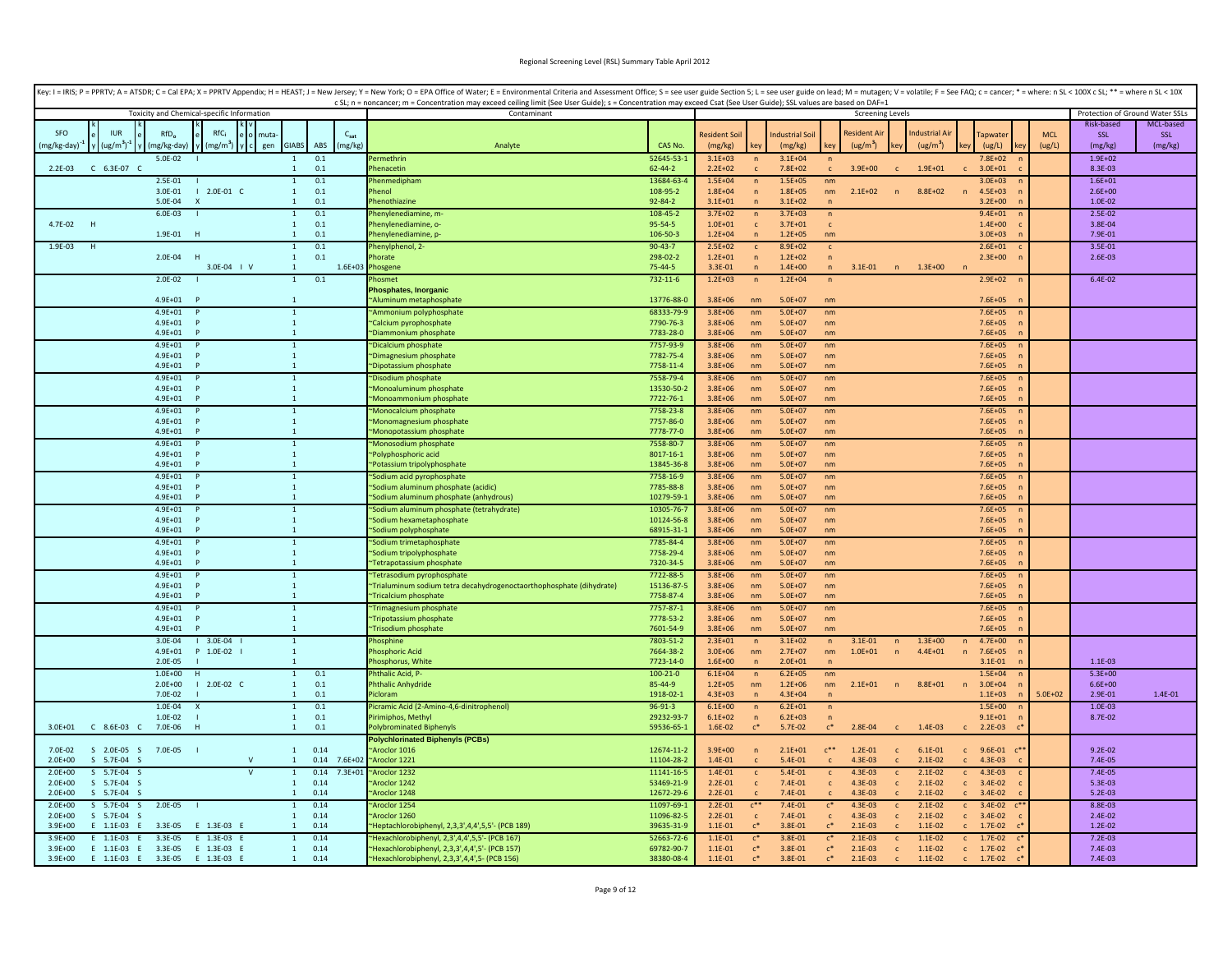| Key: I = IRIS; P = PPRTV; A = ATSDR; C = Cal EPA; X = PPRTV Appendix; H = HEAST; J = New Jersey; Y = New York; O = EPA Office of Water; E = Environmental Criteria and Assessment Office; S = see user guide Section 5; L = se | c SL; n = noncancer; m = Concentration may exceed ceiling limit (See User Guide); s = Concentration may exceed Csat (See User Guide); SSL values are based on DAF=1 |                             |                            |                                  |                            |                                |                         |                                |                            |                              |                                      |             |                                 |           |
|--------------------------------------------------------------------------------------------------------------------------------------------------------------------------------------------------------------------------------|---------------------------------------------------------------------------------------------------------------------------------------------------------------------|-----------------------------|----------------------------|----------------------------------|----------------------------|--------------------------------|-------------------------|--------------------------------|----------------------------|------------------------------|--------------------------------------|-------------|---------------------------------|-----------|
| Toxicity and Chemical-specific Information                                                                                                                                                                                     | Contaminant                                                                                                                                                         |                             |                            |                                  |                            |                                | <b>Screening Levels</b> |                                |                            |                              |                                      |             | Protection of Ground Water SSLs |           |
|                                                                                                                                                                                                                                |                                                                                                                                                                     |                             |                            |                                  |                            |                                |                         |                                |                            |                              |                                      |             | <b>Risk-based</b>               | MCL-based |
| RfC,<br><b>SFO</b><br><b>IUR</b><br>RfD.<br>$C_{sat}$<br>mut                                                                                                                                                                   |                                                                                                                                                                     |                             | Resident Soi               |                                  | ndustrial Soil             |                                | Resident Ai             |                                | ndustrial Ai               |                              | apwate                               | <b>MCL</b>  | SSL                             | SSL       |
| <b>GIABS</b><br>mg/kg-day)<br>$ug/m3)-1$<br>mg/kg-day)<br>$\text{mg/m}^3$<br>ABS<br>(mg/kg)<br>gen                                                                                                                             | Analyte                                                                                                                                                             | CAS No.                     | (mg/kg)                    |                                  | (mg/kg)                    |                                | (ug/m <sup>3</sup> )    |                                | (ug/m <sup>3</sup> )       |                              | (ug/L)                               | (ug/L)      | (mg/kg)                         | (mg/kg)   |
| $E = 1.1E+00$<br>3.3E-08<br>0.14<br>$3.9F + 03$<br>E 1.3E-06<br>$\overline{1}$                                                                                                                                                 | Hexachlorobiphenyl, 3,3',4,4',5,5'- (PCB 169)                                                                                                                       | 32774-16-6                  | $1.1E - 04$                | $c^*$                            | 3.8E-04                    | $\mathsf{c}^*$                 | $2.1E-06$               | $\mathbf{c}$                   | $1.1E-05$                  | $\mathbf{C}$                 | 1.7E-05                              |             | 7.2E-06                         |           |
| $3.9E + 00$<br>E 1.1E-03 E<br>3.3E-05<br>E 1.3E-03 E<br>$\mathbf{1}$<br>0.14                                                                                                                                                   | ~Pentachlorobiphenyl, 2'.3.4.4'.5- (PCB 123)                                                                                                                        | 65510-44-3                  | $1.1E - 01$                | $c^*$<br>$\mathfrak{c}^*$        | 3.8E-01                    | $c^*$                          | $2.1E-03$               | $\mathbf{c}$                   | $1.1E - 02$                | $\mathbb{C}$                 | 1.7E-02<br>$\mathsf{r}^*$            |             | 4.5E-03                         |           |
| E 1.1E-03 E<br>3.3E-05<br>E 1.3E-03 E<br>0.14<br>$3.9E + 00$<br>$\mathbf{1}$<br>0.14<br>$3.9F + 00$<br>E 1.1E-03 E<br>3.3E-05<br>E 1.3E-03 E<br>$\mathbf{1}$                                                                   | "Pentachlorobiphenyl, 2,3',4,4',5- (PCB 118)                                                                                                                        | 31508-00-6<br>32598-14-4    | $1.1E - 01$<br>$1.1E - 01$ | $\mathfrak{c}^*$                 | 3.8E-01<br>3.8E-01         | $c^*$<br>$c^*$                 | $2.1E-03$<br>$2.1E-03$  |                                | $1.1E-02$<br>$1.1E-02$     | $\mathbf{c}$                 | 1.7E-02<br>$\mathsf{c}^*$<br>1.7E-02 |             | 4.4E-03<br>4.5E-03              |           |
| $3.9E + 00$<br>E 1.1E-03<br>3.3E-05<br>E 1.3E-03<br>$\mathbf{1}$<br>0.14<br>F.                                                                                                                                                 | 'Pentachlorobiphenyl, 2,3,3',4,4'- (PCB 105)<br>Pentachlorobiphenyl, 2,3,4,4',5- (PCB 114)                                                                          | 74472-37-0                  | $1.1E - 01$                | $c^*$                            | 3.8E-01                    | $\mathsf{c}^*$                 | $2.1E-03$               | $\mathsf{c}$<br>$\mathbf{c}$   | $1.1E-02$                  | $\mathsf{C}$                 | 1.7E-02                              |             | 4.5E-03                         |           |
| 1.0E-08<br>E 4.0E-07 E<br>0.14<br>$1.3E + 04$<br>$E = 3.8E+00$ $E =$<br>$\mathbf{1}$                                                                                                                                           | 'Pentachlorobiphenyl, 3,3',4,4',5- (PCB 126)                                                                                                                        | 57465-28-8                  | 3.4E-05                    |                                  | 1.1E-04                    | $c^*$                          | 6.4E-07                 |                                | $3.2E - 06$                |                              | 5.2E-06                              |             | 1.3E-06                         |           |
| 0.14<br>$2.0F + 00$<br>$1 5.7E-04$<br>$\mathbf{1}$                                                                                                                                                                             | Polychlorinated Biphenyls (high risk)                                                                                                                               | 1336-36-3                   | $2.2E - 01$                | $\mathsf{C}$                     | 7.4E-01                    | $\mathbf{c}$                   | 4.3E-03                 | c                              | $2.1E-02$                  |                              |                                      |             |                                 |           |
| $1.0E-04$<br>0.14<br>4.0F-01<br>$\overline{1}$                                                                                                                                                                                 | "Polychlorinated Biphenyls (low risk)                                                                                                                               | 1336-36-3                   |                            |                                  |                            |                                | $2.4E - 02$             | $\mathsf{C}$                   | $1.2E - 01$                |                              | $c = 1.7E-01$                        | 5.0E-01     | $2.6E - 02$                     | 7.8E-02   |
| 7.0E-02<br>$12.0E-05$<br>0.14<br>$\mathbf{1}$                                                                                                                                                                                  | Polychlorinated Biphenyls (lowest risk)                                                                                                                             | 1336-36-3                   |                            |                                  |                            |                                | $1.2E - 01$             | $\mathbf{C}$                   | $6.1E - 01$                | $\mathsf{C}$                 |                                      |             |                                 |           |
| 0.14<br>$1.3E + 01$<br>E 3.8E-03 E<br>1.0E-05<br>E 4.0E-04 E<br>$\mathbf{1}$                                                                                                                                                   | "Tetrachlorobiphenyl, 3,3',4,4'- (PCB 77)                                                                                                                           | 32598-13-3                  | 3.4E-02                    | $C^*$                            | 1.1E-01                    | $c^*$                          | 6.4E-04                 | $\mathbf{C}$                   | $3.2E-03$                  | $\mathbf{c}$                 | $5.2E-03$                            |             | 8.1E-04                         |           |
| $3.9E + 01$<br>E 1.1E-02 E<br>3.3E-06<br>E 1.3E-04 E<br>$\mathbf{1}$<br>0.14<br>6.0E-04<br>1<br>0.1                                                                                                                            | "Tetrachlorobiphenyl, 3,4,4',5- (PCB 81)<br>Polymeric Methylene Diphenyl Diisocyanate (PMDI)                                                                        | 70362-50-4<br>9016-87-9     | $1.1E-02$<br>$8.5E + 05$   | $c^*$<br>nm                      | 3.8E-02<br>$3.6E + 06$     | $c^*$<br>nm                    | $2.1E-04$<br>6.3E-01    | $\mathbf{c}$<br>n              | $1.1E-03$<br>$2.6E + 00$   |                              | $c = 1.7E-03$<br>$\mathsf{C}^*$      |             | $2.7E-04$                       |           |
|                                                                                                                                                                                                                                | <b>Polynuclear Aromatic Hydrocarbons (PAHs)</b>                                                                                                                     |                             |                            |                                  |                            |                                |                         |                                |                            |                              |                                      |             |                                 |           |
| $\mathsf{V}$<br>$6.0E-02$<br>$\mathbf{1}$<br>0.13                                                                                                                                                                              | "Acenaphthene                                                                                                                                                       | 83-32-9                     | $3.4E + 03$                | $\sqrt{n}$                       | $3.3E + 04$                | $\mathsf{n}$                   |                         |                                |                            |                              | $4.0E + 02$                          |             | $4.1E + 00$                     |           |
| 3.0E-01<br>$\mathbf{v}$<br>0.13<br>$\overline{1}$                                                                                                                                                                              | Anthracene                                                                                                                                                          | 120-12-7                    | $1.7F + 0.4$               |                                  | $1.7E + 05$                | nm                             |                         |                                |                            |                              | $1.3F + 03$                          |             | $4.2E + 01$                     |           |
| $E = 1.1E-04$ C<br>0.13<br>7.3E-01<br>M<br>$\mathbf{1}$                                                                                                                                                                        | Benz[a]anthracene                                                                                                                                                   | $56 - 55 - 3$               | 1.5E-01                    | $\mathbf{C}$                     | $2.1E+00$                  | $\mathbf{c}$                   | 8.7E-03                 | $\mathbf{C}$                   | $1.1E - 01$                | $\mathbf{c}$                 | $2.9E-02$                            |             | $1.0E - 02$                     |           |
| $1.2E + 00$<br>$C$ 1.1E-04 $C$<br>0.13<br>$\mathbf{1}$                                                                                                                                                                         | "Benzo(j)fluoranthene                                                                                                                                               | 205-82-3                    | 3.8E-01                    | $\mathsf{C}$                     | $1.3E + 00$                | $\mathbf{c}$                   | $2.2E-02$               | $\mathbf{c}$                   | $1.1E - 01$                | $\mathbf{C}$                 | 5.6E-02                              |             | $6.7E - 02$                     |           |
| 7.3E+00<br>$1 1.1E-03 C$<br>M<br>$\mathbf{1}$<br>0.13<br>0.13<br>${\sf M}$                                                                                                                                                     | Benzo[a]pyrene                                                                                                                                                      | $50 - 32 - 8$               | 1.5E-02                    | $\mathsf{C}$                     | $2.1E-01$                  | $\mathbf{c}$                   | 8.7E-04                 | $\mathbf{c}$                   | $1.1E-02$                  |                              | 2.9E-03                              | $2.0E - 01$ | 3.5E-03                         | 2.4E-01   |
| E 1.1E-04 C<br>$\mathbf{1}$<br>7.3E-01<br>E 1.1E-04 C<br>${\sf M}$<br>0.13<br>7.3F-02<br>$\mathbf{1}$                                                                                                                          | "Benzo[b]fluoranthen<br>"Benzo[k]fluoranthene                                                                                                                       | 205-99-2<br>207-08-9        | 1.5E-01<br>$1.5E + 00$     | $\mathbf{C}$<br>$\mathbf{c}$     | $2.1E+00$<br>$2.1E + 01$   | $\mathsf{c}$<br>$\mathbf{c}$   | 8.7E-03<br>8.7E-03      | $\mathbf{c}$<br>$\mathfrak{c}$ | $1.1E - 01$<br>$1.1E - 01$ | $\mathbf{c}$<br>$\mathsf{C}$ | 2.9E-02<br>2.9E-01                   |             | 3.5E-02<br>3.5E-01              |           |
| ${\sf M}$<br>7.3E-03<br>$E = 1.1E-0.5$<br>$\mathbf{1}$<br>0.13                                                                                                                                                                 | "Chrysene                                                                                                                                                           | 218-01-9                    | $1.5E + 01$                |                                  | $2.1E + 02$                | $\mathsf{C}$                   | 8.7E-02                 |                                | $1.1E + 00$                |                              | $2.9E + 00$                          |             | $1.1E + 00$                     |           |
| $7.3E + 00$<br>E 1.2E-03 C<br>M<br>$\overline{1}$<br>0.13                                                                                                                                                                      | "Dibenz[a,h]anthracene                                                                                                                                              | $53 - 70 - 3$               | 1.5E-02                    | $\mathsf{c}$                     | $2.1E-01$                  | $\mathsf{c}$                   | 8.0E-04                 | $\mathbf{c}$                   | $1.0E - 02$                | $\mathbf{c}$                 | 2.9E-03                              |             | $1.1E - 02$                     |           |
| $C$ 1.1E-03 $C$<br>0.13<br>$1.2F + 01$<br>$\mathbf{1}$                                                                                                                                                                         | "Dibenzo(a,e)pyrene                                                                                                                                                 | 192-65-4                    | 3.8E-02                    | $\mathsf{c}$                     | $1.3F - 01$                | $\mathsf{c}$                   | $2.2E-03$               | $\mathbf{c}$                   | $1.1E-02$                  | $\mathsf{C}$                 | 5.6E-03                              |             | 7.3E-02                         |           |
| M<br>$2.5E+02$<br>C 7.1E-02 C<br>$\overline{1}$<br>0.13                                                                                                                                                                        | *Dimethylbenz(a)anthracene, 7,12-                                                                                                                                   | $57-97-6$                   | 4.3E-04                    |                                  | $6.2E - 03$                | $\mathbf{C}$                   | 1.4E-05                 | $\mathbf{C}$                   | 1.7E-04                    |                              | 8.6F-05                              |             | 8.5E-05                         |           |
| 4.0E-02<br>0.13<br>$\mathbf{1}$                                                                                                                                                                                                | "Fluoranthene                                                                                                                                                       | 206-44-0                    | $2.3E + 03$                | $\sqrt{n}$                       | $2.2E + 04$                | $\sqrt{n}$                     |                         |                                |                            |                              | $6.3E + 02$                          |             | $7.0E + 01$                     |           |
| 4.0E-02<br>$\mathsf{v}$<br>0.13<br>1<br>E 1.1E-04 C<br>M<br>0.13<br>7.3E-01<br>$\mathbf{1}$                                                                                                                                    | <b>Fluorene</b><br>Indeno[1,2,3-cd]pyrene                                                                                                                           | $86 - 73 - 7$<br>193-39-5   | $2.3E + 03$<br>1.5E-01     | $\sqrt{n}$                       | $2.2E + 04$<br>$2.1E+00$   | $\overline{p}$                 | 8.7E-03                 | $\mathbf{c}$                   | $1.1E - 01$                | $\mathbf{c}$                 | $2.2E + 02$<br>2.9E-02               |             | $4.0E + 00$<br>$1.2E - 01$      |           |
| 0.13<br>2.9E-02<br>$3.9E + 02$<br>P<br>7.0E-02 A<br>$\mathsf{V}$<br>$\mathbf{1}$                                                                                                                                               | "Methylnaphthalene, 1-                                                                                                                                              | $90 - 12 - 0$               | $1.6E + 01$                | $\mathbf{c}$                     | $5.3E + 01$                | $\mathsf{c}$                   |                         |                                |                            |                              | $9.7E - 01$                          |             | $5.1E-03$                       |           |
| 4.0E-03<br>$\mathbf{v}$<br>0.13<br>$3.7E + 02$<br>$\mathbf{1}$                                                                                                                                                                 | ~Methylnaphthalene, 2-                                                                                                                                              | $91 - 57 - 6$               | $2.3E+02$                  | $\overline{p}$                   | $2.2E + 03$                | ns                             |                         |                                |                            |                              | $2.7E + 01$                          |             | 1.4E-01                         |           |
| $1$ 3.0E-03 $1$ V<br>3.4E-05 C<br>2.0E-02<br>$\mathbf{1}$<br>0.13                                                                                                                                                              | <b>Naphthalene</b>                                                                                                                                                  | $91 - 20 - 3$               | $3.6E + 00$                | $C^*$                            | $1.8E + 01$                | $\mathfrak{c}^*$               | $7.2E - 02$             | $\mathfrak{c}^*$               | 3.6E-01                    | $\mathbf{c}^*$               | 1.4E-01                              |             | 4.7E-04                         |           |
| $C$ 1.1E-04 $C$<br>0.13<br>$1.2E + 00$<br>$\mathbf{1}$                                                                                                                                                                         | Nitropyrene, 4-                                                                                                                                                     | 57835-92-4                  | 3.8E-01                    | $\mathbf{c}$                     | $1.3E + 00$                | $\mathbf{c}$                   | $2.2E-02$               | $\mathbf{c}$                   | $1.1E - 01$                |                              | 1.6E-02                              |             | $2.8E-03$                       |           |
| 0.13<br>$\mathbf v$<br>3.0E-02<br>$\mathbf{1}$                                                                                                                                                                                 | ~Pvrene                                                                                                                                                             | 129-00-0                    | $1.7E + 03$                | $\sqrt{n}$                       | $1.7E + 04$                | $\overline{p}$                 |                         |                                |                            |                              | $8.7E + 01$                          |             | $9.5F + 00$                     |           |
| 1.5E-01<br>$9.0E - 03$<br>0.1<br>$\mathbf{1}$<br>$6.0E-03$<br>0.1<br>H<br>$\mathbf{1}$                                                                                                                                         | Prochloraz<br>Profluralin                                                                                                                                           | 67747-09-5<br>26399-36-0    | $3.2E + 00$                |                                  | $1.1E + 01$<br>$3.7E + 03$ |                                |                         |                                |                            |                              | $3.2E - 01$<br>$1.9E + 01$           |             | 1.6E-03<br>$1.2E + 00$          |           |
| 0.1<br>1.5E-02<br>1                                                                                                                                                                                                            | rometon                                                                                                                                                             | 1610-18-0                   | $3.7E + 02$<br>$9.2E + 02$ | $\sqrt{n}$<br>$\overline{ }$     | $9.2E + 03$                | $\overline{p}$<br>$\mathsf{n}$ |                         |                                |                            |                              | $1.9E + 02$                          |             | $9.2E - 02$                     |           |
| 4.0E-03<br>0.1                                                                                                                                                                                                                 | rometryn                                                                                                                                                            | 7287-19-6                   | $2.4E + 02$                |                                  | $2.5E + 03$                | $\overline{p}$                 |                         |                                |                            |                              | $4.5E + 01$                          |             | 6.9E-02                         |           |
| 0.1<br>1.3E-02<br>1                                                                                                                                                                                                            | ropachlor                                                                                                                                                           | 1918-16-7                   | 7.9E+02                    | n                                | $8.0E + 03$                | $\sqrt{n}$                     |                         |                                |                            |                              | $1.9E + 02$                          |             | $1.2E - 01$                     |           |
| 0.1<br>5.0E-03<br>$\mathbf{1}$                                                                                                                                                                                                 | Propanil                                                                                                                                                            | 709-98-8                    | $3.1E + 02$                | $\overline{ }$                   | $3.1E + 03$                | $\sqrt{n}$                     |                         |                                |                            |                              | $6.3E + 01$                          |             | 3.5E-02                         |           |
| 0.1<br>$2.0F - 02$<br>$\overline{1}$                                                                                                                                                                                           | ropargite                                                                                                                                                           | 2312-35-8                   | $1.2E + 03$                | $\mathbf n$                      | $1.2E + 04$                | $\mathbf{n}$                   |                         |                                |                            |                              | $1.2E + 02$                          |             | $8.8E + 00$                     |           |
| $2.0E-03$<br>0.1<br>2.0E-02<br>0.1<br>$\overline{1}$                                                                                                                                                                           | ropargyl Alcohol<br>Propazine                                                                                                                                       | 107-19-7<br>139-40-2        | $1.2E + 02$<br>$1.2E + 03$ | $\overline{p}$<br>$\overline{p}$ | $1.2E + 03$<br>$1.2E + 04$ | $\mathsf{n}$<br>$\mathsf{n}$   |                         |                                |                            |                              | $3.1E + 01$<br>$2.6E + 02$           |             | $6.4E - 03$<br>2.3E-01          |           |
| $2.0E-02$<br>0.1<br>$\mathbf{1}$                                                                                                                                                                                               | ropham                                                                                                                                                              | 122-42-9                    | $1.2E + 03$                |                                  | $1.2E + 04$                | $\overline{p}$                 |                         |                                |                            |                              | $2.7E + 02$                          |             | 1.7E-01                         |           |
| 1.3E-02<br>0.1<br>$\mathbf{1}$                                                                                                                                                                                                 | ropiconazol                                                                                                                                                         | 60207-90-3                  | 7.9E+02                    | $\sqrt{n}$                       | $8.0E + 03$                | $\sqrt{n}$                     |                         |                                |                            |                              | $1.6E + 02$                          |             | 5.3E-01                         |           |
| 8.0E-03   V<br>$\mathbf{1}$<br>$3.3E + 04$                                                                                                                                                                                     | Propionaldehyde                                                                                                                                                     | 123-38-6                    | $8.0E + 01$                | $\sqrt{n}$                       | $3.4E + 02$                | $\mathsf{n}$                   | 8.3E+00                 | $\overline{p}$                 | $3.5E + 01$                | n                            | $1.7E + 01$                          |             | 3.4E-03                         |           |
| 1.0E-01<br>X 1.0E+00 X V<br>0.1<br>$2.6E + 02$<br>$\mathbf{1}$                                                                                                                                                                 | ropyl benzene                                                                                                                                                       | 103-65-1                    | $3.4E + 03$                | ns                               | $2.1E + 04$                | ns                             | $1.0E + 03$             | $\overline{n}$                 | $4.4E + 03$                | n                            | $5.3E + 02$                          |             | 9.9E-01                         |           |
| 3.0E+00 C V<br>0.1<br>$3.5E + 02$<br>$\overline{1}$                                                                                                                                                                            | 'ropylene                                                                                                                                                           | $115 - 07 - 1$              | $2.4E + 03$                | ns                               | $1.0F + 04$                | ns.                            | $3.1E + 03$             | $\mathsf{n}$                   | $1.3E + 04$                | n                            | $6.3E + 03$                          |             | $6.0E + 00$                     |           |
| $2.0E+01$ P<br>0.1<br>$\overline{1}$<br>2.7E-04 A<br>0.1<br>$\mathbf{1}$                                                                                                                                                       | ropylene Glycol<br>ropylene Glycol Dinitrate                                                                                                                        | $57 - 55 - 6$<br>6423-43-4  | $1.2E + 06$<br>$3.9E + 05$ | nm<br>nm                         | $1.2F + 07$<br>$1.6E + 06$ | nm<br>nm                       | 2.8E-01                 | $\mathsf{n}$                   | $1.2E + 00$                | n                            | $3.1E + 05$                          |             | $6.3E + 01$                     |           |
| 0.1<br>7.0E-01<br>H<br>1                                                                                                                                                                                                       | Propylene Glycol Monoethyl Ether                                                                                                                                    | 1569-02-4                   | $4.3E + 04$                | $\sqrt{n}$                       | $4.3E + 05$                | nm                             |                         |                                |                            |                              | $1.1E + 04$                          |             | $2.2E + 00$                     |           |
| 7.0E-01<br>H 2.0E+00 I<br>$\mathbf{1}$<br>0.1                                                                                                                                                                                  | Propylene Glycol Monomethyl Ether                                                                                                                                   | 107-98-2                    | $4.3E + 04$                | $\sqrt{n}$                       | $4.3E + 05$                | nm                             | $2.1E + 03$             | n                              | 8.8E+03                    | n                            | $1.1E + 04$                          |             | $2.2E + 00$                     |           |
| 2.4E-01<br>$13.7E-06$<br>3.0E-02   V<br>$\overline{1}$                                                                                                                                                                         | 7.8E+04 Propylene Oxide                                                                                                                                             | 75-56-9                     | $2.0E + 00$                |                                  | $9.0E + 00$                |                                | 6.6E-01                 | $c^*$                          | $3.3E+00$                  | $c^*$                        | 2.3E-01                              |             | 4.8E-05                         |           |
| 0.1<br>$2.5E-01$<br>$\overline{1}$                                                                                                                                                                                             | ursuit                                                                                                                                                              | 81335-77-5                  | $1.5E + 04$                | $\sqrt{n}$                       | $1.5E + 05$                | nm                             |                         |                                |                            |                              | $3.9E + 03$                          |             | $3.4E + 00$                     |           |
| 2.5E-02<br>$\mathbf{1}$<br>0.1<br>$1.0F - 03$<br>$\mathbf{V}$                                                                                                                                                                  | ydrin                                                                                                                                                               | 51630-58-3                  | $1.5E + 03$<br>$7.8F + 01$ | $\overline{ }$                   | $1.5E + 04$                | $\mathsf{n}$                   |                         |                                |                            |                              | $3.9E + 02$<br>$1.5F + 01$           |             | $2.5E + 02$<br>5.3F-03          |           |
| $\blacksquare$<br>0.1<br>5.0E-04<br>$\mathbf{1}$                                                                                                                                                                               | 5.3E+05 Pyridine<br><b>Quinalphos</b>                                                                                                                               | 110-86-1<br>13593-03-8      | $3.1E + 01$                | n                                | $1.0E + 03$<br>$3.1E + 02$ | $\sqrt{n}$<br>n                |                         |                                |                            |                              | $3.8E + 00$                          |             | 3.2E-02                         |           |
| $3.0E + 00$  <br>0.1<br>$\mathbf{1}$                                                                                                                                                                                           | Quinoline                                                                                                                                                           | $91 - 22 - 5$               | 1.6E-01                    | $\mathbf{c}$                     | 5.7E-01                    | $\mathbf{C}$                   |                         |                                |                            |                              | $2.1E-02$                            |             | 6.8E-05                         |           |
| 3.0E-02 A<br>$\overline{1}$                                                                                                                                                                                                    | efractory Ceramic Fibers                                                                                                                                            | <b>NA</b>                   | $4.3E + 07$                | nm                               | $1.8E + 08$                | nm                             | $3.1E + 01$             | n                              | $1.3E + 02$                | n                            |                                      |             |                                 |           |
| 3.0E-02<br>$\mathbf{1}$<br>0.1                                                                                                                                                                                                 | tesmethrin                                                                                                                                                          | 10453-86-8                  | $1.8E + 03$                | $\sqrt{n}$                       | $1.8E + 04$                | $\sqrt{n}$                     |                         |                                |                            |                              | $4.8E + 01$                          |             | $3.0E + 01$                     |           |
| 0.1<br>5.0E-02<br>$\overline{r}$<br>$\overline{1}$                                                                                                                                                                             | Ronnel                                                                                                                                                              | 299-84-3                    | $3.1E + 03$                | $\sqrt{n}$                       | $3.1E + 04$                | $\mathsf{n}$                   |                         |                                |                            |                              | $3.0E + 02$                          |             | $2.7E + 00$                     |           |
| 0.1<br>4.0E-03<br>$\overline{1}$                                                                                                                                                                                               | <b>totenone</b>                                                                                                                                                     | 83-79-4                     | $2.4E + 02$                |                                  | $2.5E + 03$                | $\sqrt{n}$                     |                         |                                |                            |                              | $4.7E + 01$                          |             | $2.4E + 01$                     |           |
| 0.1<br>C 6.3E-05 C<br>M<br>$2.2E - 01$<br>$\overline{1}$<br>0.1<br>$2.5E-02$<br>$\overline{1}$                                                                                                                                 | Safrole<br>savey                                                                                                                                                    | $94 - 59 - 7$<br>78587-05-0 | $5.2E - 01$<br>$1.5E + 03$ | $\mathsf{c}$<br>$\sqrt{n}$       | $7.8E + 00$<br>$1.5F + 04$ | $\mathsf{c}$<br>$\overline{p}$ | 1.5E-02                 | $\mathbf{c}$                   | 1.9E-01                    | $\mathbf{c}$                 | $6.2E - 02$<br>$8.1E + 01$           |             | 3.8E-05<br>3.6E-01              |           |
| 5.0F-03                                                                                                                                                                                                                        | Selenious Acid                                                                                                                                                      | 7783-00-8                   | $3.9E + 02$                | $\overline{p}$                   | $5.1F + 03$                |                                |                         |                                |                            |                              | $7.8F + 01$                          |             |                                 |           |
| 5.0E-03<br>$12.0E-02 C$<br>$\overline{1}$                                                                                                                                                                                      | Selenium                                                                                                                                                            | 7782-49-2                   | $3.9E + 02$                | $\sqrt{n}$                       | $5.1E + 03$                | n                              | $2.1E + 01$             | n                              | $8.8E + 01$                | n                            | $7.8E + 01$                          | $5.0E + 01$ | 4.0E-01                         | 2.6E-01   |
| $5.0E-03$<br>C 2.0E-02 C<br>-1                                                                                                                                                                                                 | Selenium Sulfide                                                                                                                                                    | 7446-34-6                   | $3.9E + 02$                | $\sqrt{n}$                       | $5.1E + 03$                | $\sqrt{n}$                     | $2.1E + 01$             | $\mathsf{n}$                   | 8.8E+01                    | n                            | $7.8E + 01$                          |             |                                 |           |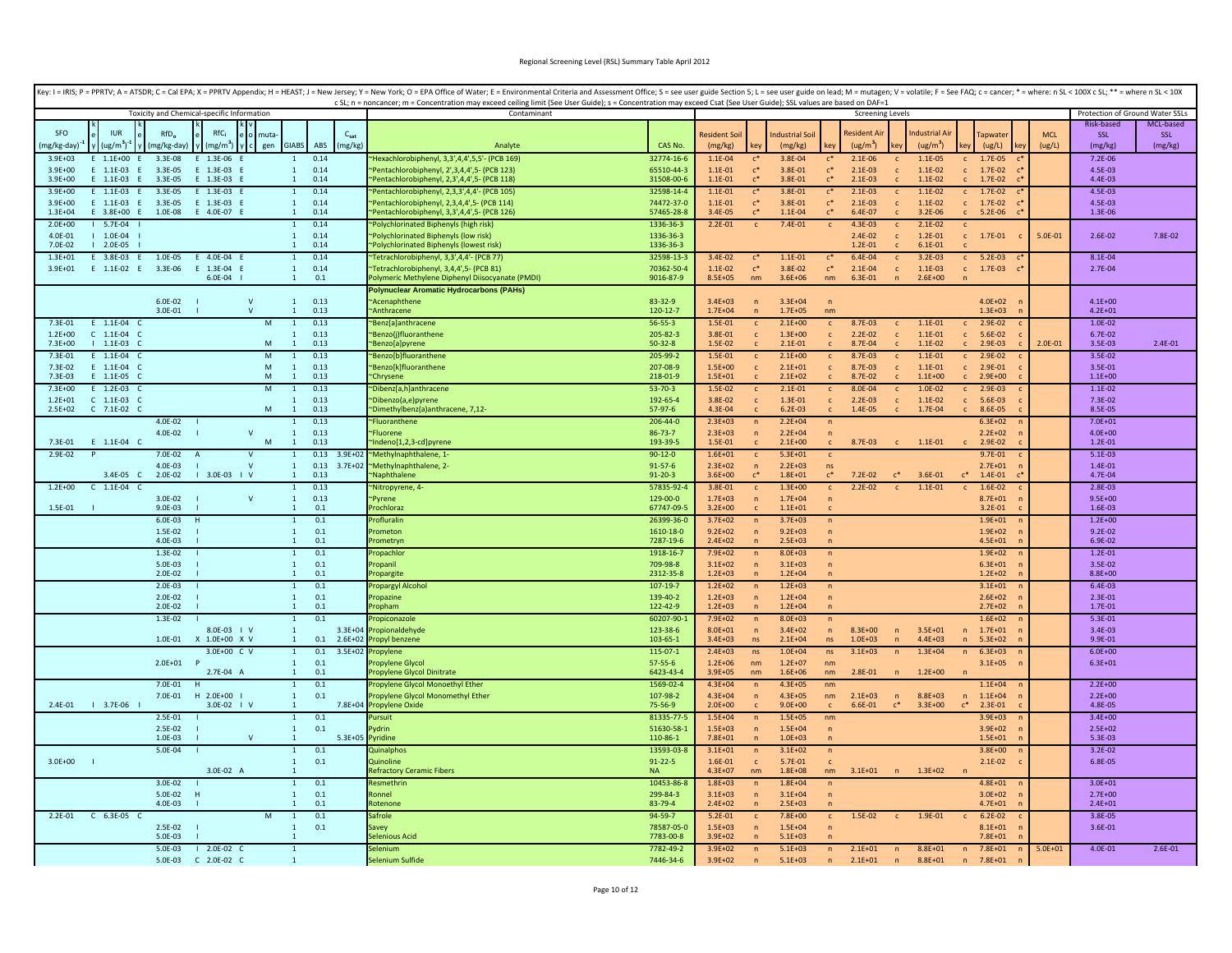|                          |                                          |                            |                                            |              |                                              |                            | Key: I = IRIS; P = PPRTV; A = ATSDR; C = Cal EPA; X = PPRTV Appendix; H = HEAST; J = New Jersey; Y = New Yerk; O = EPA Office of Water; E = Environmental Criteria and Assessment Office; S = see user guide Section 5; L = se<br>c SL; n = noncancer; m = Concentration may exceed ceiling limit (See User Guide); s = Concentration may exceed Csat (See User Guide); SSL values are based on DAF=1 |                            |                            |                                  |                            |                                  |                            |                              |                            |                            |                                          |                            |                                 |                    |
|--------------------------|------------------------------------------|----------------------------|--------------------------------------------|--------------|----------------------------------------------|----------------------------|-------------------------------------------------------------------------------------------------------------------------------------------------------------------------------------------------------------------------------------------------------------------------------------------------------------------------------------------------------------------------------------------------------|----------------------------|----------------------------|----------------------------------|----------------------------|----------------------------------|----------------------------|------------------------------|----------------------------|----------------------------|------------------------------------------|----------------------------|---------------------------------|--------------------|
|                          |                                          |                            | Toxicity and Chemical-specific Information |              |                                              |                            | Contaminant                                                                                                                                                                                                                                                                                                                                                                                           |                            |                            |                                  |                            |                                  | <b>Screening Levels</b>    |                              |                            |                            |                                          |                            | Protection of Ground Water SSLs |                    |
|                          |                                          |                            |                                            |              |                                              |                            |                                                                                                                                                                                                                                                                                                                                                                                                       |                            |                            |                                  |                            |                                  |                            |                              |                            |                            |                                          |                            | Risk-based                      | MCL-based          |
| <b>SEO</b>               | <b>ILIR</b>                              | $RfD_0$                    | RfC <sub>i</sub>                           |              |                                              | $C_{sat}$                  |                                                                                                                                                                                                                                                                                                                                                                                                       |                            | <b>Resident Soi</b>        |                                  | ndustrial Soil             |                                  | Resident A                 |                              | Industrial Ai              |                            | <b>Tapwate</b>                           | <b>MCL</b>                 | <b>SSL</b>                      | SSL                |
| (mg/kg-day) <sup>-</sup> | $\mu$ (ug/m <sup>3</sup> ) <sup>-1</sup> | (mg/kg-day)                | (mg/m <sup>3</sup> )                       | gen          | <b>GIABS</b><br>ABS                          | (mg/kg)                    | Analyte                                                                                                                                                                                                                                                                                                                                                                                               | CAS No.<br>74051-80-2      | (mg/kg)<br>$5.5E + 03$     | cev                              | (mg/kg)<br>$5.5E + 04$     | kev                              | (ug/m <sup>3</sup> )       |                              | (ug/m <sup>3</sup> )       |                            | (ug/L)<br>$7.8E + 02$                    | (ug/L)                     | (mg/kg)                         | (mg/kg)            |
|                          |                                          | $9.0E - 02$                | 3.0E-03 C                                  |              | 0.1<br>$\mathbf{1}$                          |                            | Sethoxydim<br>Silica (crystalline, respirable)                                                                                                                                                                                                                                                                                                                                                        | 7631-86-9                  | $4.3E + 06$                | nm                               | $1.8E + 07$                | nm                               | $3.1E + 00$                | n                            | $1.3E + 01$                | n                          |                                          |                            | $6.9E + 00$                     |                    |
|                          |                                          | 5.0E-03                    |                                            |              | 0.04                                         |                            | Silver                                                                                                                                                                                                                                                                                                                                                                                                | 7440-22-4                  | $3.9E + 02$                | $\sqrt{n}$                       | $5.1E + 03$                | $\overline{ }$                   |                            |                              |                            |                            | $7.1E + 01$                              |                            | $6.0E - 01$                     |                    |
| $1.2E - 01$              | - H                                      | 5.0E-03                    |                                            |              | 0.1<br><sup>1</sup>                          |                            | Simazine                                                                                                                                                                                                                                                                                                                                                                                              | 122-34-9                   | $4.1E + 00$                | $\mathsf{r}^*$                   | $1.4E + 01$                | $\mathbf{r}$                     |                            |                              |                            |                            | $5.2E - 01$                              | $4.0E + 00$                | 2.6E-04                         | 2.0E-03            |
|                          |                                          | 1.3E-02                    |                                            |              | 0.1<br>$\mathbf{1}$                          |                            | Sodium Acifluorfen                                                                                                                                                                                                                                                                                                                                                                                    | 62476-59-                  | $7.9E + 02$                | $\overline{p}$                   | $8.0E + 03$                | $\mathsf{n}$                     |                            |                              |                            |                            | $2.0E + 02$                              |                            | $1.6E + 00$                     |                    |
|                          |                                          | 4.0E-03                    |                                            |              | $\overline{1}$                               |                            | Sodium Azide                                                                                                                                                                                                                                                                                                                                                                                          | 26628-22-8                 | $3.1E + 02$                | $\overline{n}$                   | $4.1E + 03$                | $\overline{p}$                   |                            |                              |                            |                            | $6.2E + 01$                              |                            |                                 |                    |
| 2.7E-01                  | $-$ H                                    | 3.0E-02<br>5.0E-02         | A 1.3E-02 C                                |              | 0.1<br>$\overline{1}$                        |                            | Sodium Diethyldithiocarbamate                                                                                                                                                                                                                                                                                                                                                                         | 148-18-5<br>7681-49-4      | $1.8E + 00$<br>$3.9E + 03$ |                                  | $6.4E + 00$<br>$5.1E + 04$ | $\overline{\mathbf{n}}$          | $1.4E + 01$                |                              | $5.7E + 01$                |                            | 2.5E-01<br>$7.8E + 02$                   |                            |                                 |                    |
|                          |                                          | 2.0E-05                    |                                            |              | $\mathbf{1}$<br>0.1<br>$\mathbf{1}$          |                            | Sodium Fluoride<br>Sodium Fluoroacetate                                                                                                                                                                                                                                                                                                                                                               | $62 - 74 - 8$              | $1.2E + 00$                | $\mathsf{n}$<br>$\overline{p}$   | $1.2E + 01$                | $\overline{p}$                   |                            | n                            |                            | n                          | $3.1E - 01$                              |                            | 6.3E-05                         |                    |
|                          |                                          | 1.0E-03                    | H                                          |              | $\mathbf{1}$                                 |                            | Sodium Metavanadate                                                                                                                                                                                                                                                                                                                                                                                   | 13718-26-8                 | $7.8E + 01$                | $\overline{n}$                   | $1.0E + 03$                | $\overline{p}$                   |                            |                              |                            |                            | $1.6E + 01$                              |                            |                                 |                    |
| $2.4E-02$                | H                                        | $3.0E - 02$                |                                            |              | 0.1<br>$\overline{1}$                        |                            | Stirofos (Tetrachlorovinphos)                                                                                                                                                                                                                                                                                                                                                                         | $961 - 11 - 5$             | $2.0E + 01$                | $\mathfrak{c}^*$                 | $7.2E + 01$                | $\mathsf{C}$                     |                            |                              |                            |                            | $2.4E + 00$                              |                            | $7.0E - 03$                     |                    |
|                          |                                          | 6.0F-01                    |                                            |              | $\overline{1}$                               |                            | Strontium, Stable                                                                                                                                                                                                                                                                                                                                                                                     | 7440-24-6                  | $4.7E + 04$                | $\overline{p}$                   | $6.1E + 05$                | nm                               |                            |                              |                            |                            | $9.3E + 03$                              |                            | $3.3E + 02$                     |                    |
|                          |                                          | 3.0E-04                    |                                            |              | 0.1<br>1                                     |                            | <b>Strychnine</b>                                                                                                                                                                                                                                                                                                                                                                                     | $57-24-9$                  | $1.8E + 01$                | $\overline{p}$                   | $1.8E + 02$                | $\mathsf{n}$                     |                            |                              |                            |                            | $4.6E + 00$                              |                            | 5.1E-02                         |                    |
|                          |                                          | 2.0E-01<br>1.0E-03         | $1 1.0E + 00 1 V$<br>P 2.0E-03 P           |              | $\mathbf{1}$<br>$\mathbf{1}$<br>0.1          |                            | 8.7E+02 Styrene<br>Sulfolane                                                                                                                                                                                                                                                                                                                                                                          | $100 - 42 - 5$<br>126-33-0 | $6.3E + 03$<br>$6.1E + 01$ | ns<br>$\overline{p}$             | $3.6E + 04$<br>$6.2E + 02$ | ns<br>$\overline{p}$             | $1.0E + 03$<br>$2.1E+00$   | n<br>$\sqrt{n}$              | $4.4E + 03$<br>8.8E+00     | $\sqrt{n}$<br>$\mathsf{n}$ | $1.1E + 03$<br>$1.6E + 01$               | $1.0E + 02$                | $1.2E + 00$<br>3.4E-03          | 1.1E-01            |
|                          |                                          | 8.0E-04                    | P                                          |              | $\mathbf{1}$<br>0.1                          |                            | Sulfonylbis(4-chlorobenzene), 1,1'-                                                                                                                                                                                                                                                                                                                                                                   | 80-07-9                    | $4.9E + 01$                |                                  | $4.9E + 02$                |                                  |                            |                              |                            |                            | $1.3E + 01$                              |                            | 7.4E-02                         |                    |
|                          |                                          |                            | 1.0E-03 C                                  |              | $\mathbf{1}$                                 |                            | <b>Sulfuric Acid</b>                                                                                                                                                                                                                                                                                                                                                                                  | 7664-93-9                  | $1.4E + 06$                | nm                               | $6.0E + 06$                | nm                               | $1.0E + 00$                | n                            | $4.4E + 00$                |                            |                                          |                            |                                 |                    |
|                          |                                          | 2.5E-02                    |                                            |              | 0.1<br>$\mathbf{1}$                          |                            | <b>Systhane</b>                                                                                                                                                                                                                                                                                                                                                                                       | 88671-89-0                 | $1.5E + 03$                | $\overline{p}$                   | $1.5E + 04$                | $\overline{ }$                   |                            |                              |                            |                            | $3.5E + 02$                              |                            | $4.3E + 00$                     |                    |
|                          |                                          | 3.0E-02                    | H                                          |              | 0.1<br>-1                                    |                            | <b>TCMTR</b>                                                                                                                                                                                                                                                                                                                                                                                          | 21564-17-0                 | $1.8E + 03$                | $\mathbf{r}$                     | $1.8E + 04$                | $\overline{ }$                   |                            |                              |                            |                            | $3.7E + 02$                              |                            | $2.6E + 00$                     |                    |
|                          |                                          | 7.0E-02                    | H                                          |              | 0.1<br>$\mathbf{1}$                          |                            | <b>Tebuthiuron</b>                                                                                                                                                                                                                                                                                                                                                                                    | 34014-18-1                 | $4.3E + 03$                | n                                | $4.3E + 04$                | n                                |                            |                              |                            |                            | $1.1E + 03$                              |                            | 3.0E-01<br>$6.0F + 01$          |                    |
|                          |                                          | 2.0E-02<br>1.3E-02         |                                            |              | 0.1<br>$\mathbf{1}$<br>$\overline{1}$<br>0.1 |                            | <b>Temephos</b><br><b>Terbacil</b>                                                                                                                                                                                                                                                                                                                                                                    | 3383-96-8<br>5902-51-2     | $1.2E + 03$<br>7.9E+02     | $\overline{n}$<br>$\mathsf{n}$   | $1.2E + 04$<br>$8.0E + 03$ | $\overline{ }$<br>$\mathbf{r}$   |                            |                              |                            |                            | $3.1E + 02$<br>$2.0E + 02$               |                            | 5.9E-02                         |                    |
|                          |                                          | 2.5E-05                    |                                            |              | 0.1<br>$\mathbf{1}$                          |                            | <b>Terbufos</b>                                                                                                                                                                                                                                                                                                                                                                                       | 13071-79-                  | $1.5E + 00$                | $\overline{ }$                   | $1.5E + 01$                | $\mathsf{n}$                     |                            |                              |                            |                            | 1.8E-01                                  |                            | 3.9E-04                         |                    |
|                          |                                          | 1.0E-03                    |                                            |              | 0.1<br>$\mathbf{1}$                          |                            | Terbutryn                                                                                                                                                                                                                                                                                                                                                                                             | 886-50-0                   | $6.1E + 01$                | $\overline{p}$                   | $6.2E + 02$                | $\overline{a}$                   |                            |                              |                            |                            | $1.0E + 01$                              |                            | 1.4E-02                         |                    |
|                          |                                          | 1.0E-04                    |                                            |              | 0.1<br>$\overline{1}$                        |                            | [etrabromodiphenyl ether, 2,2',4,4'- (BDE-47                                                                                                                                                                                                                                                                                                                                                          | 5436-43-1                  | $6.1E + 00$                |                                  | $6.2E + 01$                |                                  |                            |                              |                            |                            | $1.6E + 00$                              |                            | $4.2E - 02$                     |                    |
|                          |                                          | 3.0E-04                    |                                            | $\mathbf{v}$ | 0.1<br>$\mathbf{1}$                          |                            | Tetrachlorobenzene, 1,2,4,5                                                                                                                                                                                                                                                                                                                                                                           | 95-94-3                    | $1.8E + 01$                | $\overline{p}$                   | $1.8E + 02$                | $\mathsf{n}$                     |                            |                              |                            |                            | $1.2E + 00$                              |                            | 5.8E-03                         |                    |
| $2.6E-02$<br>2.0E-01     | $1 \quad 7.4E-06$<br>5.8E-05 C           | 3.0E-02<br>2.0E-02         |                                            | $\mathsf{v}$ | $\overline{1}$<br>$\overline{1}$             | $6.8F + 02$<br>$1.9E + 03$ | Tetrachloroethane, 1,1,1,2-<br>Tetrachloroethane, 1,1,2,2-                                                                                                                                                                                                                                                                                                                                            | 630-20-6<br>79-34-5        | $1.9E + 00$<br>$5.6F - 01$ | $\mathbf{c}$                     | $9.3E + 00$<br>$2.8F + 00$ | $\mathsf{c}$<br>$\mathbf{c}$     | 3.3E-01<br>$4.2F - 02$     | $\mathbf{c}$<br>$\mathsf{C}$ | $1.7E + 00$<br>$2.1E - 01$ | $\mathbf{c}$               | 5.0E-01<br>6.6E-02                       |                            | $1.9F - 04$<br>$2.6F - 05$      |                    |
| $2.1E-03$                | $12.6E-07$                               | 6.0E-03                    | $14.0E-02$ $1V$                            |              | $\mathbf{1}$                                 | $1.7E + 02$                | Tetrachloroethylene                                                                                                                                                                                                                                                                                                                                                                                   | $127 - 18 - 4$             | $2.2E + 01$                |                                  | $1.1E + 02$                | $C^{\ast\ast}$                   | $9.4E + 00$                |                              | $4.7E + 01$                | $C^{\ast\ast}$             | $9.7E + 00$                              | $5.0E + 00$                | 4.4E-03                         | 2.3E-03            |
|                          |                                          | 3.0E-02                    |                                            |              | $\mathbf{1}$<br>0.1                          |                            | Tetrachlorophenol, 2,3,4,6-                                                                                                                                                                                                                                                                                                                                                                           | 58-90-2                    | $1.8E + 03$                | $\overline{p}$                   | $1.8E + 04$                | $\overline{ }$                   |                            |                              |                            |                            | $1.7E + 02$                              |                            | $1.1E + 00$                     |                    |
| $2.0E + 01$              | H                                        |                            |                                            |              | 0.1<br>$\mathbf{1}$                          |                            | etrachlorotoluene, p- alpha, alpha, alpha-                                                                                                                                                                                                                                                                                                                                                            | 5216-25-1                  | $2.4E - 02$                | $\mathsf{C}$                     | 8.6E-02                    |                                  |                            |                              |                            |                            | 3.4E-03                                  |                            | 1.1E-05                         |                    |
|                          |                                          | 5.0E-04                    |                                            |              | 0.1<br>$\mathbf{1}$                          |                            | <b>Fetraethyl Dithiopyrophosphate</b>                                                                                                                                                                                                                                                                                                                                                                 | 3689-24-5                  | $3.1E + 01$                | $\overline{n}$                   | $3.1E + 02$                | $\overline{p}$                   |                            |                              |                            |                            | $5.3E + 00$                              |                            | 3.9E-03                         |                    |
|                          |                                          | 4.0E-03                    | 8.0E+01   V                                |              | $\mathbf{1}$<br>$\mathbf{1}$<br>0.1          |                            | 1.1E+03 Tetrafluoroethane, 1,1,1,2-<br>Tetryl (Trinitrophenylmethylnitramine)                                                                                                                                                                                                                                                                                                                         | 811-97-2<br>479-45-8       | $1.1E + 05$<br>$2.4E + 02$ | nms<br>$\overline{n}$            | $4.6E + 05$<br>$2.5E + 03$ | nms<br>$\overline{ }$            | $8.3E + 04$                | n                            | $3.5E + 05$                | $\sqrt{n}$                 | $1.7E + 05$<br>$6.3E + 01$               |                            | $9.3E + 01$<br>5.9E-01          |                    |
|                          |                                          | 1.0E-05                    |                                            |              | $\overline{1}$                               |                            | Thallium (Soluble Salts)                                                                                                                                                                                                                                                                                                                                                                              | 7440-28-0                  | 7.8E-01                    | $\sqrt{n}$                       | $1.0E + 01$                | $\overline{ }$                   |                            |                              |                            |                            | 1.6E-01                                  | $2.0E + 00$                | $1.1E-02$                       | 1.4E-01            |
|                          |                                          | 1.0E-02                    |                                            |              | 0.1<br>$\mathbf{1}$                          |                            | Thiobencarb                                                                                                                                                                                                                                                                                                                                                                                           | 28249-77-6                 | $6.1E + 02$                | $\overline{ }$                   | $6.2E + 03$                | $\mathsf{n}$                     |                            |                              |                            |                            | $1.2E + 02$                              |                            | $4.2E - 01$                     |                    |
|                          |                                          | 7.0E-02                    | $\mathbf{x}$                               |              | 0.008<br>$\overline{1}$                      |                            | Thiodiglycol                                                                                                                                                                                                                                                                                                                                                                                          | 111-48-8                   | $5.4E + 03$                | $\mathbf{r}$                     | $6.8E + 04$                | $\overline{p}$                   |                            |                              |                            |                            | $1.1E + 03$                              |                            | $2.2E - 01$                     |                    |
|                          |                                          | $3.0E - 04$                | H                                          |              | 0.1<br>$\mathbf{1}$                          |                            | Thiofanox                                                                                                                                                                                                                                                                                                                                                                                             | 39196-18-4                 | $1.8E + 01$                | $\sqrt{n}$                       | $1.8E + 02$                | $\overline{ }$                   |                            |                              |                            |                            | $4.1E + 00$                              |                            | $1.4E - 03$                     |                    |
|                          |                                          | 8.0E-02<br>5.0E-03         |                                            |              | $\mathbf{1}$<br>0.1<br>0.1<br>$\overline{1}$ |                            | Thiophanate, Methyl<br>Thiram                                                                                                                                                                                                                                                                                                                                                                         | 23564-05-8<br>137-26-8     | $4.9E + 03$<br>$3.1E + 02$ | $\overline{p}$<br>$\overline{p}$ | $4.9E + 04$<br>$3.1E + 03$ | $\mathsf{n}$<br>$\overline{p}$   |                            |                              |                            |                            | $1.2E + 03$<br>$7.6E + 01$               |                            | $1.1E + 00$<br>$1.1E - 01$      |                    |
|                          |                                          | $6.0E - 01$                | H                                          |              | $\overline{1}$                               |                            |                                                                                                                                                                                                                                                                                                                                                                                                       | 7440-31-5                  | $4.7E + 04$                | $\overline{p}$                   | $6.1E + 05$                | nm                               |                            |                              |                            |                            | $9.3E + 03$                              |                            | $2.3E + 03$                     |                    |
|                          |                                          |                            | 1.0E-04 A                                  |              | $\overline{1}$                               |                            | <b>Titanium Tetrachloride</b>                                                                                                                                                                                                                                                                                                                                                                         | 7550-45-0                  | $1.4E + 05$                | nm                               | $6.0E + 05$                | nm                               | $1.0E - 01$                | n                            | 4.4E-01                    |                            |                                          |                            |                                 |                    |
|                          |                                          | 8.0E-02                    | $15.0E+00$   V                             |              | $\mathbf{1}$                                 |                            | 8.2E+02 Toluene                                                                                                                                                                                                                                                                                                                                                                                       | 108-88-3                   | $5.0E + 03$                | ns                               | $4.5E + 04$                | ns                               | $5.2E + 03$                | n                            | $2.2E + 04$                | n                          | 8.6E+02                                  | $1.0E + 03$                | 5.9E-01                         | 6.9E-01            |
| 1.8E-01                  | $\mathsf{x}$                             | 1.0E-04                    |                                            |              | $\mathbf{1}$<br>0.1                          |                            | Toluene-2,5-diamine                                                                                                                                                                                                                                                                                                                                                                                   | $95 - 70 - 5$              | $2.7E + 00$                | $c^{\ast\ast}$                   | $9.6E + 00$                | $c^{\ast\ast}$                   |                            |                              |                            |                            | 3.7E-01                                  |                            | 1.2E-04                         |                    |
| 1.9E-01                  |                                          |                            |                                            |              | 0.1<br>$\overline{1}$                        |                            | Toluidine, p-                                                                                                                                                                                                                                                                                                                                                                                         | 106-49-0                   | $2.6E + 00$                | $\mathbf{c}$                     | $9.1E + 00$                | $\mathbf{c}$                     |                            |                              |                            |                            | 3.4E-01                                  |                            | 1.4E-04                         |                    |
| $1.1E + 00$              | $13.2E-04$                               | $7.5E-03$                  |                                            |              | $\mathbf{1}$<br>0.1                          |                            | <b>Toxaphene</b>                                                                                                                                                                                                                                                                                                                                                                                      | 8001-35-2                  | 4.4E-01                    | $\mathbf{c}$                     | $1.6E + 00$                | $\mathsf{C}$                     | $7.6E-03$                  | $\mathsf{C}$                 | $3.8E - 02$                | $\mathbf{C}$               | 1.3E-02                                  | $3.0E + 00$                | $2.1E-03$                       | 4.6E-01            |
|                          |                                          | 3.0E-04                    | A                                          |              | $\mathbf{1}$<br>0.1<br>$\mathbf{1}$<br>0.1   |                            | <b>Tralomethrin</b><br>Tri-n-butyltin                                                                                                                                                                                                                                                                                                                                                                 | 66841-25-6<br>688-73-3     | $4.6E + 02$<br>$1.8E + 01$ | $\overline{n}$<br>$\overline{p}$ | $4.6E + 03$<br>$1.8E + 02$ | $\overline{p}$<br>$\mathsf{n}$   |                            |                              |                            |                            | $1.2E + 02$<br>$4.7E + 00$               |                            | $4.5E + 01$<br>1.0E-01          |                    |
|                          |                                          | 1.3E-02                    |                                            |              | 0.1<br>1                                     |                            | <b>Triallate</b>                                                                                                                                                                                                                                                                                                                                                                                      | 2303-17-5                  | $7.9E + 02$                | $\overline{ }$                   | $8.0E + 03$                | $\overline{p}$                   |                            |                              |                            |                            | $8.7E + 01$                              |                            | 1.9E-01                         |                    |
|                          |                                          | $1.0E - 02$                |                                            |              | 0.1<br>$\mathbf{1}$                          |                            | <b>Triasulfuron</b>                                                                                                                                                                                                                                                                                                                                                                                   | 82097-50-5                 | $6.1E + 02$                | $\mathsf{n}$                     | $6.2E + 03$                | $\mathsf{n}$                     |                            |                              |                            |                            | $1.6E + 02$                              |                            | $1.6E - 01$                     |                    |
|                          |                                          | 5.0E-03                    |                                            |              | 0.1<br>$\mathbf{1}$                          |                            | Tribromobenzene, 1,2,4-                                                                                                                                                                                                                                                                                                                                                                               | 615-54-3                   | $3.1E + 02$                | $\overline{n}$                   | $3.1E + 03$                | $\mathsf{n}$                     |                            |                              |                            |                            | $7.8E + 01$                              |                            | $1.1E - 01$                     |                    |
| 9.0E-03                  | $\mathsf{P}$                             | 1.0E-02                    |                                            |              | 0.1<br>-1                                    |                            | <b>Tributyl Phosphate</b>                                                                                                                                                                                                                                                                                                                                                                             | 126-73-8                   | $5.4E + 01$                | $\mathsf{r}^*$                   | $1.9E + 02$                | $\mathfrak{c}^*$                 |                            |                              |                            |                            | $4.5E + 00$                              |                            | $2.2E-02$                       |                    |
|                          |                                          | 3.0E-04<br>3.0E-04         |                                            |              | 0.1<br>$\mathbf{1}$<br>0.1<br>-1             |                            | <b>Tributyltin Compounds</b><br><b>Tributyltin Oxide</b>                                                                                                                                                                                                                                                                                                                                              | <b>NA</b><br>$56 - 35 - 9$ | $1.8E + 01$<br>$1.8E + 01$ | $\sqrt{n}$<br>$\overline{p}$     | $1.8E + 02$<br>$1.8E + 02$ | $\overline{p}$<br>$\overline{n}$ |                            |                              |                            |                            | $4.7E + 00$<br>$4.4E + 00$               |                            | $2.3E + 02$                     |                    |
|                          |                                          | $3.0E + 01$                | I 3.0E+01 H V                              |              | $\overline{1}$                               |                            | 9.1E+02 Trichloro-1,2,2-trifluoroethane, 1,1,2-                                                                                                                                                                                                                                                                                                                                                       | $76 - 13 - 1$              | $4.3E + 04$                | ns                               | $1.8E + 05$                | nms                              | $3.1E + 04$                | n                            | $1.3E + 05$                |                            | $5.3E + 04$                              |                            | $1.3E + 02$                     |                    |
| 7.0E-02                  |                                          | 2.0E-02                    |                                            |              | 0.1<br>$\mathbf{1}$                          |                            | richloroacetic Acid                                                                                                                                                                                                                                                                                                                                                                                   | 76-03-9                    | $6.9E + 00$                | $\mathbf{c}$                     | $2.5E + 01$                | $\mathsf{c}$                     |                            |                              |                            |                            | $9.4E - 01$                              | $6.0E + 01$                | 1.9E-04                         | 1.2E-02            |
| 2.9E-02                  | H                                        |                            |                                            |              | $\mathbf{1}$<br>0.1                          |                            | Frichloroaniline HCl, 2,4,6-                                                                                                                                                                                                                                                                                                                                                                          | 33663-50-2                 | $1.7E + 01$                | $\mathbf{c}$                     | $5.9E + 01$                | $\mathsf{c}$                     |                            |                              |                            |                            | $2.3E + 00$                              |                            | 6.4E-03                         |                    |
| 7.0E-03                  | $\boldsymbol{\mathsf{x}}$                | 3.0E-05                    |                                            |              | $\mathbf{1}$<br>0.1                          |                            | richloroaniline, 2,4,6                                                                                                                                                                                                                                                                                                                                                                                | 634-93-5                   | $1.8E + 00$                | $\overline{n}$                   | $1.8E + 01$                | $\overline{ }$                   |                            |                              |                            |                            | 3.0E-01                                  |                            | 2.7E-03                         |                    |
|                          |                                          | 8.0E-04                    | $\mathbf{x}$                               |              | 0.1<br>$\overline{1}$                        | 1.5E+02                    | Trichlorobenzene, 1,2,3-                                                                                                                                                                                                                                                                                                                                                                              | $87 - 61 - 6$              | $4.9F + 01$                | n                                | $4.9E + 02$                | ns                               |                            |                              |                            |                            | $5.2E + 00$                              |                            | 1.5E-02                         |                    |
| $2.9E-02$                | P                                        | $1.0F - 02$<br>$2.0F + 00$ | $12.0E-03$ PV<br>$1 5.0E+00 1 V$           |              | $\mathbf{1}$<br>$\overline{1}$               | $6.4F + 02$                | 4.0E+02 Trichlorobenzene, 1,2,4-<br>Trichloroethane, 1,1,1-                                                                                                                                                                                                                                                                                                                                           | 120-82-1<br>$71 - 55 - 6$  | $2.2E + 01$<br>$8.7E + 03$ | $C$ **<br>ns                     | $9.9E + 01$<br>$3.8E + 04$ | $c^{\ast\ast}$<br>ns.            | $2.1E + 00$<br>$5.2E + 03$ | n<br>n                       | 8.8E+00<br>$2.2E + 04$     | $\sqrt{n}$<br>n            | 9.9E-01<br>$C^{\ast\ast}$<br>$7.5E + 03$ | $7.0E + 01$<br>$2.0E + 02$ | 2.9E-03<br>$2.6E + 00$          | 2.0E-01<br>7.0E-02 |
| 5.7E-02                  | 1.6E-05                                  | 4.0E-03                    | I 2.0E-04 X V                              |              | $\mathbf{1}$                                 | $2.2E + 03$                | Trichloroethane, 1,1,2-                                                                                                                                                                                                                                                                                                                                                                               | 79-00-5                    | $1.1E + 00$                | $C^{\ast\ast}$                   | $5.3E+00$                  | $c***$                           | 1.5E-01                    | $C^{\ast\ast}$               | $7.7E - 01$                | $C^{\ast\ast}$             | 2.4E-01                                  | $5.0E + 00$                | 7.7E-05                         | 1.6E-03            |
| 4.6E-02                  | $14.1E-06$                               | 5.0E-04                    | $12.0E-03$ $1 \text{ V}$ M                 |              | $\mathbf{1}$                                 | $6.9E + 02$                | Trichloroethylene                                                                                                                                                                                                                                                                                                                                                                                     | 79-01-6                    | $9.1E - 01$                | $C^{\ast\ast}$                   | $6.4E + 00$                | $C***$                           | 4.3E-01                    | $c***$                       | $3.0E + 00$                | $C***$                     | 4.4E-01<br>$\mathfrak{c}^*$              | $5.0E + 00$                | 1.6E-04                         | 1.8E-03            |
|                          |                                          | 3.0E-01                    | I 7.0E-01 H V                              |              | $\mathbf{1}$                                 |                            | 1.2E+03 Trichlorofluoromethane                                                                                                                                                                                                                                                                                                                                                                        | 75-69-4                    | $7.9E + 02$                | $\overline{n}$                   | $3.4E + 03$                | ns                               | 7.3E+02                    | n                            | $3.1E + 03$                | n                          | $1.1E + 03$                              |                            | 6.9E-01                         |                    |
|                          |                                          | 1.0E-01                    |                                            |              | 0.1<br>$\mathbf{1}$                          |                            | Trichlorophenol, 2,4,5-                                                                                                                                                                                                                                                                                                                                                                               | 95-95-4                    | $6.1E + 03$                | $\overline{p}$                   | $6.2E + 04$                | $\overline{p}$                   |                            |                              |                            |                            | 8.9E+02<br>$\overline{p}$                |                            | $3.3E + 00$                     |                    |